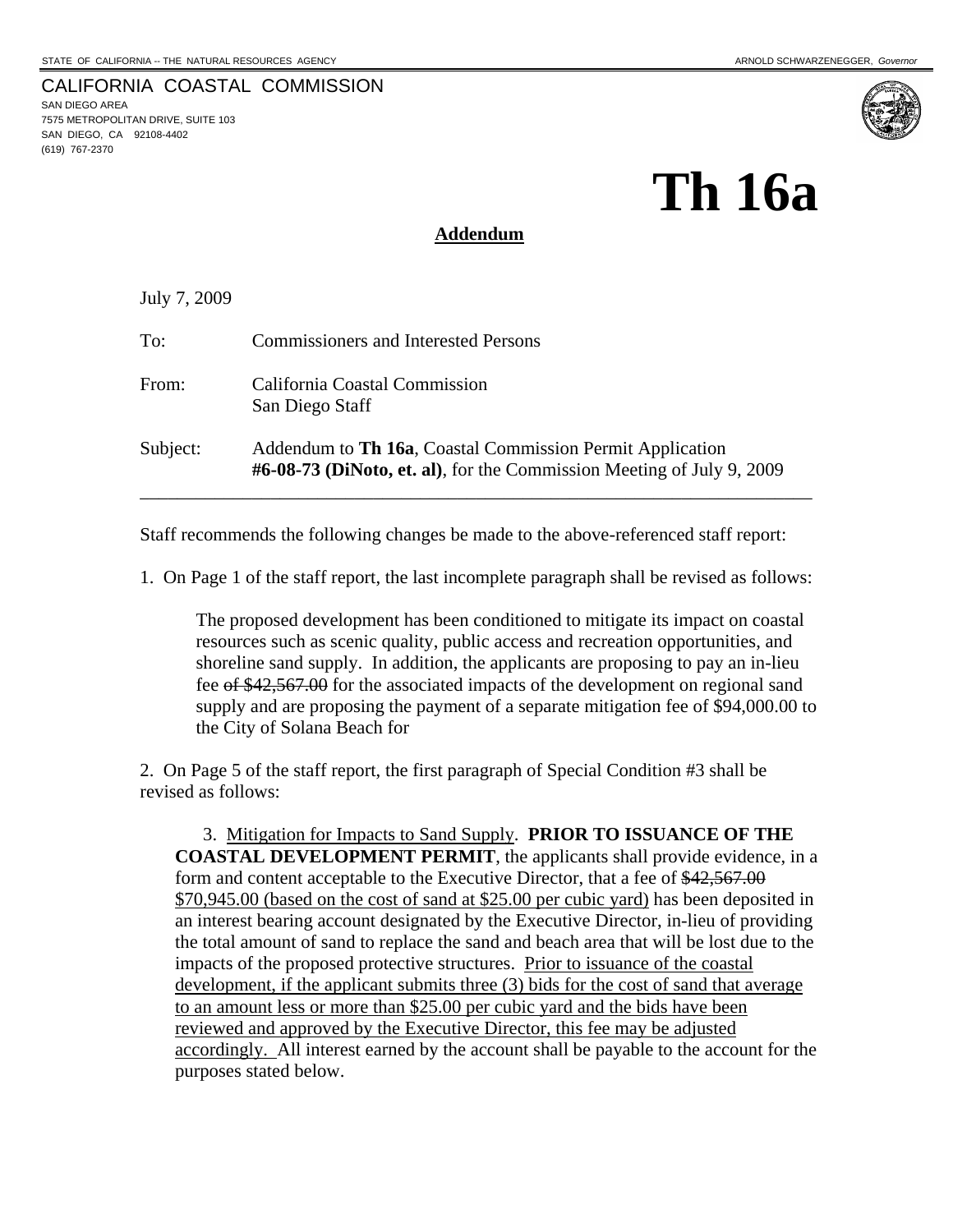Addendum to 6-08-73 Page 2

3. On Page 19 of the staff report, the second complete paragraph shall be revised as follows:

Special Condition #3 reflects the applicants' proposal to deposit an in-lieu fee to fund beach sand replenishment of 2,837.8 cubic yards of sand, as mitigation for impacts of the proposed shoreline protective devices on beach sand supply and shoreline processes. In the case of the proposed project, the fee calculates to be \$42,567.00, based on 2,837.8 cubic yards of sand multiplied by the cost of obtaining a cubic yard of sand, as proposed by the applicants' engineer at \$15.00 per cu. yd. The sand fee formula utilized by the Commission requires that the applicants submit three written estimates from sand supply companies within the project vicinity that would be capable of transporting beach quality material to the subject beach, and placing it on the beach or in the near shore area. In this case, the applicant has not yet provided those three estimates. Estimates provided by other applicants for similar projects in Solana Beach over the last two years have identified the cost to be as high as \$21.50 per cubic yard. Therefore, in order to establish the necessary in lieu fee for the subject project, the applicant must submit three written estimates for the cost of sand and the transportation of the sand. Unless the applicant provides those bids, Special Condition #3 requires the applicant to pay an in lieu fee of \$70,945.00 based on the cost of sand at \$25.00 per cubic yard. The condition allows for an adjustment of the fee if the applicant provides the required three written estimates from local sand suppliers that has been reviewed and approved by the Executive Director.

(\\Tigershark1\Groups\San Diego\Reports\2008\6-08-073 DeNoto et al Addendum.doc)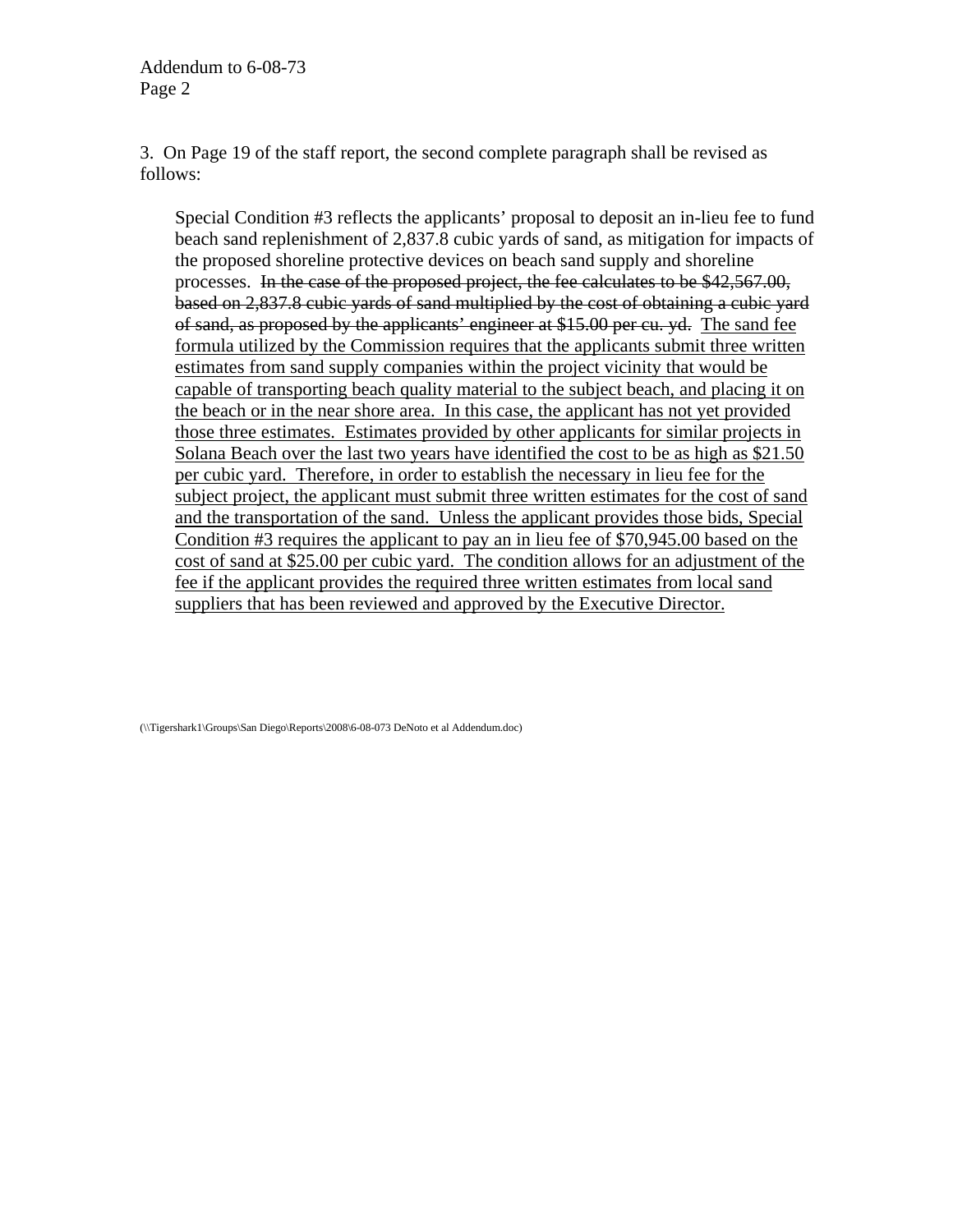#### CALIFORNIA COASTAL COMMISSION

SAN DIEGO AREA 7575 METROPOLITAN DRIVE, SUITE 103 SAN DIEGO, CA 92108-4421 (619) 767-2370

# Th 16a

|               | Filed:                    | 1/20/09      |
|---------------|---------------------------|--------------|
|               | 49th Day:                 | 3/10/09      |
| <b>Th 16a</b> | 180th Day:                | 7/19/09      |
|               | Staff:                    | G. Cannon-SD |
|               | Staff Report: $6/18/09$   |              |
|               | Hearing Date: $7/8-10/09$ |              |

#### REGULAR CALENDAR STAFF REPORT AND PRELIMINARY RECOMMENDATION

Application No.: 6-08-73

| Applicant:   | Tom DiNoto, Kari de Burgh and<br>John Cumming                                                                                                                                                                                                                                                        | <b>Agents:</b> Walt Crampton and<br><b>Bennett Bloom</b> |  |
|--------------|------------------------------------------------------------------------------------------------------------------------------------------------------------------------------------------------------------------------------------------------------------------------------------------------------|----------------------------------------------------------|--|
| Description: | Construct approximately 94-ft. long, 35-ft. high seawall, reconstruct<br>portions of upper bluff using geogrid structure below 365 $\&$ 367 Pacific<br>Ave., recontour existing geogrid structure below 371 Pacific Ave. and<br>reconstruct patio area on reconstructed bluff below 365 Pacific Ave. |                                                          |  |
| Site:        | 365, 367 and 371 Pacific Avenue, Solana Beach, San Diego County.<br>APN 263-301-04, 03 and 02                                                                                                                                                                                                        |                                                          |  |

#### STAFF NOTES:

Summary of Staff's Preliminary Recommendation: Staff is recommending approval of the proposed shoreline protective devices as the applicants have demonstrated that the three existing blufftop residential structures are in danger from erosion. Due to ongoing bluff collapse and exposure of the clean sand layer below the residences, the applicants' geotechnical representative has performed a slope stability analysis of the overall site and concluded that the blufftop structures are in danger from erosion. Based on the applicants' geotechnical reports, the seawall and geogrid backfill structures are necessary to protect the structures at the top of the bluff. The Commission's staff engineer and geologist have reviewed the applicants' geotechnical assessment and concur with its conclusions. Staff is also recommending that the request to reconstruct a failed section of the patio seaward of the existing bluff edge at 365 Pacific Ave. be eliminated from the project since the reconstructed patio would be located in a hazardous location and is not necessary for the protection of the home.

The proposed development has been conditioned to mitigate its impact on coastal resources such as scenic quality, public access and recreation opportunities, and shoreline sand supply. In addition, the applicants are proposing to pay an in-lieu fee of \$42,567.00 for the associated impacts of the development on regional sand supply and are proposing the payment of a separate mitigation fee of \$94,000.00 to the City of Solana Beach for

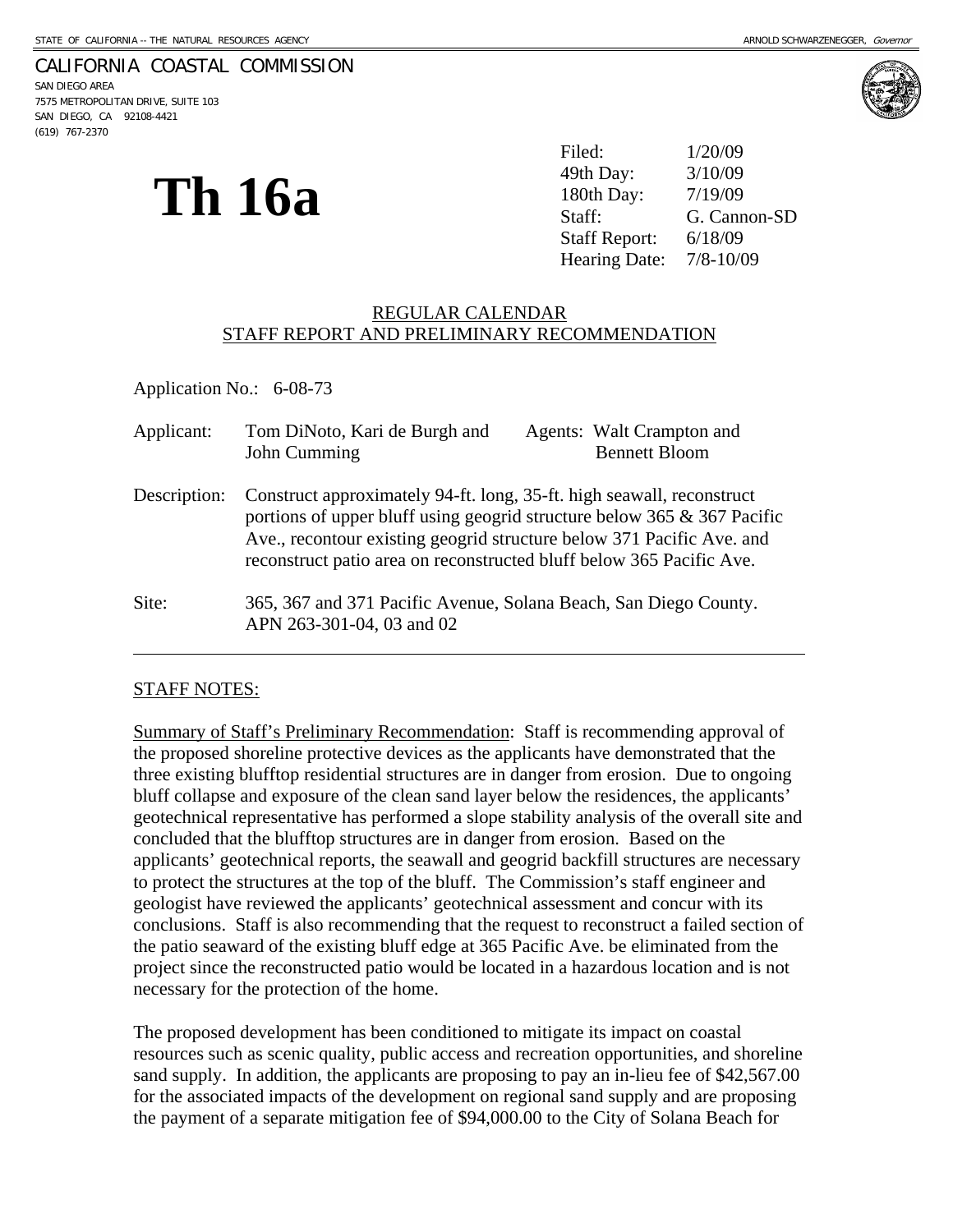the impacts of the development on public access and recreational opportunities. With the proposed sand mitigation and mitigation required by the City, impacts of the proposed shoreline protection on regional sand supply and public access and recreation will be mitigated to the extent feasible. A special condition has been attached which requires the applicants to acknowledge that should additional stabilization be proposed in the future, the applicants will be required to identify and address the feasibility of all alternative measures which would avoid additional alteration of the natural landform of the public beach or coastal bluffs, and would reduce the risk to the blufftop structures and provide reasonable use of the property. Other conditions involve the timing of construction, the appearance of the seawall and geogrid structures, approval from other agencies and submission of final plans documenting that the request for the reconstructed patio seaward of the bluff edge has been eliminated from the plans.

Standard of Review: The City of Solana Beach does not have a certified LCP. Thus, the standard of review is the Chapter 3 policies of the Coastal Act.

Substantive File Documents: City of Solana Beach General Plan and Zoning Ordinance; City Resolution No. 2008-128 and Conditional Use Permit #17-08-16; "Coastal Bluff Evaluation and Basis of Design Report" by TerraCosta Consulting Group dated 6/27/08; Coastal Development Permits Nos. 4-87- 161/Pierce Family Trust and Morgan; 6-87-371, Van Buskirk; 5-87-576, Miser and Cooper; 6-00-9/Del Mar Beach Club, 6-99-100/Presnell, et. al, 6-99-103/ Coastal Preservation Association, 6-00-66/Pierce, Monroe, 3- 02-024/ Ocean Harbor House, 6-02-02/Gregg, Santina, 6-02-84/Scism, 6- 03-33/Surfsong; 6-04-83/Cumming, Johnson, 6-05-72/Las Brisas, 6-07- 134/Brehmer, Caccavo, and 6-08-122/Winkler.

#### I. PRELIMINARY STAFF RECOMMENDATION:

l

l

The staff recommends the Commission adopt the following resolution:

#### **MOTION:** *I move that the Commission approve Coastal Development Permit No. 6-08-73 pursuant to the staff recommendation.*

#### **STAFF RECOMMENDATION OF APPROVAL:**

Staff recommends a **YES** vote. Passage of this motion will result in approval of the permit as conditioned and adoption of the following resolution and findings. The motion passes only by affirmative vote of a majority of the Commissioners present.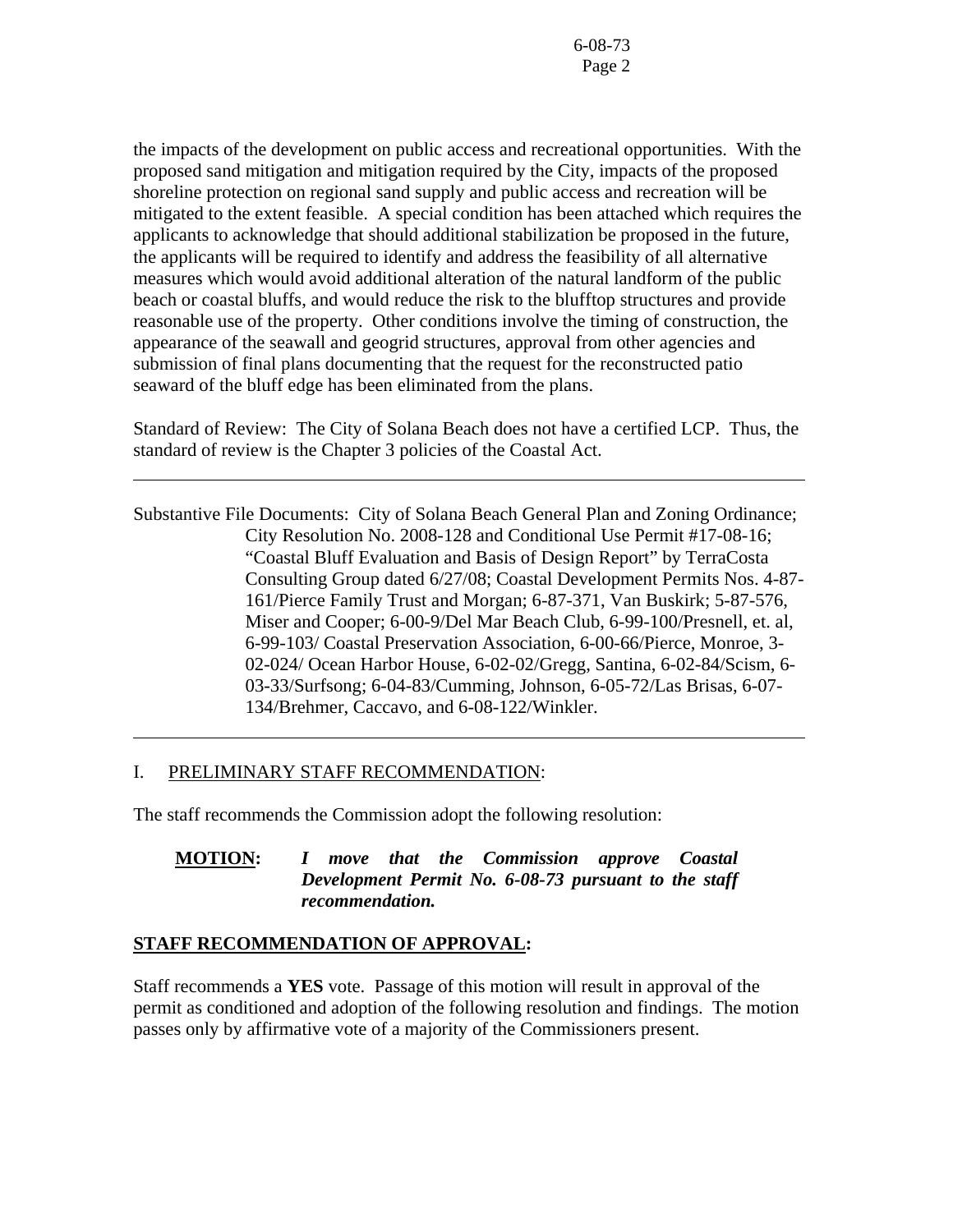#### **RESOLUTION TO APPROVE THE PERMIT:**

The Commission hereby approves a coastal development permit for the proposed development and adopts the findings set forth below on grounds that the development as conditioned will be in conformity with the policies of Chapter 3 of the Coastal Act and will not prejudice the ability of the local government having jurisdiction over the area to prepare a Local Coastal Program conforming to the provisions of Chapter 3. Approval of the permit complies with the California Environmental Quality Act because either 1) feasible mitigation measures and/or alternatives have been incorporated to substantially lessen any significant adverse effects of the development on the environment, or 2) there are no further feasible mitigation measures or alternatives that would substantially lessen any significant adverse impacts of the development on the environment.

#### II. Standard Conditions.

See attached page.

#### III. Special Conditions.

The permit is subject to the following conditions:

The permit is subject to the following conditions:

1. Final Revised Plans. **PRIOR TO THE ISSUANCE OF THE COASTAL DEVELOPMENT PERMIT**, the applicants shall submit for review and written approval of the Executive Director, final plans for the proposed seawall, concrete backfill behind the seawall, reconstructed slope areas that are in substantial conformance with the submitted plans submitted on 1/20/09 by TerraCosta Consulting. Said plans shall first be approved by the City of Solana Beach and be revised as follows:

- a. Reconstruction of the patio area over the bluff edge seaward of 365 Pacific Avenue shall be deleted from the plans.
- b. Sufficient detail regarding the construction method and technology utilized for texturing and coloring the seawall, and the concrete infill behind the seawall. Said plans shall confirm, and be of sufficient detail to verify, that the seawall and limited concrete backfill closely matches the adjacent color and texture of the natural bluffs, including provision of a color board indicating the color of the material.
- c. Sufficient detail regarding the construction method and technology utilized for constructing the geogrid reconstructed bluff area that appears undulating or more natural in its slope so as to blend with the adjacent natural bluff.
- d. Any existing permanent irrigation system located on the bluff top site shall be removed or capped.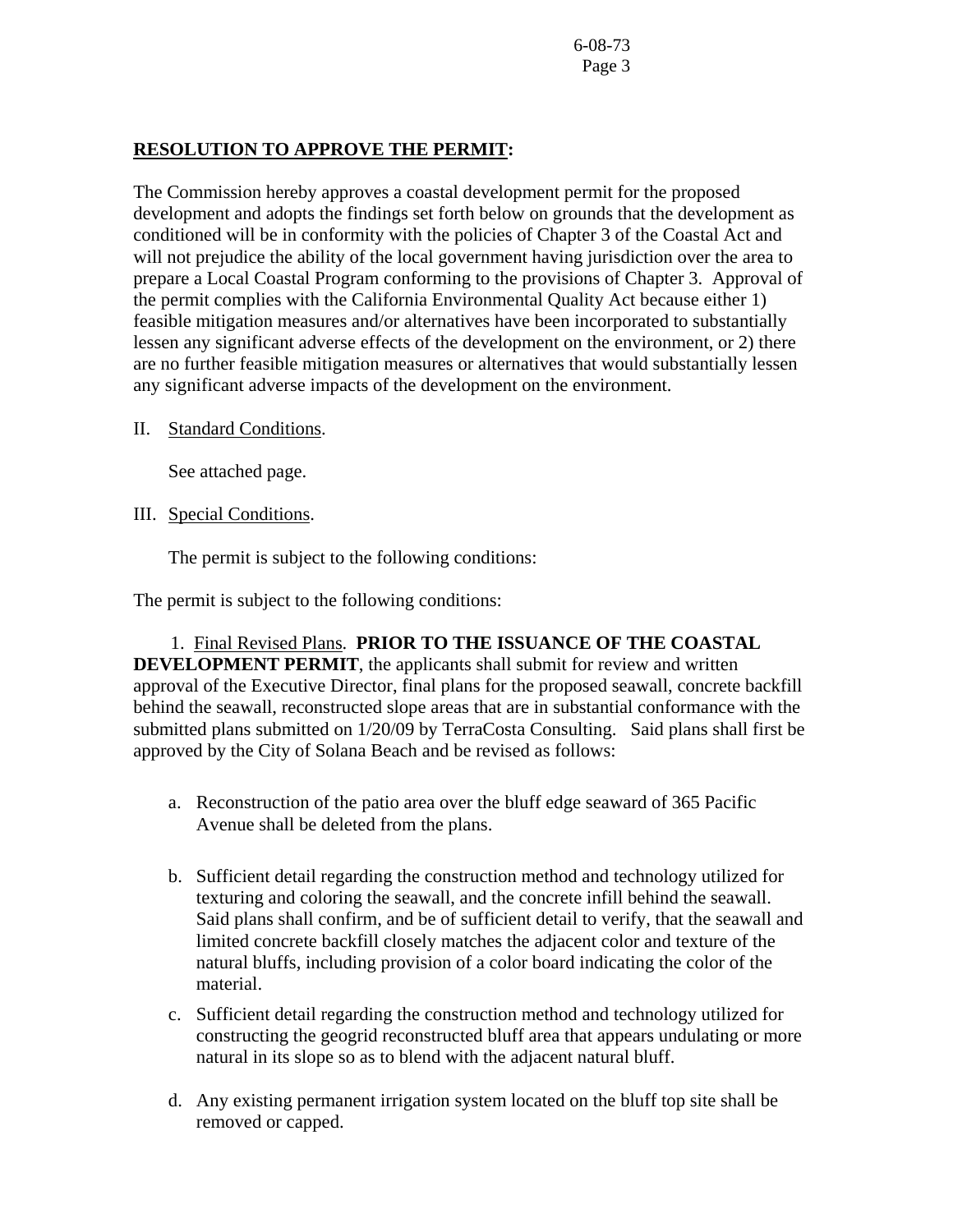- e. All runoff from impervious surfaces on the top of the bluff shall be collected and directed away from the bluff edge towards the street.
- f. Existing accessory improvements (i.e., decks, patios, walls, windscreens, etc.) located in the geologic setback area on the site(s) shall be detailed and drawn to scale on the final approved site plan and shall include measurements of the distance between the accessory improvements and the bluff edge (as defined by Section 13577 of the California Code of Regulations) taken at three or more locations. The locations for these measurements shall be identified through permanent markers, benchmarks, survey position, written description, or other method that enables accurate determination of the location of structures on the site. Any removed accessory structures located within 5 ft. of the bluff edge shall not be replaced in a location within 5 ft. of the natural bluff edge. Any new Plexiglas or other glass wall shall be non-clear, tinted, frosted or incorporate other elements to inhibit bird strikes.

The permittees shall undertake the development in accordance with the approved plans. Any proposed changes to the approved plans shall be reported to the Executive Director. No changes to the plans shall occur without a Coastal Commission approved amendment to this coastal development permit unless the Executive Director determines that no amendment is legally required.

2. Landscape Plan. **PRIOR TO ISSUANCE OF THE COASTAL DEVELOPMENT PERMIT**, the applicants shall submit, for the review and written approval of the Executive Director, a plan for landscaping the reconstructed bluff slope that has been approved by the City of Solana Beach. The plan shall be prepared by a licensed landscape architect and shall demonstrate that:

- (a) all vegetation planted on the face of the bluff will consist of native, drought-tolerant and non-invasive plants;
- (b) all planting will be completed within 60 days after construction of the reconstructed bluff area;
- (c) all required plantings will be maintained in good growing condition throughout the life of the project, and, whenever necessary, shall be replaced with new plant materials to ensure continued compliance with the landscape plan.

In addition, the plan shall include, at a minimum, the following components:

(d) the type, size, and location of all plant materials that will be on the reconstructed bluff area and any proposed temporary and limited irrigation for the proposed landscaping.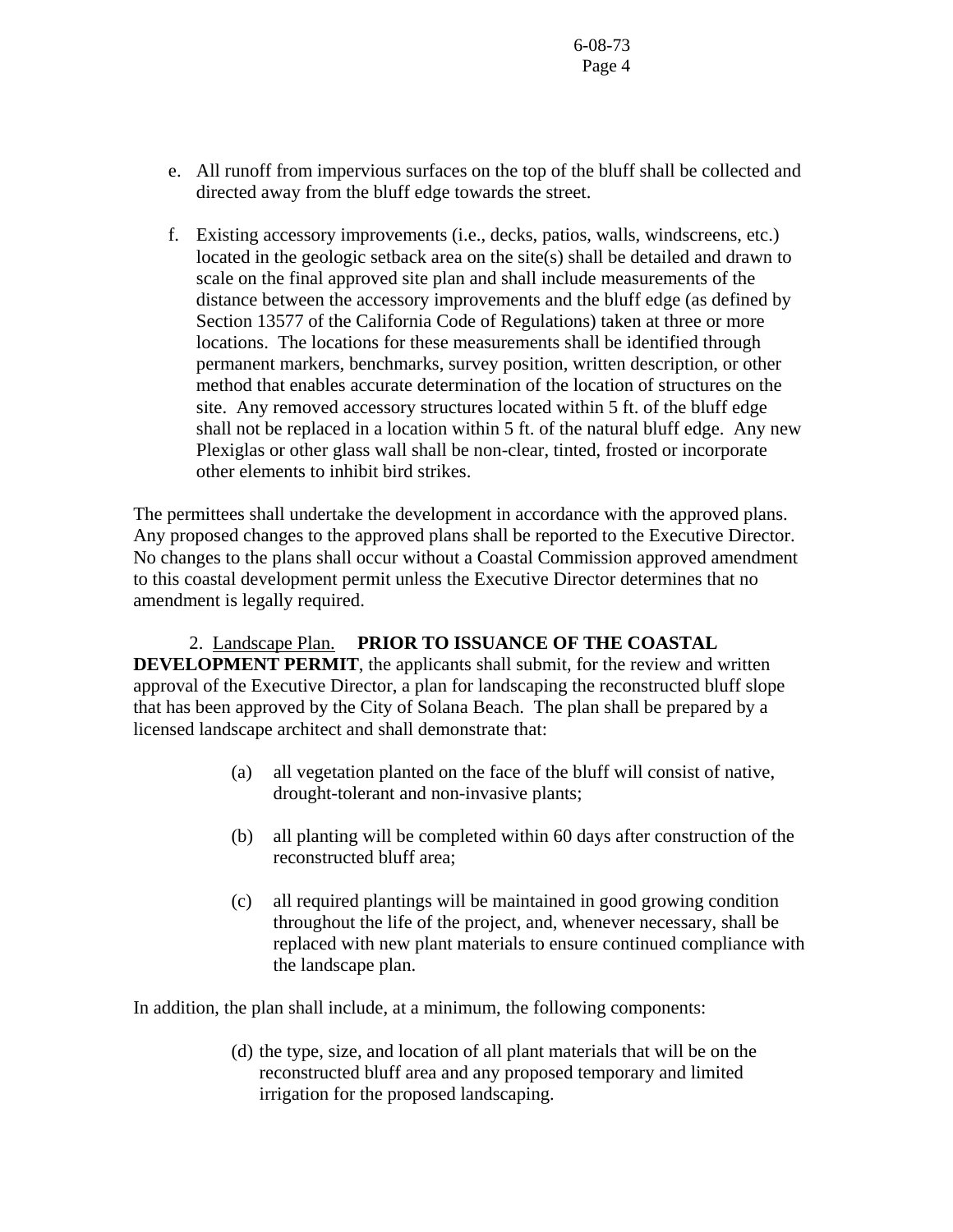(e) the temporary and limited irrigation must be removed within 90 days of plantings.

The permittees shall undertake development in accordance with the approved final landscape plan. Any proposed changes to the approved final plan shall be reported to the Executive Director. No changes to the approved final plan shall occur without a Commission amendment to this coastal development permit unless the Executive Director determines that no amendment is legally required.

 3. Mitigation for Impacts to Sand Supply. **PRIOR TO ISSUANCE OF THE COASTAL DEVELOPMENT PERMIT**, the applicants shall provide evidence, in a form and content acceptable to the Executive Director, that a fee of \$42,567.00 has been deposited in an interest bearing account designated by the Executive Director, in-lieu of providing the total amount of sand to replace the sand and beach area that will be lost due to the impacts of the proposed protective structures. All interest earned by the account shall be payable to the account for the purposes stated below.

The developed mitigation plan covers impacts only through the identified 30-year design life of the seawall. No later than 29 years after the issuance of this permit, the permittees or their successor in interest shall apply for and obtain an amendment to this permit that either requires the removal of the seawall within its initial design life or requires mitigation for the effects of the seawall on shoreline sand supply for the expected life of the seawall beyond the initial 30-year design life. If, within the initial design life of the seawall, the permittees or their successor in interest obtain a coastal development permit or an amendment to this permit to enlarge or reconstruct the seawall or perform repair work that extends the expected life of the seawall, the permittees shall provide mitigation for the effects of the seawall on shoreline sand supply for the expected life of the seawall beyond the initial 30-year design life.

The purpose of the account shall be to establish a beach sand replenishment fund to aid SANDAG, or a Commission-approved alternate entity, in the restoration of the beaches within San Diego County. The funds shall be used solely to implement projects which provide sand to the region's beaches, not to fund operations, maintenance or planning studies. The funds shall be released only upon approval of an appropriate project by the Executive Director of the Coastal Commission. The funds shall be released as provided for in a MOA between SANDAG, or a Commission-approved alternate entity, and the Commission, setting forth terms and conditions to assure that the in-lieu fee will be expended in the manner intended by the Commission. If the MOA is terminated, the Commission may appoint an alternative entity to administer the fund.

 4. Mitigation for Impacts to Public Access and Recreational Use. **PRIOR TO COMMENCEMENT OF CONSTRUCTION,** the applicants shall provide evidence, in a form and content acceptable to the Executive Director, that the full interim mitigation fee of \$94,000.00 required by the City of Solana Beach to address adverse impacts to public access and recreational use, has been satisfied.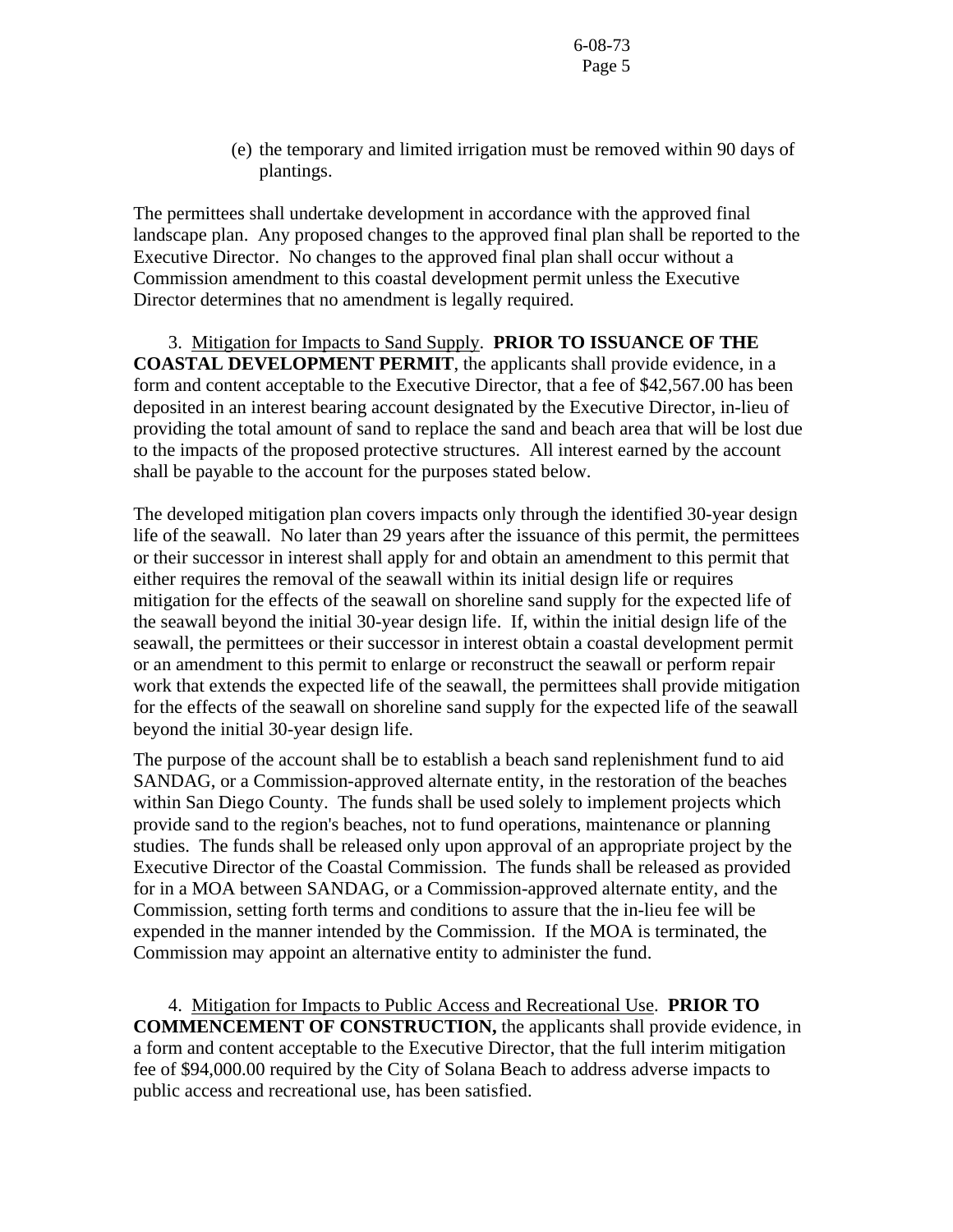**WITHIN 6 MONTHS** of approval of the City's economic study of the impacts associated with shoreline devices, the applicants shall submit to the Executive Director for review and written approval, documentation of the final mitigation fee amount required by the City to address impacts of the proposed shoreline protection on public access and recreation. If the amount differs from the interim amount required above, then the applicants shall submit an application for an amendment to this permit to adjust the mitigation fee to be paid to the City to address adverse impacts to public access and recreational use resulting from the proposed development.

#### 5. Monitoring Program. **PRIOR TO ISSUANCE OF THE COASTAL**

**DEVELOPMENT PERMIT**, the applicants shall submit to the Executive Director for review and written approval, a monitoring program prepared by a licensed civil engineer or geotechnical engineer to monitor the performance of the seawall and reconstructed slope which requires the following:

- a. An annual evaluation of the condition and performance of the seawall and geogrid slope addressing whether any significant weathering or damage has occurred that would adversely impact the future performance of the structures. This evaluation shall include an assessment of the color and texture of the seawall and geogrid slope comparing the appearance of the structures to the native bluffs.
- b. Annual measurements of any differential retreat between the natural bluff face and the seawall face, at the north and south ends of the seawall/infills and at 20 foot intervals (maximum) along the top of the seawall face/bluff face intersection. The program shall describe the method by which such measurements shall be taken.
- c. Provisions for submittal of a report to the Executive Director of the Coastal Commission by May 1 of each year (beginning the first year after construction of the project is completed) for a period of three years and then, each third year following the last the annual report, for the life of the approved seawall and geogrid structure. However, reports shall be submitted in the Spring immediately following either:

1. An "El Niño" storm event – comparable to or greater than a 20-year storm.

2. An earthquake of magnitude 5.5 or greater with an epicenter in San Diego County.

Thus, reports may be submitted more frequently depending on the occurrence of the above events in any given year.

d. Each report shall be prepared by a licensed civil, geotechnical engineer or geologist. The report shall contain the measurements and evaluation required in sections a, and b above. The report shall also summarize all measurements and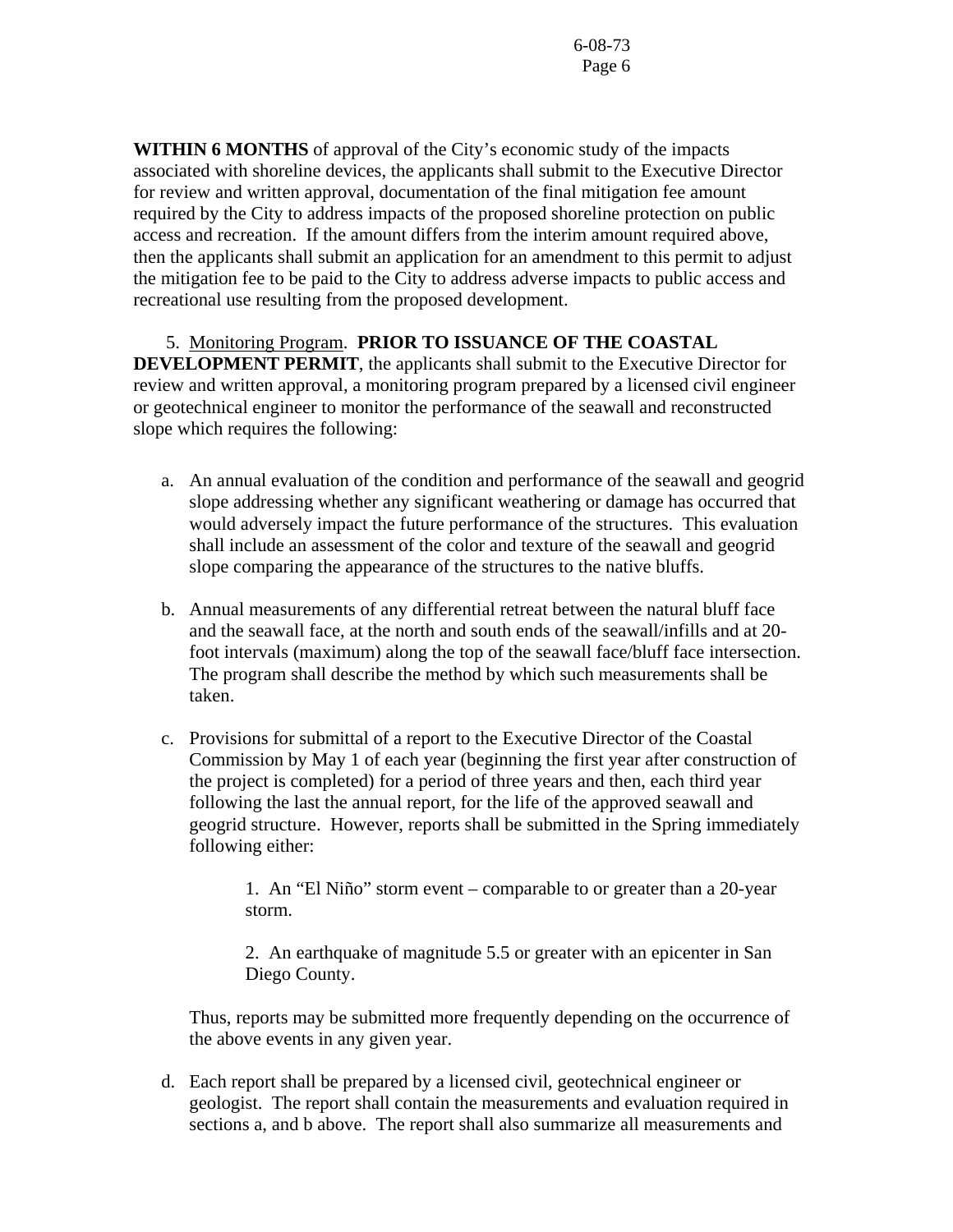analyze trends such as erosion of the bluffs or changes in sea level and the stability of the overall bluff face, including the upper bluff area... In addition, each report shall contain recommendations, if any, for necessary maintenance, repair, changes or modifications to the project.

e. An agreement that the permittees shall apply for a coastal development permit within 90 days of submission of the report required in subsection c. above for any necessary maintenance, repair, changes or modifications to the project recommended by the report that require a coastal development permit.

The permittees shall undertake monitoring in accordance with the approved monitoring program. Any proposed changes to the approved monitoring program shall be reported to the Executive Director. No changes to the monitoring program shall occur without a Coastal Commission approved amendment to this coastal development permit unless the Executive Director determines that no amendment is legally required.

 6. Storage and Staging Areas/Access Corridors. **PRIOR TO THE ISSUANCE OF THE COASTAL DEVELOPMENT PERMIT**, the applicants shall submit to the Executive Director for review and written approval, final plans approved by the City of Solana Beach indicating the location of access corridors to the construction site and staging areas. The final plans shall indicate that:

- a. No overnight storage of equipment or materials shall occur on sandy beach or public parking spaces at Fletcher Cove. During the construction stages of the project, the permittees shall not store any construction materials or waste where it will be or could potentially be subject to wave erosion and dispersion. In addition, no machinery shall be placed, stored or otherwise located in the intertidal zone at any time, except for the minimum necessary to construct the seawall/slope reconstruction. Construction equipment shall not be washed on the beach or in the Fletcher Cove parking lot or access road.
- b. Access corridors shall be located in a manner that has the least impact on public access to and along the shoreline.
- c. No work shall occur on the beach on weekends, holidays or between Memorial Day weekend and Labor Day of any year.
- d. The applicants shall submit evidence that the approved plans/notes have been incorporated into construction bid documents. The staging site shall be removed and/or restored immediately following completion of the development.

The permittees shall undertake the development in accordance with the approved plans. Any proposed changes to the approved plans shall be reported to the Executive Director. No changes to the plans shall occur without a Coastal Commission approved amendment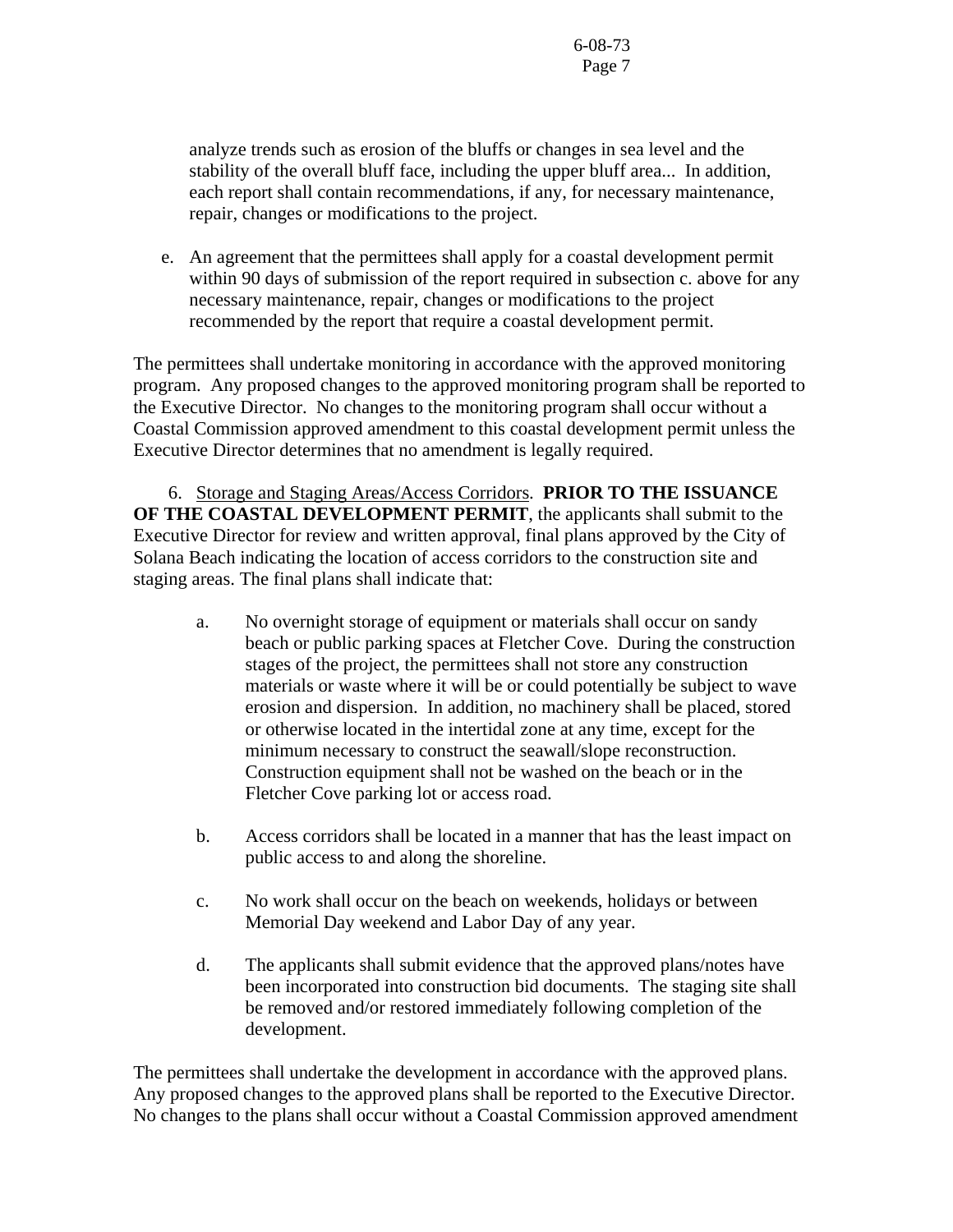to this coastal development permit unless the Executive Director determines that no amendment is legally required.

 7. Storm Design/Certified Plans. **PRIOR TO THE ISSUANCE OF THE COASTAL DEVELOPMENT PERMIT**, the applicants shall submit certification by a registered civil engineer that the proposed shoreline protective devices are designed to withstand storms comparable to the winter storms of 1982-83.

In addition, **within 60 days following construction**, the permittees shall submit certification by a registered civil engineer, acceptable to the Executive Director, verifying the seawall and reconstructed slope have been constructed in conformance with the approved plans for the project.

 8. Future Response to Erosion. If in the future the permittees seek a coastal development permit to construct additional bluff or shoreline protective devices, the permittee will be required to include in the permit application information concerning alternatives to the proposed bluff or shoreline protection that will eliminate impacts to scenic visual resources, recreation and shoreline processes. Alternatives shall include, but not be limited to: relocation of all or portions of the principal structure that are threatened, structural underpinning, and other remedial measures capable of protecting the principal structure and providing reasonable use of the property, without constructing bluff or shoreline stabilization devices. The information concerning these alternatives must be sufficiently detailed to enable the Coastal Commission or the applicable certified local government to evaluate the feasibility of each alternative, and whether each alternative is capable of protecting existing structures that are in danger from erosion. No additional bluff or shoreline protective devices shall be constructed on the adjacent public bluff face above the approved seawall or on the beach in front of the proposed seawall unless the alternatives required above are demonstrated to be infeasible. No shoreline protective devices shall be constructed in order to protect ancillary improvements (patios, decks, fences, landscaping, etc.) located between the principal residential structures and the ocean.

 9. Future Maintenance. The permittees shall maintain the permitted seawall and reconstructed slope in its approved state. Maintenance of the seawall includes maintaining the color, texture and integrity. Maintenance of the reconstructed slope shall include an assessment of the appearance of the geogrid slope structure. Any change in the design of the project or future additions/reinforcement of the seawall or reconstructed slope beyond exempt maintenance as defined in Section 13252 of the California Code of Regulations to restore the structure to its original condition as approved herein, will require a coastal development permit. **However, in all cases, if after inspection, it is apparent that repair and maintenance is necessary, including maintenance of the color of the structures to ensure a continued match with the surrounding native bluffs, the permittees shall contact the Executive Director to determine whether a coastal development permit or an amendment to this permit is legally required, and, if required, shall subsequently apply for a coastal development permit or permit amendment for the required maintenance.**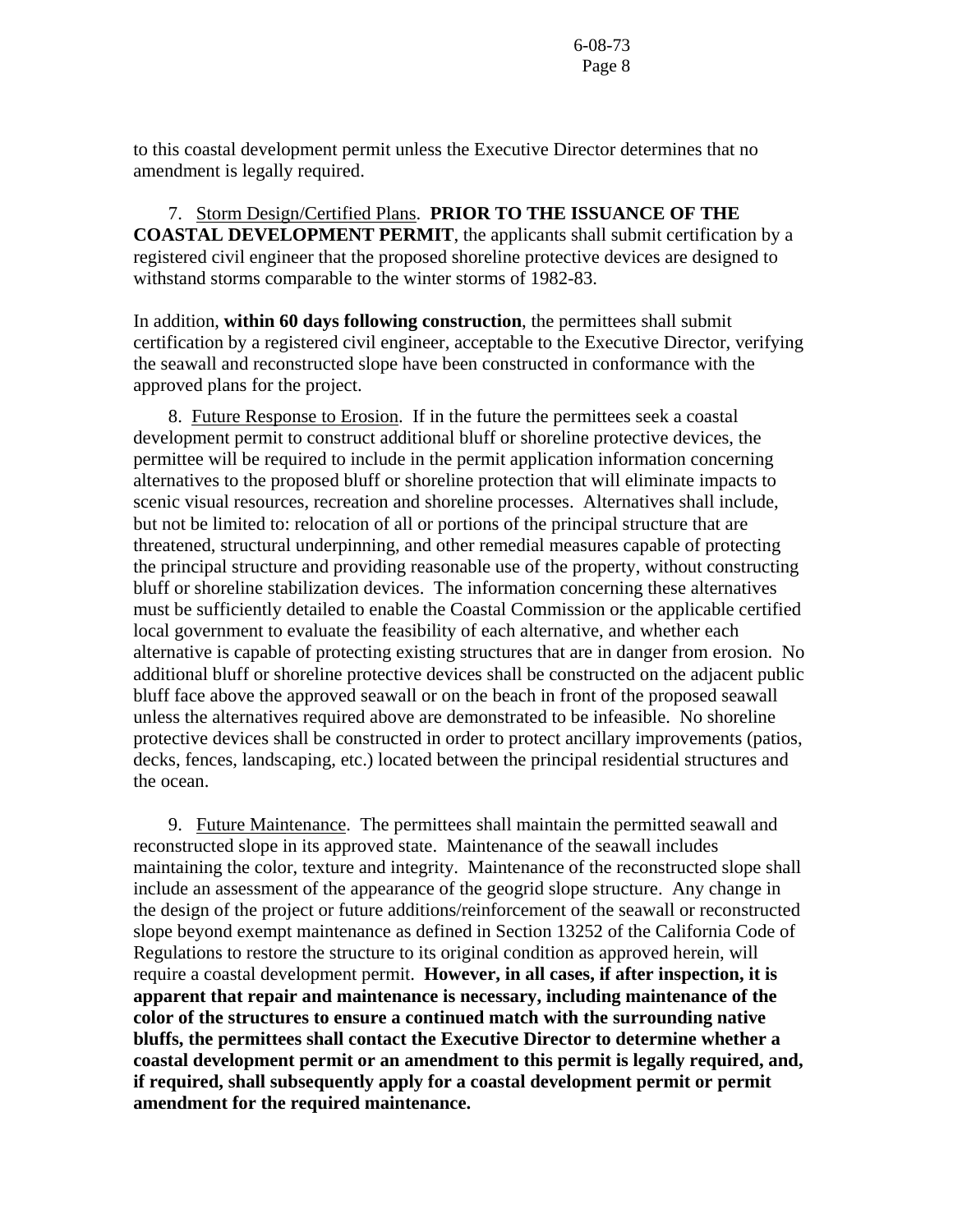10. Other Permits. **PRIOR TO COMMENCEMENT OF CONSTRUCTION,**  the permittees shall provide to the Executive Director copies of all other required local, state or federal discretionary permits for the development authorized by CDP #6-08-73. The applicants shall inform the Executive Director of any changes to the project required by other local, state or federal agencies. Such changes shall not be incorporated into the project until the applicants obtain a Commission amendment to this permit, unless the Executive Director determines that no amendment is legally required.

 11. State Lands Commission Approval. **PRIOR TO COMMENCEMENT OF CONSTRUCTION**, the applicants shall submit to the Executive Director for review and written approval, a written determination from the State Lands Commission that:

a) No state lands are involved in the development; or

 b) State lands are involved in the development, and all permits required by the State Lands Commission have been obtained; or

 c) State lands may be involved in the development, but pending a final determination of state lands involvement, an agreement has been made by the applicants with the State Lands Commission for the project to proceed without prejudice to the determination.

 12. Public Rights. The Coastal Commission's approval of this permit shall not constitute a waiver of any public rights that exist or may exist on the property. The permittees shall not use this permit as evidence of a waiver of any public rights that exist or may exist on the property.

13. Assumption of Risk, Waiver of Liability and Indemnity Agreement. By acceptance of this permit, the applicants acknowledge and agree (i) that the sites may be subject to hazards from erosion and coastal bluff collapse; (ii) to assume the risks to the applicants and the properties that are the subject of this permit of injury and damage from such hazards in connection with this permitted development; (iii) to unconditionally waive any claim of damage or liability against the Commission, its officers, agents, and employees for injury or damage from such hazards; and (iv) to indemnify and hold harmless the Commission, its officers, agents, and employees with respect to the Commission's approval of the project against any and all liability, claims, demands, damages, costs (including costs and fees incurred in defense of such claims), expenses, and amounts paid in settlement arising from any injury or damage due to such hazards.

#### 14. Best Management Practices. **PRIOR TO THE ISSUANCE OF THE**

**COASTAL DEVELOPMENT PERMIT**, the applicants shall submit for review and written approval of the Executive Director, a Best Management Plan approved by the City of Solana Beach that effectively assures no shotcrete or other construction byproduct will be allowed onto the sandy beach and/or allowed to enter into coastal waters. The Plan shall apply to both concrete pouring/pumping activities as well as shotcrete/concrete application activities. During shotcrete/concrete application specifically, the Plan shall at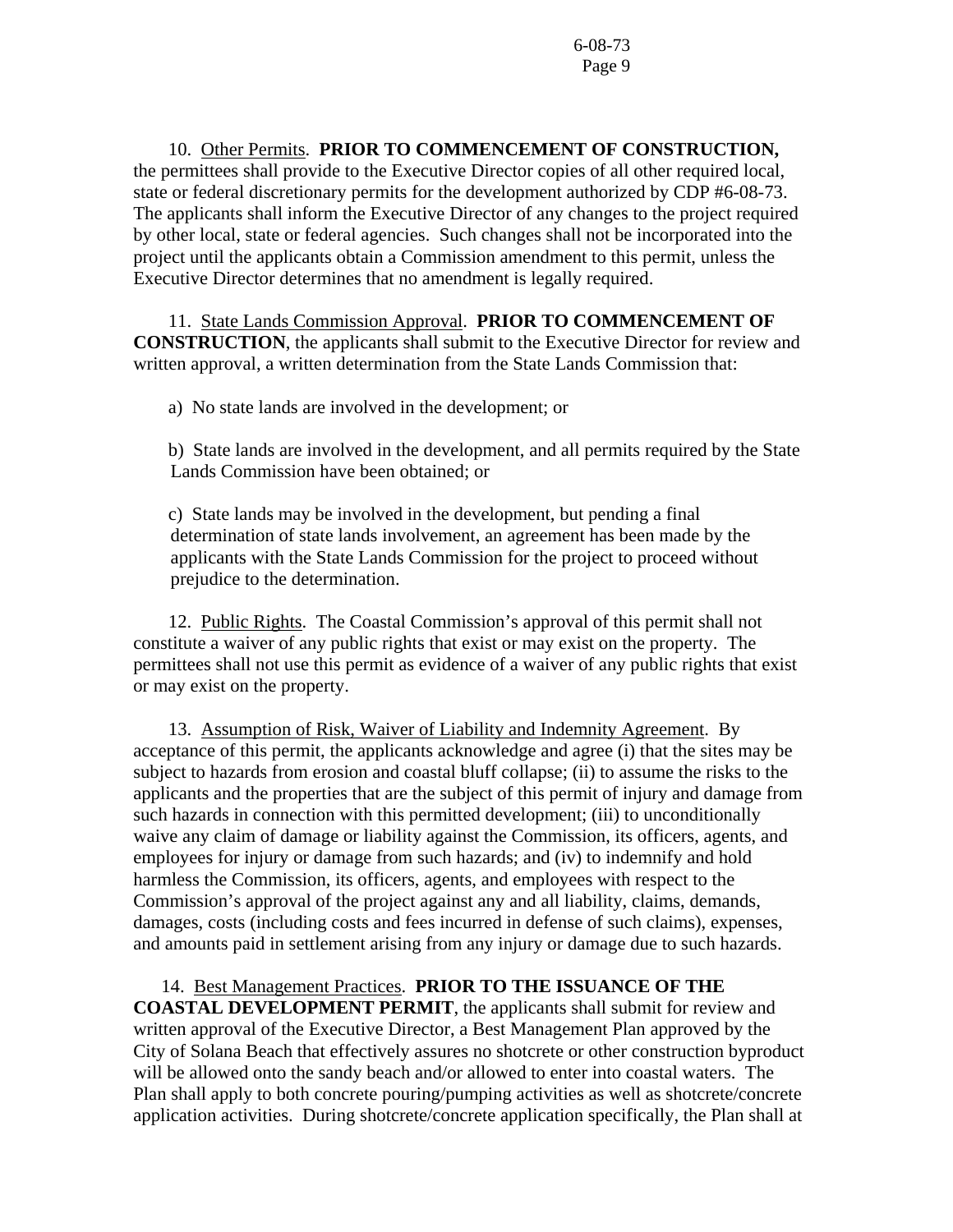a minimum provide for all shotcrete/concrete to be contained through the use of tarps or similar barriers that completely enclose the application area and that prevent shotcrete/concrete contact with beach sands and/or coastal waters. All shotcrete and other construction byproduct shall be properly collected and disposed of off-site.

The applicants shall undertake the development in accordance with the approved Plan. Any proposed changes to the approved Plan shall be reported to the Executive Director. No changes to the Plan shall occur without a Coastal Commission approved amendment to this coastal development permit unless the Executive Director determines that no amendment is legally required.

 15. Other Special Conditions of the City of Solana Beach CUP #17-08-16. Except as provided by this coastal development permit, this permit has no effect on conditions imposed by the City of Solana Beach pursuant to an authority other than the Coastal Act.

### 16. Deed Restriction. **PRIOR TO ISSUANCE OF THE COASTAL**

**DEVELOPMENT PERMIT**, the applicants shall submit to the Executive Director for review and approval documentation demonstrating that the applicants have executed and recorded against the parcel(s) governed by this permit a deed restriction, in a form and content acceptable to the Executive Director: (1) indicating that, pursuant to this permit, the California Coastal Commission has authorized development on the subject property, subject to terms and conditions that restrict the use and enjoyment of that property; and (2) imposing the Special Conditions of this permit as covenants, conditions and restrictions on the use and enjoyment of the Property. The deed restriction shall include a legal description of the entire parcel or parcels governed by this permit. The deed restriction shall also indicate that, in the event of an extinguishment or termination of the deed restriction for any reason, the terms and conditions of this permit shall continue to restrict the use and enjoyment of the subject property so long as either this permit or the development it authorizes, or any part, modification, or amendment thereof, remains in existence on or with respect to the subject property.

#### IV. Findings and Declarations.

The Commission finds and declares as follows:

 1. Detailed Project Description/History. The proposed project involves the construction a 94-ft. long, 35-ft. high seawall and the reconstruction of the upper bluff using a geogrid structure on the bluff and beach below two single-family residences located at 365 and 367 Pacific Avenues. The proposed seawall will be attached to similarly designed seawalls to the north (CDP# 6-04-83/Cumming) and to the south (CDP# 6-02-84/Scism). The applicants for the subject seawall and upper bluff reconstruction includes the property at 371 Pacific Avenue (John Cumming) because the seawall has been designed to protect his property from the lateral migration of the erosion even though the seawall will not be located directly below his home. In addition, the proposed geogrid structure below 365 and 367 Pacific Avenue will extend over to the previously installed and approved geogrid structure below Mr. Cumming's residence at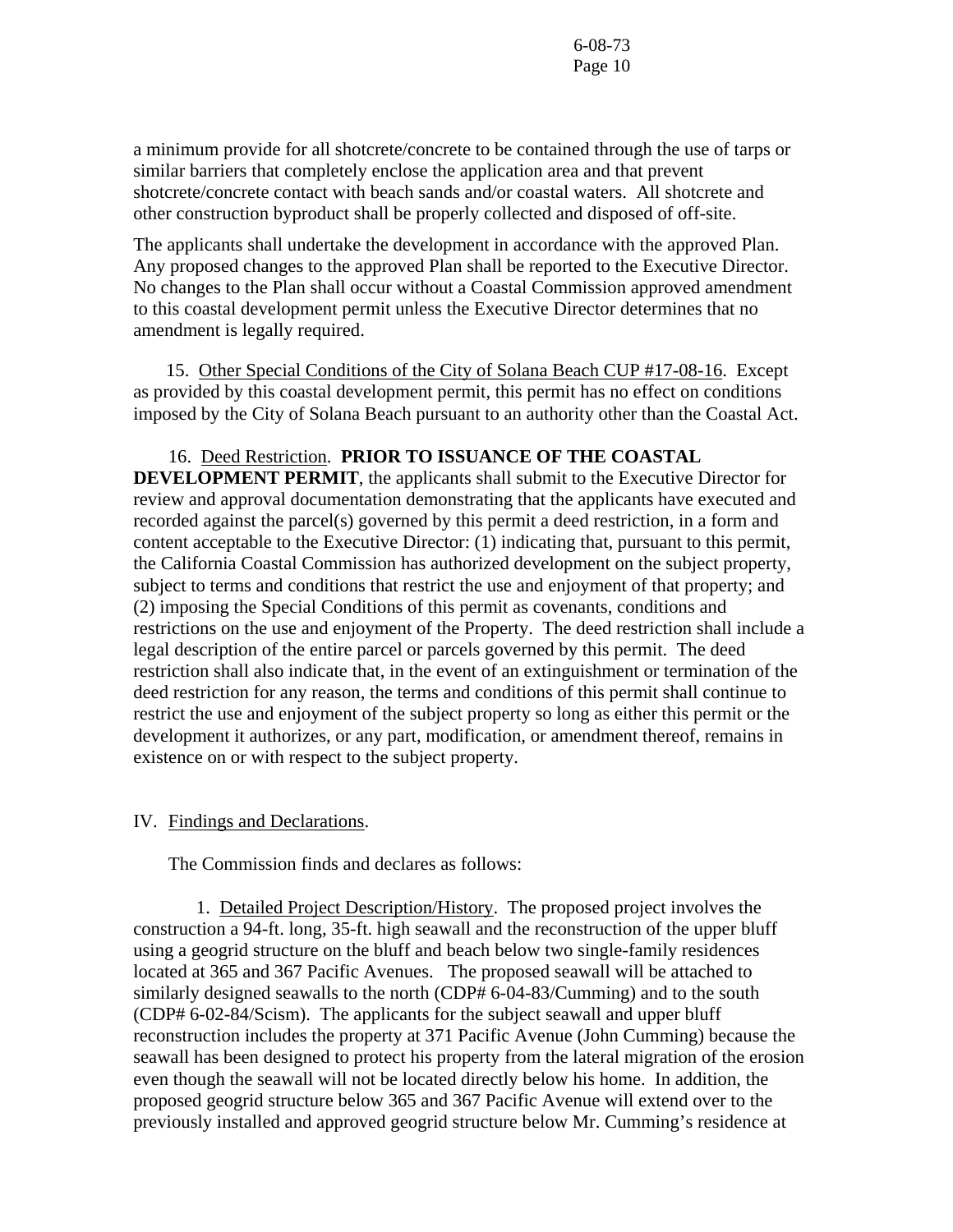371 Pacific. In addition, as part of the subject application, Mr. Cumming is proposing to repair the existing geogrid structure fronting his home at 371 Pacific Ave. to make it more natural in appearance. Finally, the application includes a request to reconstruct a failed section of patio on the reconstructed bluff below 365 Pacific Avenue.

#### 365 Pacific Avenue.

The residence at 365 Pacific Avenue is located approximately 15 ft. from the edge of the existing 80 ft.-high coastal bluff. No evidence of previous coastal development permits for the site has been found.

#### 367 Pacific Avenue.

Past Commission action on this site includes a permit granted in July 1997 for demolition of the existing single-family residence on the bluff top, and reconstruction of a new residence, with portions of the existing residence remaining on the site (#6-97-50). Since less than 50% of the existing residence was to remain standing, the Commission reviewed the project as demolition and new construction. In its approval of the project, the Commission gave the applicant the option of either locating all construction at least 40 feet back from the edge of the bluff, or, as proposed by the applicant, keeping the older portions of the home closer than 40 feet from the bluff edge and recording a deed restriction providing that the landowner would not construct any upper or lower bluff stabilization devices (other than preemptive filling of any seacaves located at the base of the bluff), to protect the portion of the residence located closer than 40 feet from the bluff edge. The applicant chose the latter option and constructed the new residence with portions of the home remaining on the site as close as approximately 20 feet from the bluff edge. The recorded deed restriction provides that if erosion proceeds within 10 feet of the residence such that the portion of the principal residence located seaward of the 40 foot blufftop setback is determined to be unsafe for occupancy, the landowner will submit an application for a coastal development permit to remove that portion of the structure in its entirety (Ref. Exhibit 6, CDP #6-97-50/O'Neal). Today the residence is located approximately 18-19 feet from the bluff edge.

In December 1997, the Commission approved the temporary placement and removal of 4-5 ton size riprap boulders along the base of the coastal bluff at the subject site (#6-97- 132). A non-material amendment to allow the riprap to remain on the site until May 15, 1998 was approved by the Executive Director in April 1998; and, in May 1998, the Commission approved a second amendment allowing the riprap to remain until June 15, 1998. All of the riprap has subsequently been removed from the site.

In March 1998, the Executive Director approved an emergency permit for the concrete fill of a 22-ft. wide, 10-ft. high and 8 ft. deep seacave located in the bluff below 367 Pacific Ave. (Ref. Emer. Permit 6-98-27-G/O'Neal). On December 10, 1998, the Commission approved the follow-up regular coastal development permit, subject to Special Conditions, for the seacave fill (Ref. 6-98-27/O'Neal). The proposed seawall will cover the face of this previously filled seacave.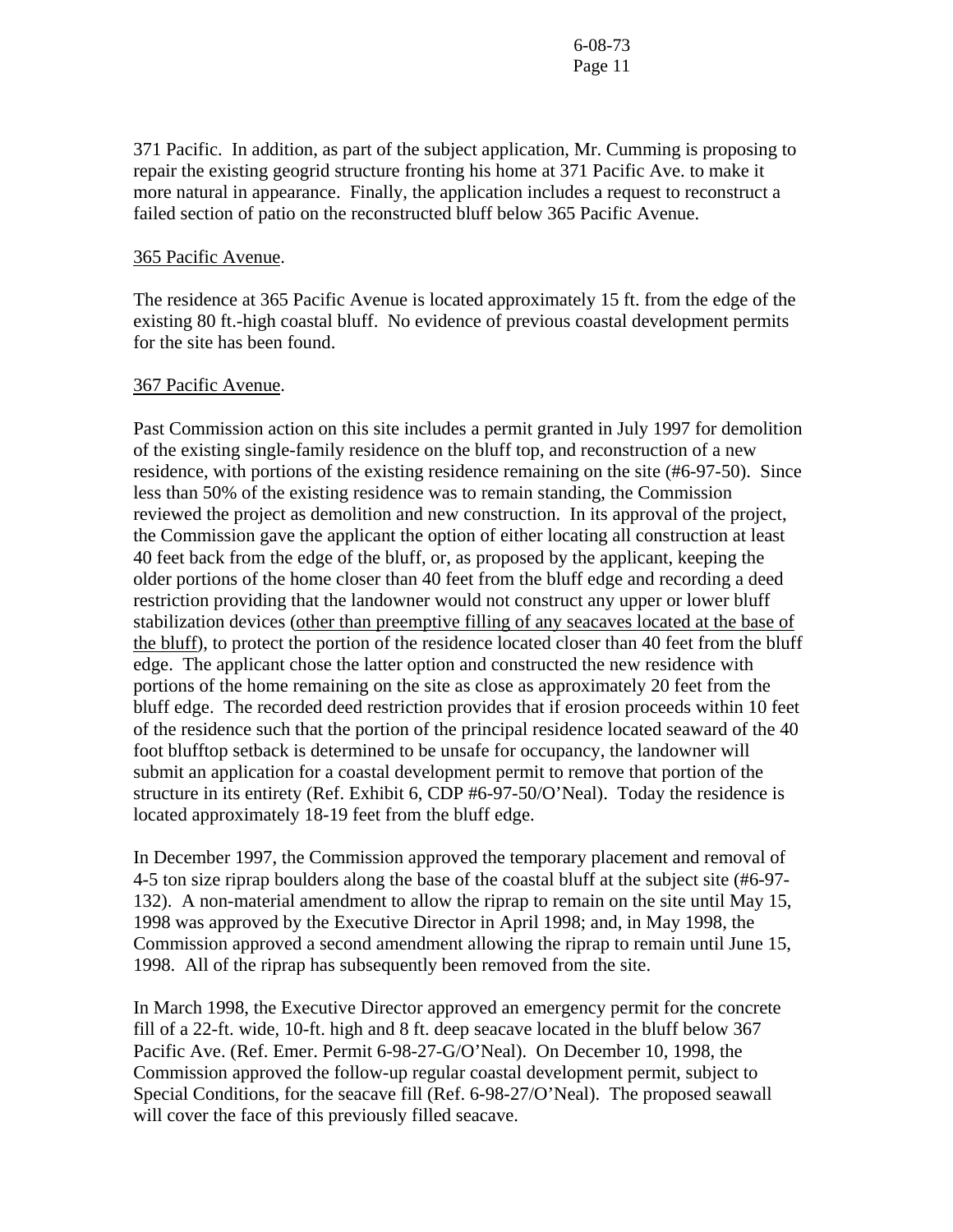#### 371 Pacific Avenue.

The property at 371 Pacific Avenue received Commission authorization to construct a one-story addition to the existing residence in May of 1981 (CDP #F9818/Blackburn). On December 24, 1997, the Executive Director approved an emergency permit for the fill of two seacaves (#6-97-156-G/Blackburn) and a subsequent emergency permit granted February 23, 1998 to fill both the caves and the surrounding undercut area at least 3 feet deep and 12 feet high (#6-98-21-G/Blackburn). On December 10, 1998, the Commission approved a regular coastal development permit as the required follow-up permit to the emergency actions, subject to Special Conditions, authorizing the filling of a 94-foot wide, 12-foot high, maximum 18-foot deep sea cave and undercut area at the base of the bluff below the existing single-family residence, with a colored and textured erodible concrete mixture and riprap (ref. CDP #6-98-21/Blackburn).

In March 2005, the Commission approved a 138 ft.-long, 35 ft. high, 2 ft.-wide colored and textured seawall and geogrid reinforced fill slope on the bluff below 371 and 403 Pacific Avenues (Ref. 6-04-83/Cumming, Johnson). The seawall and geogrid structure were completed; however, the geogrid structure was constructed in a way that did not mimic the contours of the natural bluffs. The subject application includes a request to repair the geogrid structure below 371 Pacific to make it less visually obtrusive.

The project site is located approximately 500 feet south of the public access stairway to Tide Beach Park in the City of Solana Beach. The City of Solana Beach does not yet have a certified Local Coastal Program (LCP) and, therefore, Chapter 3 of the Coastal Act is the standard of review.

 2. Geologic Conditions and Hazards. Section 30235 of the Coastal Act states, in part:

Revetments, breakwaters, groins, harbor channels, seawalls, cliff retaining walls, and other such construction that alters natural shoreline processes shall be permitted when required to serve coastal-dependent uses or to protect existing structures or public beaches in danger from erosion, and when designed to eliminate or mitigate adverse impacts on local shoreline sand supply.

In addition, Section 30253 of the Coastal Act states, in part:

New development shall do all of the following:

 (a) Minimize risks to life and property in areas of high geologic, flood, and fire hazard.

 (b) Assure stability and structural integrity, and neither create nor contribute significantly to erosion, geologic instability, or destruction of the site or surrounding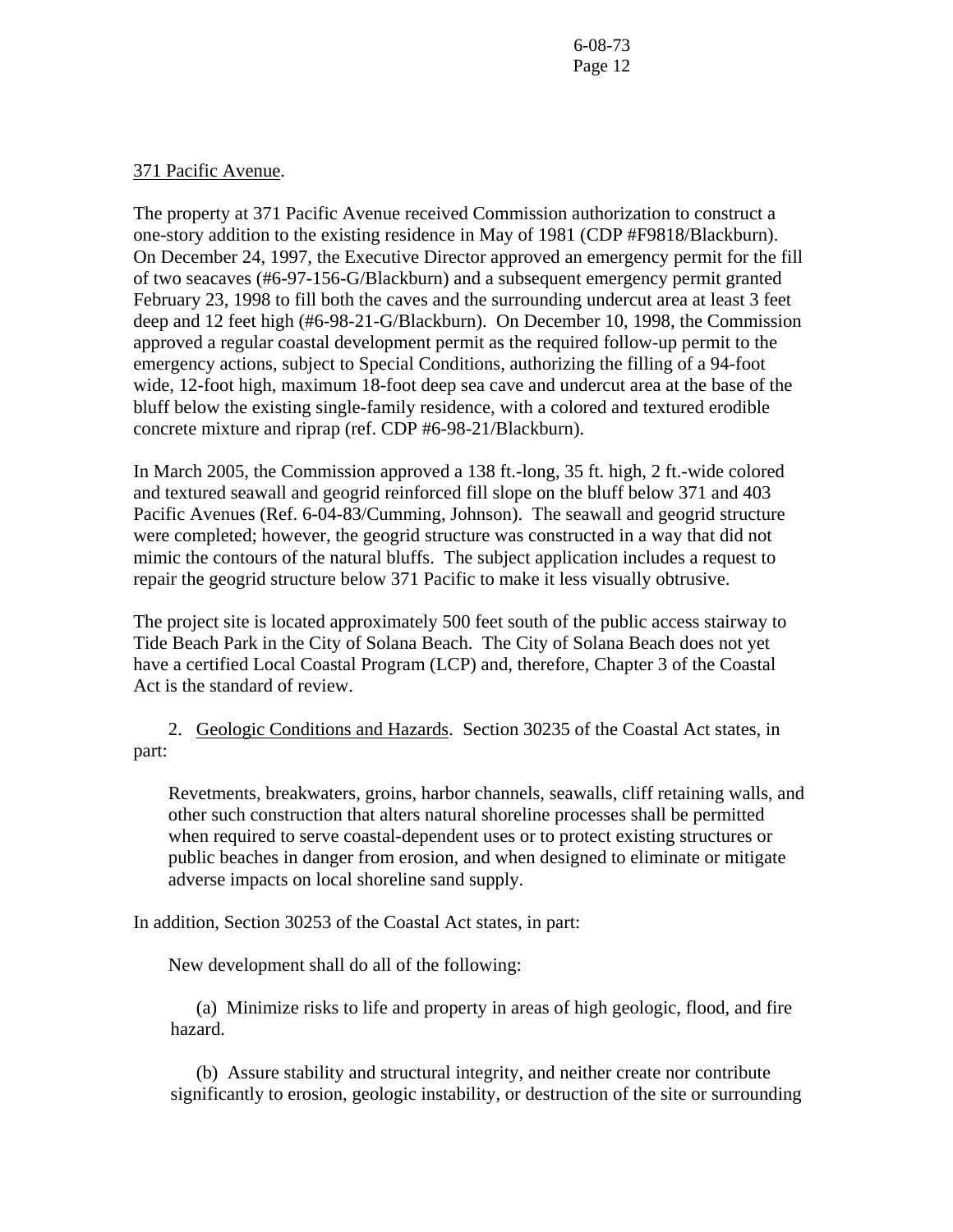area or in any way require the construction of protective devices that would substantially alter natural landforms along bluffs and cliffs...

The proposed project involves the construction of an approximately 94 ft.-long, 35 ft. high, 2 ½ ft.-wide concrete seawall on the beach directly below two single-family residences (365 and 367 Pacific Ave.), the reconstruction of the upper bluff face using a vegetated geogrid structure on the bluff face above the seawall, the repair to an existing geogrid structure below a third residence (371 Pacific Ave.) and the reconstruction of a patio area on the reconstructed bluff seaward of one the other residences (365 Pacific Ave.). The structures as designed (except for the reconstructed patio request) will provide protection to all three residential structures at 365, 367 and 371 Pacific Avenue that are currently threatened by erosion.

The bluffs to the south and north of the subject site have already been afforded protection in the form of seawalls and, in some cases, below-grade retention systems at the top of the bluff and geogrid-reinforcement on the face of the bluffs. Seawalls of similar design to that proposed with this application have been constructed and/or approved for construction for a distance of 358 ft. north of the proposed seawall and 748 ft. to the south. After construction of the subject 94 ft.-long seawall, the interconnecting seawalls along this section of shoreline will comprise a single continuous wall of approximately 1,200 feet in length. In the case of the immediately adjacent properties, a 35 ft.-high seawall and 35 ft. in depth below-grade retention system has been installed seaward of the southern residence at 357 Pacific Ave. (Ref. CDP 6-02-84/Scism) and a 35 ft. high seawall and geogrid-reinforced slope has been constructed below the northern home at 371 Pacific Ave (Ref. 6-04-83/Cumming, Johnson). The property owner at 357 Pacific Ave. has not reconstructed the bluff between the approved seawall and the upper bluff retention system such that the bluff has continued to erode and collapse which, according to the applicants' engineer, currently threatens the subject home at 365 Pacific Ave. However, the Commission has received an application for the construction of a geogrid reinforced slope below 357 Pacific Avenue (Ref. CDP #6-02-84-Al/Scism) which will be scheduled over the next few months and should address these erosion issues at 357 Pacific Avenue. The proposed shoreline protective devices have been designed to connect to both seawalls, the existing geogrid slope below 371 Pacific Ave. and the recently proposed (but not yet approved) geogrid reconstructed bluff below 357 Pacific Ave.

The applicant's geotechnical report identifies that:

Over the past six years, significant amounts of upper bluff erosion have continued at the subject sites to the north and south. In 2004, due to the previous lower bluff failures, a series of upper bluff failures propagated between the subject properties, ultimately requiring the removal of a large portion of overhanging concrete patio at the northwest corner of 365 Pacific Avenue. To the north, the upper failures at 371 Pacific Avenue progressively failed in a series of lateral movements toward 367 Pacific Avenue until the construction of tied-back seawall and geogrid-reinforced upper bluff across that property in 2006. However, despite these improvements,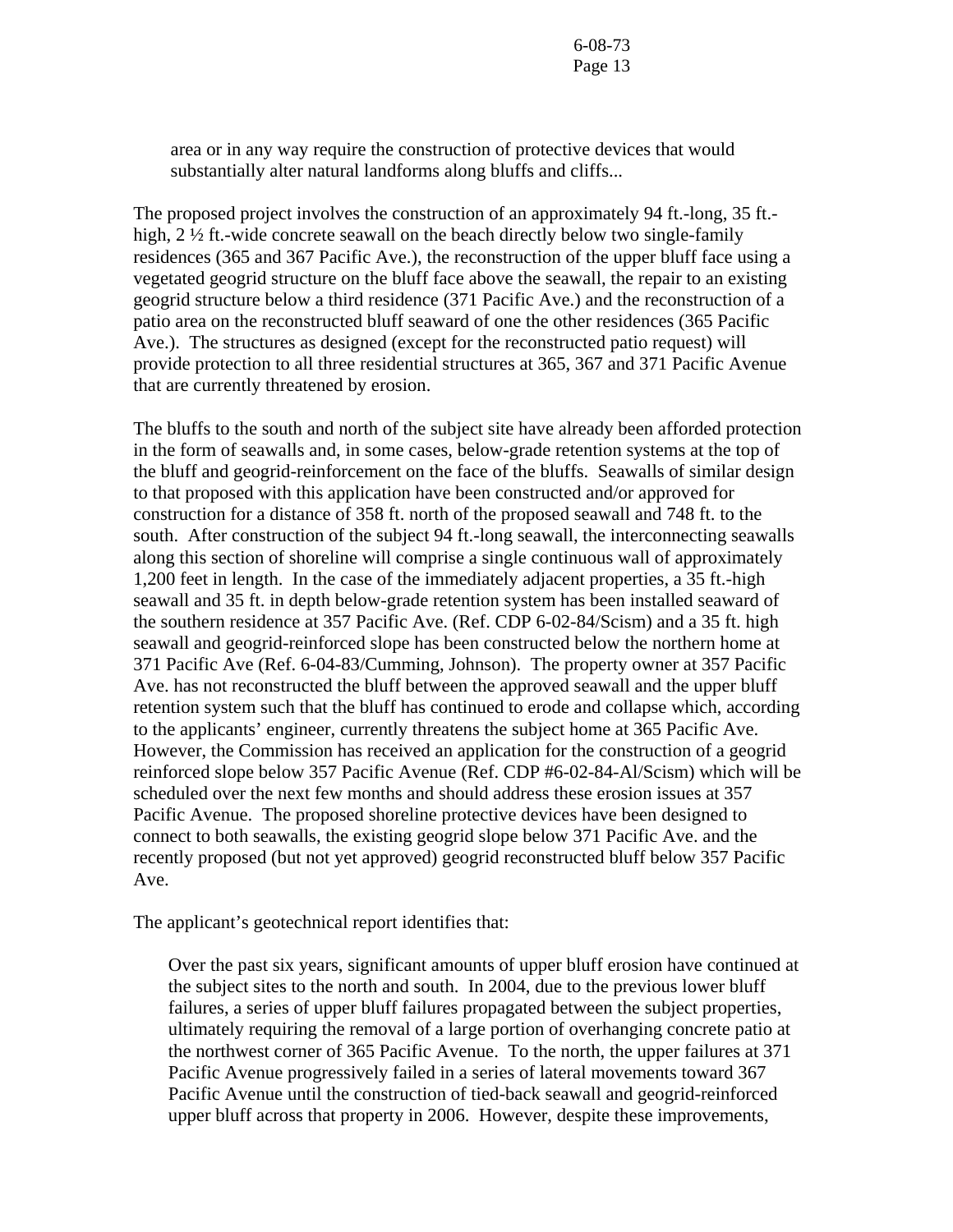mid-bluff failures have continued to occur, and threaten these improvements along their southerly margin. Similarly, despite the seawall at 357 Pacific Avenue, the upper bluff failure between 365 and 357 Pacific Avenue has continued to enlarge, undermining the southwest property corner of 365 Pacific Avenue by approximately 5 to 6 feet. (Ref. "Coastal Bluff Evaluation and Basis of Design Report" by TerraCosta Consulting Group dated 6/27/08.)

The applicants' geotechnical report also describes the layer of clean sands lens located between the Torrey Sandstone and Marine Terrace deposits at approximately elevation 25-35 ft. Mean Sea Level (MSL). According to the Commission's staff geologist, the clean sands lens consists of a layer of sand with a limited amount of capillary tension and a very minor amount of cohesion, which causes the material to erode easily, making this clean sands layer, once exposed, susceptible to wind blown erosion and continued sloughing as the sand dries out and loses the capillary tension that initially held the materials together. Geotechnical reports associated with developments near this site have stated that gentle sea breezes and any other perturbations, such as landing birds or vibrations from low-flying helicopters, can be sufficient triggers of small- or largevolume bluff collapses, since the loss of the clean sands eliminates the support for the overlying, slightly more cemented, terrace deposits.

The presence of this clean sands layer within the bluffs along the Solana Beach shoreline has previously been identified in geotechnical reports submitted in conjunction with seawall, seacave and notch infill projects in Solana Beach (ref. CDP 6-00-9/Del Mar Beach Club, CDP #6-99-100/Presnell, et. al, #6-99-103/ Coastal Preservation Association, #6-00-66/Pierce, Monroe, #6-02-02/Gregg, Santina, #6-02-84/Scism and #6-03-33/Surfsong; #6-04-83, Cumming, Johnson; #6-05-72/Las Brisas and 6-07- 134/Brehmer, Caccavo). According to the Commission's staff geologist, the typical mechanism of sea cliff retreat along the Solana Beach shoreline involves the slow abrasion and undercutting of the Torrey Sandstone bedrock, which forms the sea cliff at the base of the bluffs, from wave action which becomes more pronounced in periods of storms, high surf and high tides. Other contributing factors to sea cliff retreat include fracturing, jointing, sea cave and overhang collapse and the lack of sand along the shoreline. When the lower sea cliff is undercut sufficiently, it commonly fails in blocks. The weaker terrace deposits are then unsupported, resulting in the collapse of the terrace deposits through circular failures. Such paired, episodic failures eventually result in a reduction in the steepness of the upper bluff, and the landward retreat of the bluff edge. Such retreat may threaten structures at the top of the slope. When failures of the upper bluff have sufficiently reduced the overall gradient of the upper bluff, a period of relative stability ensues, which persists until the lower bluff becomes sufficiently undercut to initiate a block failure once more, triggering a repetition of the entire process.

The mechanism of bluff retreat that occurs in conjunction with the exposure of the clean sands layer is somewhat different than the paired, episodic failure model described above. Because of the cohesionless character of the clean sands, once they are exposed, they continue to slump on an ongoing basis as a result of very small triggers such as traffic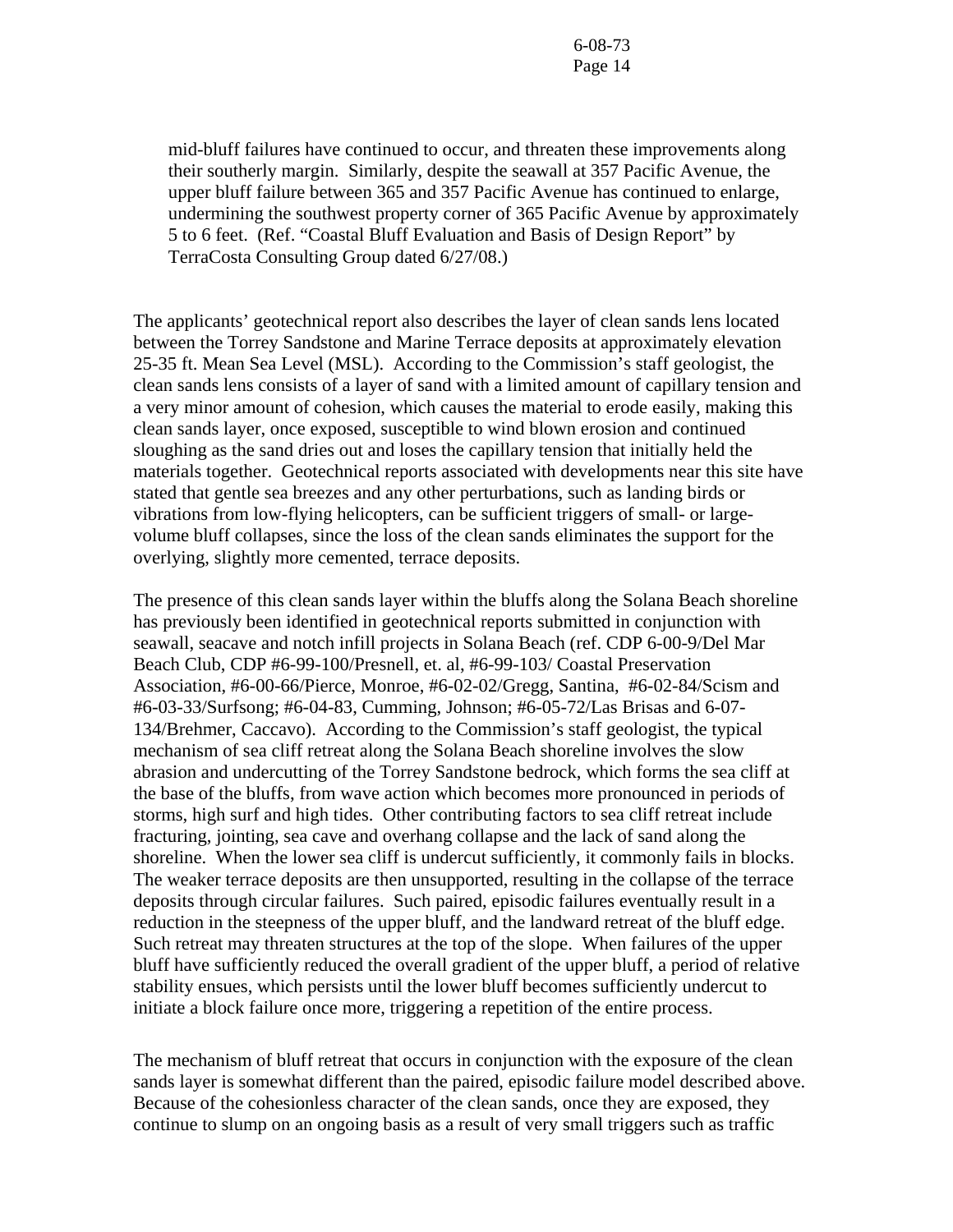vibrations or wind erosion. Continued sloughage results in the further exposure of more clean sand, and ongoing upper bluff collapse. This cycle occurs so quickly (over months or days, rather than years) that the upper bluff may never achieve a stable angle of repose. Unless the base of the bluff is afforded shoreline protection and the clean sands lens is contained, additional bluff failures can further expose the layer of clean sands and result in a potential upper bluff failure and an immediate threat to the structures at the top of the bluff.

To encapsulate the exposure of this clean sands layer, the applicants propose to construct a 94 ft.-long, 35 ft.-high seawall and reconstruct the bluff face using a geogrid structure that will be planted with native vegetation.

According to the Commission's staff geologist, the best regional estimate of historical long-term bluff retreat for Solana Beach is from a FEMA-funded study summarized in Benumof and Griggs (1999). These authors report an average long-term retreat rate of 0.27 ft/yr for the Solana Beach area over the period 1932 - 1994. Episodic erosion events such as sea cave or notch overhang collapses, and erosion related to severe winter storms, can lead to short-term bluff retreat rates well above the long-term average. These shortterm retreat rates are inherently included in the estimation of the long-term retreat rate for Solana Beach and, therefore, are included in the methodology used for the in-lieu fee sand replenishment calculations.

While the existing residences are set back from the bluff approximately 15-19 feet, the slope stability analysis performed by the applicants' engineer indicates that further collapse of the upper and lower bluff would threaten all three residences at the top of the bluff. The factor of safety against sliding along the most likely slide planes is estimated at a range of between 1.00 and 1.28 for 365 Pacific Ave., at 1.21 for 367 Pacific Ave. and at 1.15 for 371 Pacific Ave. (The factor of safety is an indicator of slope stability where a value of 1.5 is the industry-standard value for new development. In theory, failure should occur when the factor of safety drops to 1.0, and no slope should have a factor of safety less than 1.0.) Based on the applicants' geotechnical findings, these low factors of safety demonstrate that all three residences are threatened by erosion. Following construction of the proposed 94 ft.-long seawall and geogrid reconstructed bluff, the applicants' engineer has demonstrated that the factor of safety for the home at 365 Pacific Ave. will be increased to between 1.41 to 1.95, at 367 Pacific Ave. increased to 2.05 and at 371 Pacific Ave. increased to between 1.64 and 2.13. The Commission's staff geologist and coastal engineer have reviewed the applicants' geotechnical assessment of the site and concur with its conclusions and recommendations.

#### Waiver of Shoreline Protection at 367 Pacific Ave.

As previously described in Section 1 above, in exchange for constructing a new residence located as close as 20 ft. from the bluff edge, the previous middle property owner at 367 Pacific Ave. waived all rights under the Coastal Act to future shoreline protection for the portion of their house located between 20 and 40 feet from the bluff edge, other than seacave fills (Ref. Exhibit 6, CDP 6-97-50/O'Neal). The subject application is formally a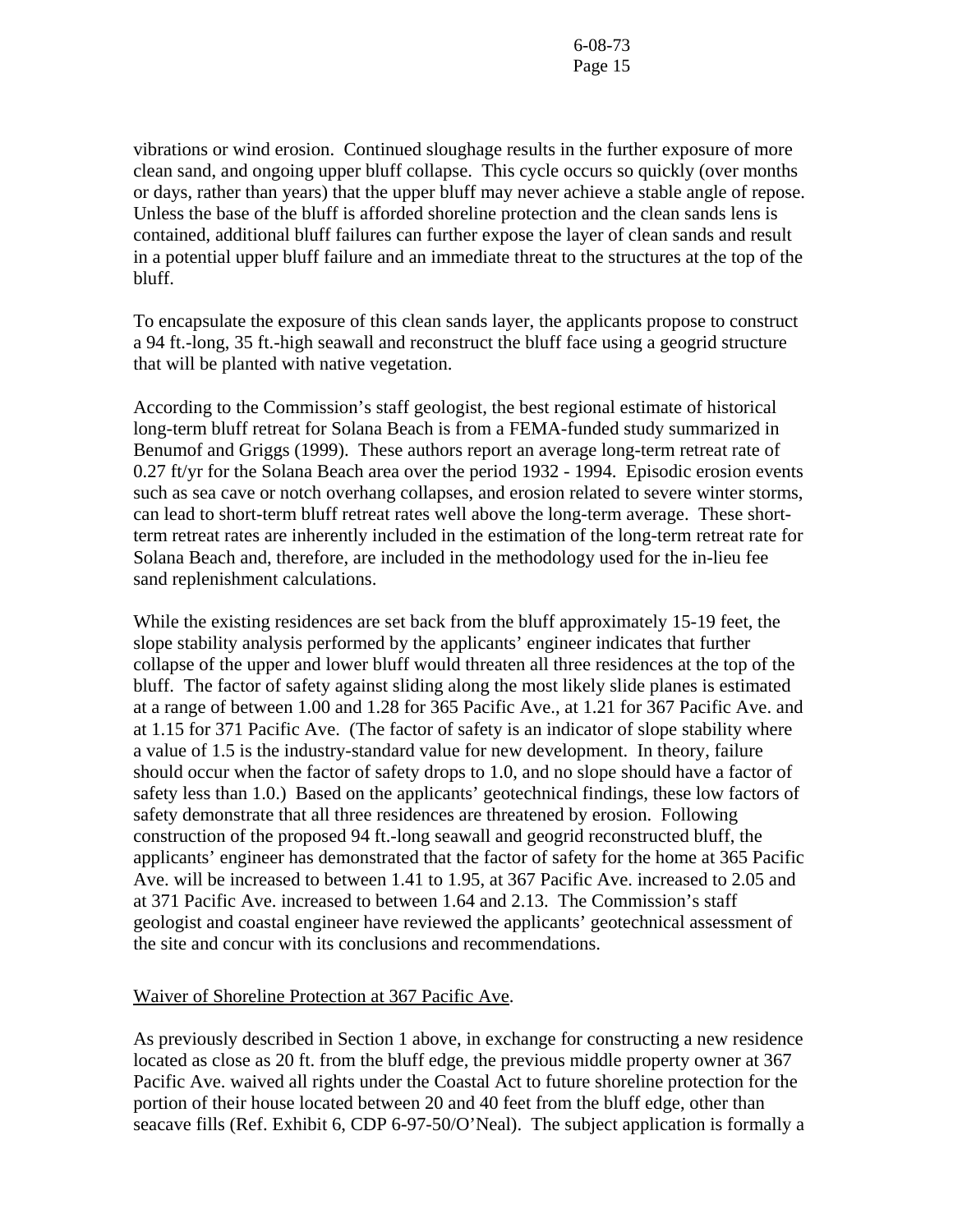request to construct a 94 ft.-long seawall and geogrid structure to protect the homes located on either side of 367 Pacific Ave. and is not a request to specifically protect the home at 367 Pacific Ave. The applicants' geotechnical report has documented that the adjacent residences at 371 and 365 Pacific Avenues are threatened by the erosion that is occurring in front of the unprotected bluffs below 365 and 367 Pacific Avenue and that the proposed project is the only feasible alternative to address that threat. The property at 371 Pacific Ave. already has a seawall and geogrid structure in front of it (Ref. CDP 6- 04-83/Cumming, Johnson); but according to the applicants' geotechnical reports, the lateral erosion of the bluffs below 367 Pacific is threatening the residence at 371 Pacific and will potentially undermine both the existing seawall and geogrid structure. As explained further in the "Alternatives Analysis" section below, the applicants and the Commission's Technical Services staff have examined the potential of designing structures that only protect the threatened residences at 371 and 365 Pacific Ave., but those alternatives would likely lead to an acceleration of the erosion below the unprotected section of bluffs below 367 Pacific Ave. which would also threaten the shoreline protective devices fronting 371 and 365 Pacific Avenue. Therefore, staff is recommending that the Commission approve the proposed structures fronting 367 Pacific Ave. even though the property owner has waived any rights to such structures.

In addition, because the residence at 367 Pacific Ave. will be afforded protection as a result of the shoreline devices that are installed to protect her neighbors, the property owner at 367 Pacific Ave. (Kari de Burgh) has agreed to be a co-applicant in order to facilitate implementation of the special conditions of approval for the subject structures such as the mitigation and monitoring requirements for the portion of the project that lies seaward of her property.

Thus, given the significant bluff collapses that have occurred over the recent years, the potential collapse of the seacave, the presence of the clean sands layer, the extreme erodibility of these sands once exposed, and the low factor of safety on the subject bluffs, substantial evidence has been provided to document that the existing primary blufftop structures are in danger from erosion. However, there are a variety of ways in which the threat from erosion could be addressed. Under the policies of the Coastal Act, the project must eliminate or mitigate adverse effects on shoreline sand supply and minimize adverse effects on public access, recreation, and the visual quality of the shoreline.

#### **Alternatives**

The applicants' geotechnical report includes an alternatives analysis to demonstrate that no other feasible less-environmentally-damaging alternatives exist to address the threats to the residences at the top of the bluff (Ref. "Coastal Bluff Evaluation and Basis of Design" by TerraCosta Consulting Group, dated 6/27/08). The applicants' engineer has identified that removal or relocation of the residential structures are not feasible or practical because of the expense and/or the lack of available area on the lot to setback the structures so as to not be threatened by the ongoing erosion. Maintenance of the existing seacave will also not effectively protect the residences since the current threat to the residence includes the exposure of the clean sands layer on the face of the bluff. Control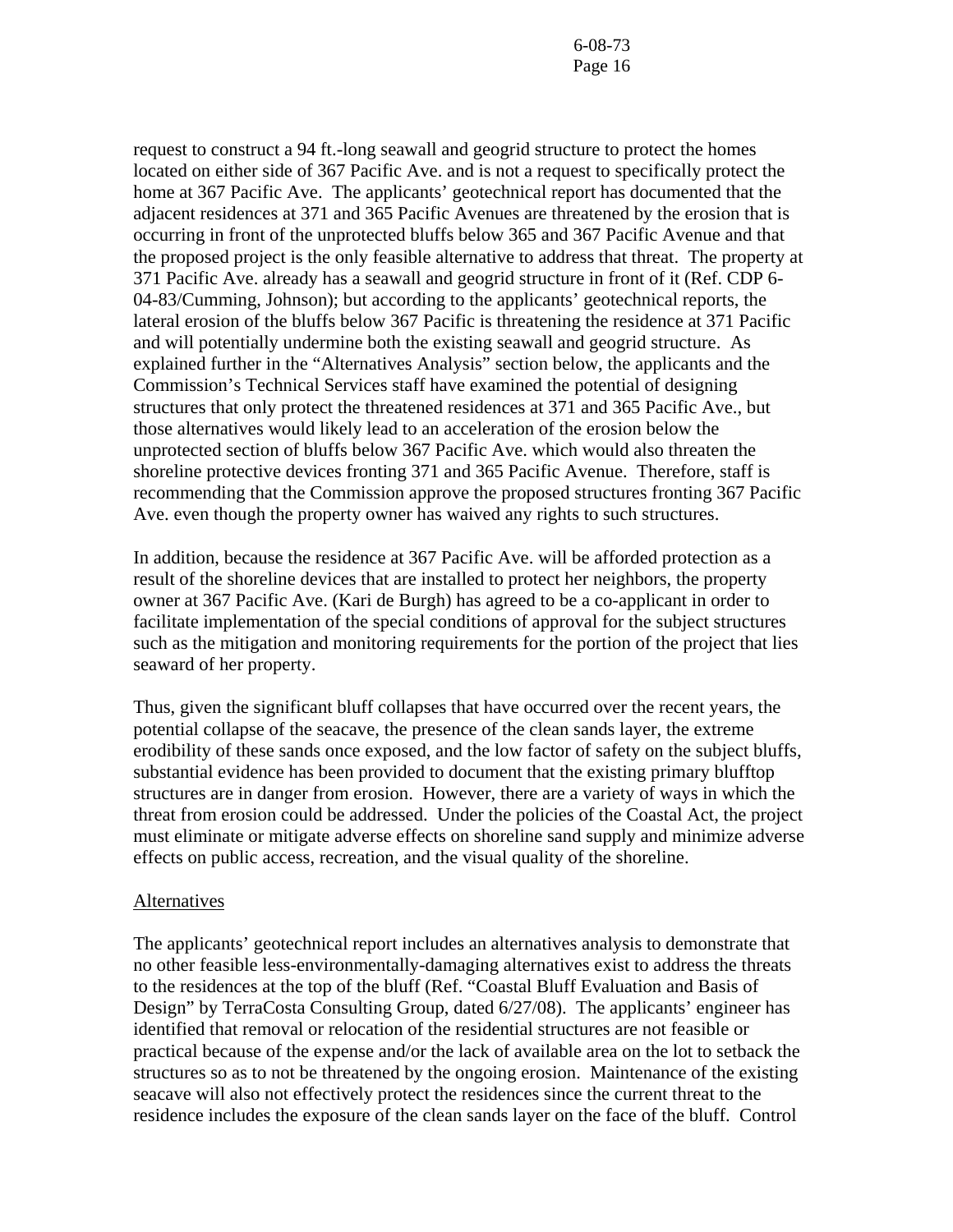of groundwater and irrigation restrictions, while recommended by the applicants' representative as a way of reducing bluff sloughage, will not prevent the bluff collapses that occur at the subject site. Underpinning of the existing residences has also been examined by the applicants; however without controlling the ongoing failures, the underpinnings would soon be exposed. The applicants' engineer has also examined the potential use of chemical grouting of the bluff face to the north and concluded it will not work and poses a substantial safety risk to construction workers.

Finally, both the applicants' engineer and the Commission's Technical Services staff have examined the alternative of not constructing any devices seaward of 367 Pacific Ave. and concluded that such construction would have more adverse impacts to coastal resources than that proposed. For instance, in order to prevent lateral erosion onto the property to the north, one alternative might be the construction of an east/west directed retaining wall that functions as a return wall to the lower seawall. A similar wall could be installed for the proposed seawall below 365 Pacific Avenue, thus leaving the bluff below 367 Pacific Ave. in its natural state. However, that alternative would likely result in accelerated erosion of the bluffs below 367 Pacific Avenue, which according to the applicants' engineer and the Commission's Technical Services staff, would quickly lead to undermining of the east/west perpendicular walls creating a threat to the residences at 371 and 365 Pacific. It addition, the visual appearance of the two east/west facing walls would have significant impacts on the visual resources of the shoreline which could not be adequately mitigated. It is the opinion of both the applicants' engineer and the Commission's geologist and engineer that the proposed development is necessary and is the minimum necessary to protect the residences at 365 and 371 Pacific Avenue.

In summary, given the substantial amount of documented erosion on the sites over the last few years, the presence of the clean sands, the extreme erodibility of these sands, and the low factor of safety on the subject bluff, substantial evidence has been provided to document that the existing primary blufftop structures areas in danger from erosion and that the proposed seawall and geogrid reconstructed bluff are necessary to protect the structures at the top of the bluff from the danger of erosion. In addition, the abovedescribed alternatives presented by the applicants do not suggest there is a lessenvironmentally-damaging feasible alternative. The Commission's staff geologist and coastal engineer have reviewed the applicants' geotechnical assessment of the site along with their alternatives analysis and concur with its conclusions and recommendations. Therefore, the Commission finds that the proposed seawall and geogrid structure are the least environmentally damaging feasible alternative.

#### Sand Supply/In Lieu Mitigation Fee

Although construction of the proposed seawall is required to protect the existing residences, Section 30235 of the Coastal Act requires that the shoreline protection be designed to eliminate or mitigate adverse impacts on local shoreline sand supply. There are a number of adverse impacts to public resources associated with the construction of shoreline protection. The natural shoreline processes referenced in Section 30235, such as the formation and retention of sandy beaches, can be significantly altered by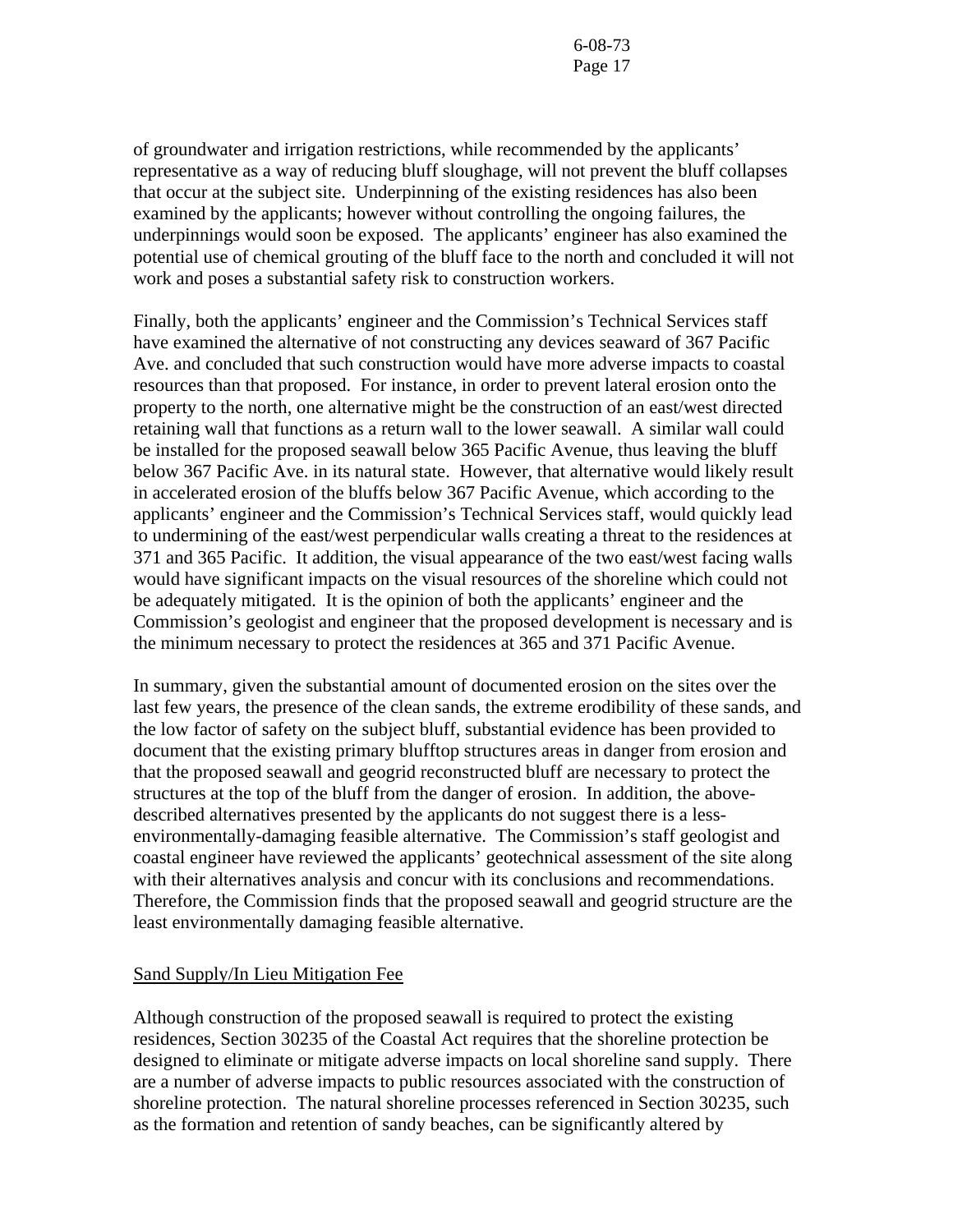construction of a seawall, since bluff retreat is one of several ways that beach area and beach quality sand is added to the shoreline. This retreat is a natural process resulting from many different factors such as erosion by wave action causing cave formation, enlargement and eventual collapse, saturation of the bluff soil from ground water causing the bluff to slough off and natural bluff deterioration. When a seawall or other armouring is constructed on the beach at the toe of the bluff, it directly impedes these natural processes.

Some of the effects of a shoreline protective structure on the beach such as scour, end effects and modification to the beach profile are temporary or difficult to distinguish from all the other actions which modify the shoreline. Seawalls also have non-quantifiable effects to the character of the shoreline and visual quality. However, some of the effects which a structure may have on natural shoreline processes can be quantified. Three of the effects from a shoreline protective device which can be quantified are: 1) loss of the beach area on which the structure is located; 2) the long-term loss of beach which will result when the back beach location is fixed on an eroding shoreline; and 3) the amount of material which would have been supplied to the beach if the back beach or bluff were to erode naturally.

Loss of beach material and loss of beach area are two separate concerns. A beach is the result of both sandy material and a physical area between the water and the back beach. Thus, beach area is not simply a factor of the quantity of sandy beach material. In Solana Beach, the shoreline is a shallow bedrock layer covered by a thin veneer of sand. The bedrock layer provides an area for collection of sandy material. The sand material is important to the overall beach experience, but even without the sand, the bedrock layer provides an area for coastal access between the coastal bluff and the ocean. The loss of beach material that will be a direct result of this project can be balanced or mitigated by obtaining similar quality and quantity of sediment from outside the littoral cell and adding this sediment to the littoral cell. There are sources of beach quality sediment that can be drawn upon to obtain new sediment for the littoral cell. Unfortunately, there is not a source of extra beach land that can be used to add new land area to the littoral cell. Beach nourishment is a method that allows us to shift the shore profile seaward and create a new area of dry beach. This will not create new coastal land, but will provide many of the same benefits that will be lost when the beach area is covered by a seawall or "lost" through passive erosion when the back bluff location is fixed.

The volume of sand that is calculated by the Beach Sand In-lieu Fee Mitigation Program currently utilized by the Commission is the quantification of the direct impacts to the existing recreational beach from the proposed seawall project. The mitigation that has been proposed by the applicants and recommended as a special condition for this project includes quantification of the impacts from wall and infill encroachments, denial of sand to the littoral cell and passive erosion, as discussed herein. The purpose of the Beach Sand In-Lieu Fee Mitigation Program is to mitigate for the small, persistent loss of recreational beach such as will result from the proposed project by placing funds into a program that will be used for placement of sand on the beach in this area. This Beach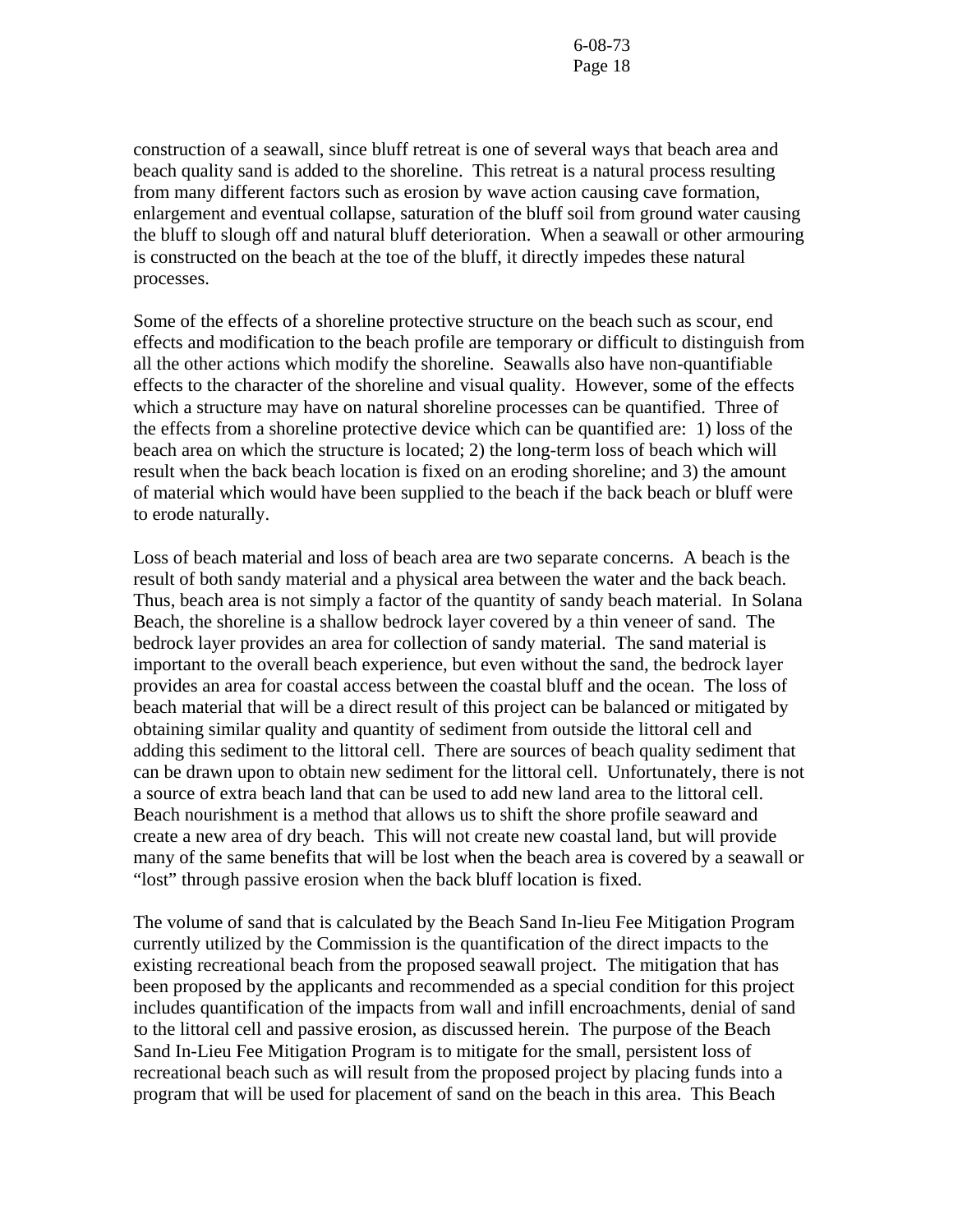Sand In-Lieu Fee Mitigation Program is administered by the San Diego Association of Governments (SANDAG) and has been in place in San Diego County for many years.

It is possible to estimate the volume of sand needed to create a given area of dry beach through beach nourishment. The proposed project will result in a loss of 233.75 sq. ft. of beach due to the long-term physical encroachment of the proposed seawall (based on the 93.5-feet long  $x 2 \frac{1}{2}$  feet wide). In addition, there will be 841.5 sq. ft. of beach area that will no longer be formed because the back of the beach will be fixed (based on .3 ft. per year of erosion x 93.5 ft. seawall x 30 years). This 1,075.25 sq. ft. of beach area (233.75 + 841.5) cannot be directly replaced by land, but a comparable area can be built through the one-time placement of 967.8 cubic yards of sand on the beach seaward of the seawall as beach nourishment. Further explanation of this calculation is provided below. Thus, the impact of the seawall on beach area can be quantified as 967.8 cubic yards of sand. In addition to the impact on beach area, there is the amount of sand material in the bluff that would have been added to the beach if natural erosion had been allowed to continue at the site, which is calculated to be a volume of 1,870 cubic yards. Therefore, the amount of sand necessary to mitigate for the impacts associated with the seawall construction is estimated to be 2,837.8 cubic yards  $(967.8 \text{ cy. yds.} + 1,870 \text{ cu. yds.})$ . This estimate is only a "rough approximation" of the impact of the seawall on beach area because a one-time placement of this volume of sand cannot result in creation of beach area over the long term.

Special Condition #3 reflects the applicants' proposal to deposit an in-lieu fee to fund beach sand replenishment of 2,837.8 cubic yards of sand, as mitigation for impacts of the proposed shoreline protective devices on beach sand supply and shoreline processes. In the case of the proposed project, the fee calculates to be \$42,567.00, based on 2,837.8 cubic yards of sand multiplied by the cost of obtaining a cubic yard of sand, as proposed by the applicants' engineer at \$15.00 per cu. yd.

The following is the methodology used by the Commission in developing the in-lieu fee amount. The methodology uses site-specific information provided by the applicants as well as estimates, derived from region-specific criteria, of both the loss of beach material and beach area which could occur over the life of the structure, and of the cost to purchase an equivalent amount of beach quality material and to deliver this material to beaches in the project vicinity.

The following is a description of the methodology:

Fee  $=$  (Volume of sand for mitigation) x (unit cost to buy and deliver sand)

### $M = V_t x C$

where  $M =$  Mitigation Fee

 $V<sub>f</sub>$  = Total volume of sand required to replace losses due to the structure, through reduction in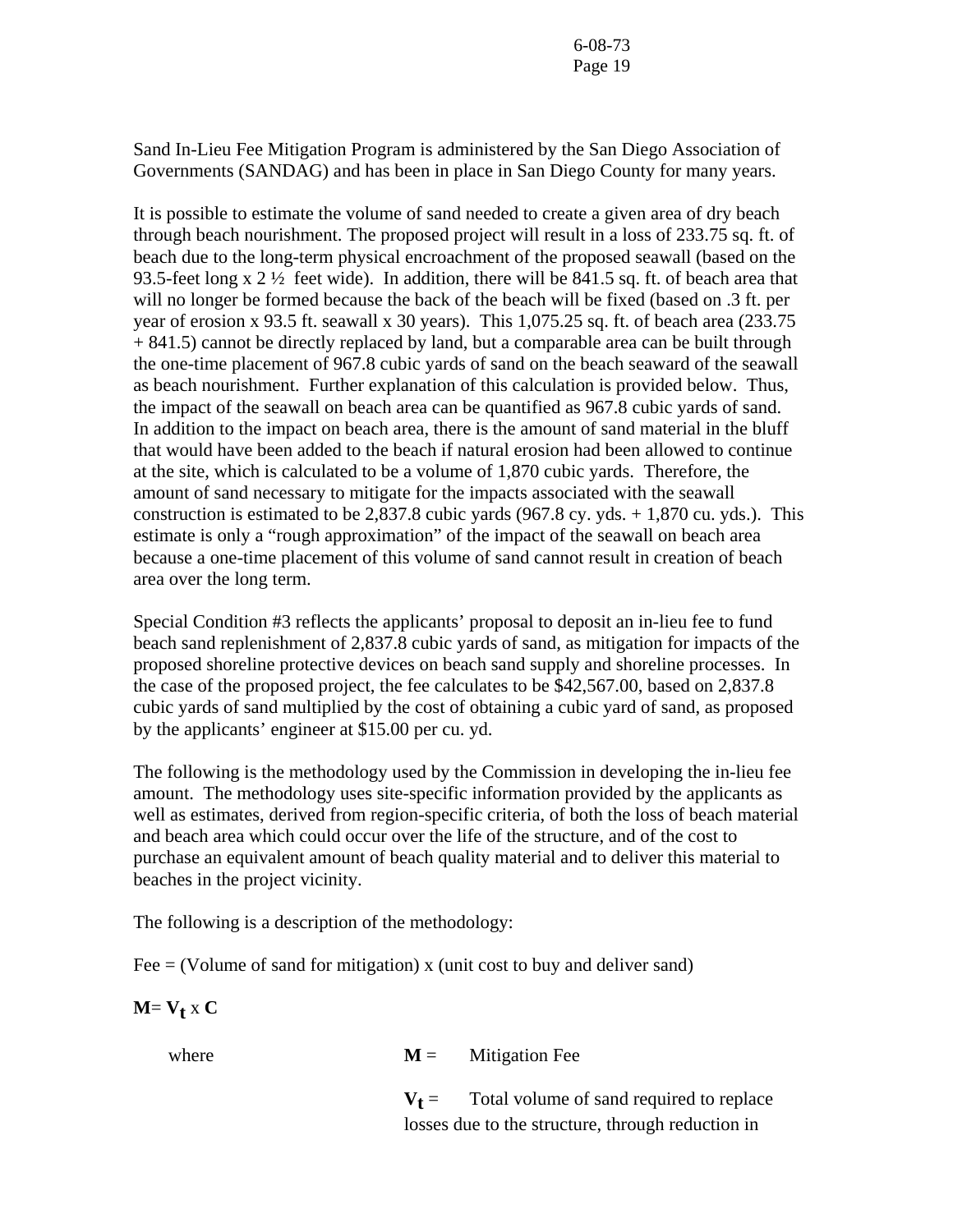material from the bluff, reduction in nearshore area and loss of available beach area (cubic yards). Derived from calculations provided below.

 $C =$  Cost, per cubic yard of sand, of purchasing and transporting beach quality material to the project vicinity (\$ per cubic yard). Derived from the average of three written estimates from sand supply companies within the project vicinity that would be capable of transporting beach quality material to the subject beach, and placing it on the beach or in the near shore area.

$$
\mathbf{V}_t = \mathbf{V}_b + \mathbf{V}_w + \mathbf{V}_e
$$



where  $V_b$  = Volume of beach material that would have been supplied to the beach if natural erosion continued, based on the long-term regional bluff retreat rate, design life of the structure, percent of beach quality material in the bluff, and bluff geometry (cubic yards). This is equivalent to the long-term reduction in the supply of bluff material to the beach resulting from the structure.

> $V_w$  = Volume of sand necessary to replace the beach area that would have been created by the natural landward migration of the beach profile without the seawall, based on the long-term regional bluff retreat rate, and beach and nearshore profiles (cubic yards)

 $V_{\rho}$  = Volume of sand necessary to replace the area of beach lost due to encroachment by the seawall; based on the seawall design and beach and nearshore profiles (cubic yards)

 $V_b = (S \times W \times L/27) \times [(R h_s) + (h_u/2 \times (R + (R_{c11} - R_{cs})))]$ 

where **R** = Long-term regional bluff retreat rate (ft./yr.), based on historic erosion, erosion trends, aerial photographs, land surveys, or other accepted techniques. For the Solana Beach area, this regional retreat has been estimated by the applicant representative to be 0.27 ft./year. The use of any alternative retreat rates must be documented by the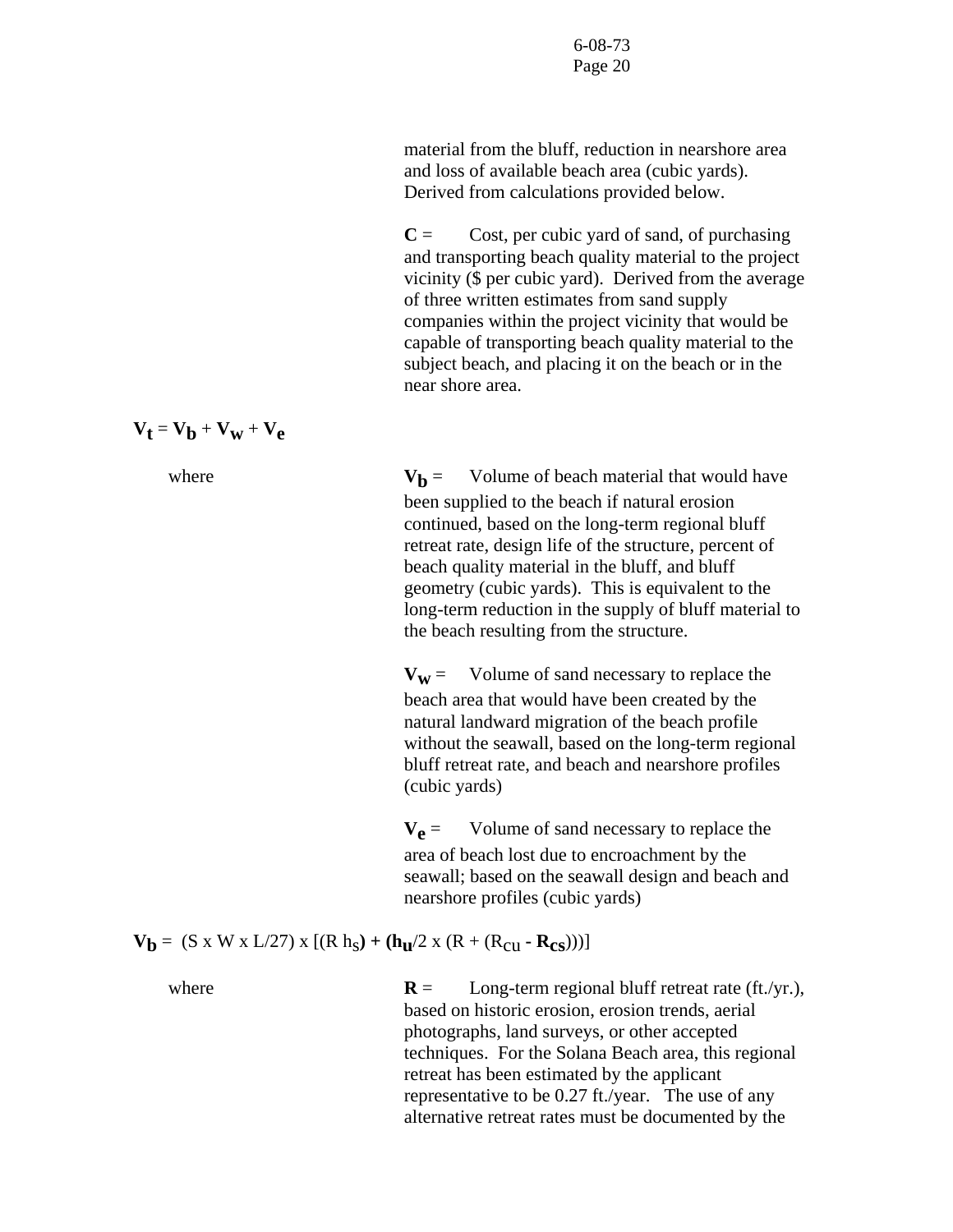applicant and should be the same as the predicted retreat rate used to estimate the need for shoreline armoring.

 $L =$  Design life of armoring without maintenance (yr.) If maintenance is proposed and extends the life of the seawall beyond the initial estimated design life, a revised fee shall be determined through the coastal development permit process.

 $W =$  Width of property to be armored (ft.)

 $h =$  Total height of armored bluff (ft.)

 $S =$  Fraction of beach quality material in the bluff material, based on analysis of bluff material to be provided by the applicant

 $h_s =$  Height of the seawall from the base to the top (ft)

 $h_{\text{H}} =$  Height of the unprotected upper bluff, from the top of the seawall to the crest of the bluff (ft)

 $R_{\text{CII}} =$  Predicted rate of retreat of the crest of the bluff, during the period that the seawall would be in place, assuming no seawall were installed (ft/yr). This value can be assumed to be the same as R unless the applicant provides site-specific geotechnical information supporting a different value.

 $R_{cs}$  = Predicted rate of retreat of the crest of the bluff, during the period that the seawall would be in place, assuming the seawall has been installed (ft/yr). This value will be assumed to be zero unless the applicant provides site-specific geotechnical information supporting a different value.

NOTE: For conditions where the upper bluff retreat will closely follow the lower bluff, this volume will approach a volume of material equal to the height of the total bluff, the width of the property and a thickness equal to the total bluff retreat that would have occurred if the seawall had not been constructed. For conditions where the upper bluff has retreated significantly and would not be expected to retreat further during the time that the seawall is in place, this volume would approach the volume of material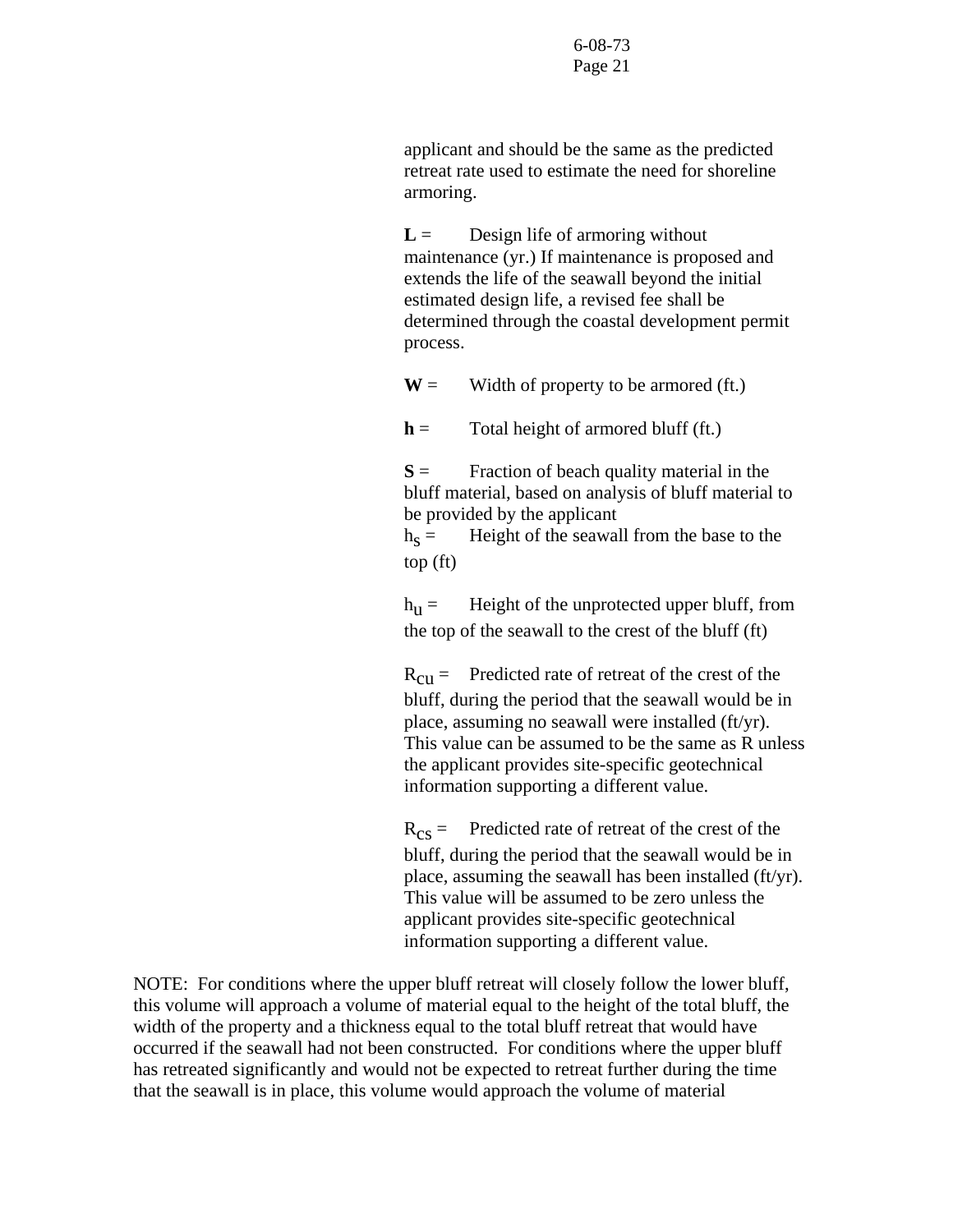immediately behind the seawall, with a thickness equal to the total bluff retreat that would have occurred if the seawall had not been constructed.

#### $V_w = R \times L \times V \times W$

where **R** = Long-term regional bluff retreat rate (ft./yr.), based on historic erosion, erosion trends, aerial photographs, land surveys, or other accepted techniques. For the Solana Beach area, this regional retreat has been estimated by the applicant representative to be 0.3 ft./year. The use of any alternative retreat rates must be documented by the applicant and should be the same as the predicted retreat rate used to estimate the need for shoreline armoring.

> $L =$  Design life of armoring without maintenance (yr.) If maintenance is proposed and extends the life of the seawall beyond the initial estimated design life, a revised fee shall be determined through the coastal development permit process.

**v** = Volume of material required, per unit width of beach, to replace or reestablish one foot of beach seaward of the seawall; based on the vertical distance from the top of the beach berm to the seaward limit of reversible sediment movement (cubic yards/ft of width and ft. of retreat). The value of v is often taken to be 1 cubic yard per square foot of beach. In the report, Oceanside Littoral Cell Preliminary Sediment Budget Report" (December 1987, part of the Coast of California Storm and Tide Wave Study, Document #87-4), a value for v of 0.9 cubic yards/square foot was suggested. If a vertical distance of 40 feet is used for the range of reversible sediment movement, v would have a value of 1.5 cubic yards/square foot (40 feet x 1 foot x 1 foot / 27 cubic feet per cubic yard). These different approaches yield a range of values for v from 0.9 to 1.5 cubic yards per square foot. The value for v would be valid for a region, and would not vary from one property to the adjoining one. Until further technical information is available for a more exact value of v, any value within the range of 0.9 to 1.5 cubic yards per square foot could be used by the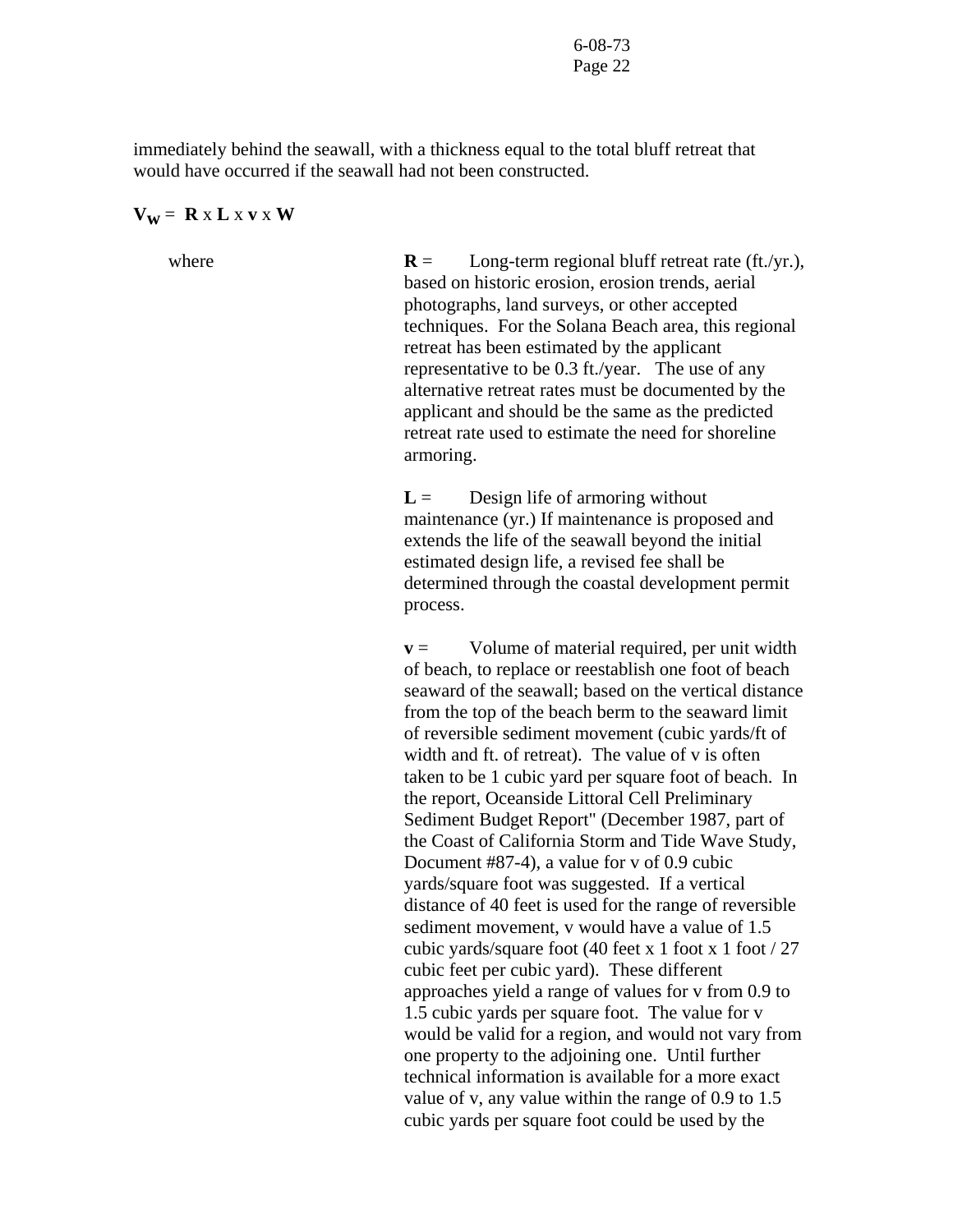applicant without additional documentation. Values below or above this range would require additional technical support.

 $W =$  Width of property to be armored (ft.)

| where | $E =$          | Encroachment by seawall, measured from<br>the toe of the bluff or back beach (ft.)                                                                  |
|-------|----------------|-----------------------------------------------------------------------------------------------------------------------------------------------------|
|       | $W =$          | Width of property to be armored (ft.)                                                                                                               |
|       | $\mathbf{v} =$ | Volume of material required, per unit width<br>of beach, to replace or reestablish one foot of beach<br>seaward of the seawall, as described above; |

The San Diego Association of Governments (SANDAG) has adopted the Shoreline Preservation Strategy for the San Diego region and is currently working on techniques toward its implementation. The Strategy considers a full range of shoreline management tactics, but emphasizes beach replenishment to preserve and enhance the environmental quality, recreational capacity, and property protection benefits of the region's shoreline. Funding from a variety of sources will be required to implement the beach replenishment and maintenance programs identified in the SANDAG Strategy. In this particular case, SANDAG has agreed to administer a program which would identify projects which may be appropriate for support from the beach sand replenishment fund, through input from the Shoreline Preservation Working Group which is made up of representatives from all the coastal jurisdictions in San Diego County. The Shoreline Preservation Working Group is currently monitoring several large scale projects, both in and out of the coastal zone, they term "opportunistic sand projects", that will generate large quantities of beach quality material suitable for replenishing the region's beaches. The purpose of the account is to aid in the restoration of the beaches within San Diego County. One means to do this would be to provide funds necessary to get such "opportunistic" sources of sand to the shoreline.

The applicants are being required to pay a fee in-lieu of directly depositing the sand on the beach, because the benefit/cost ratio of such an approach would be too low. Many of the adverse effects of the seawall on sand supply will occur gradually. In addition, the adverse effects impact the entire littoral cell but to different degrees in different locations throughout the cell (based upon wave action, submarine canyons, etc.) Therefore, mitigation of the adverse effects on sand supply is most effective if it is part of a larger project that can take advantage of the economies of scale and result in quantities of sand at appropriate locations in the affected littoral cell in which it is located. The funds will be used only to implement projects which benefit the area where the fee was derived, and provide sand to the region's beaches, not to fund operations, maintenance or planning studies. Such a fund will aid in the long-term goal of increasing the sand supply and

 $V_e = E \times W \times V$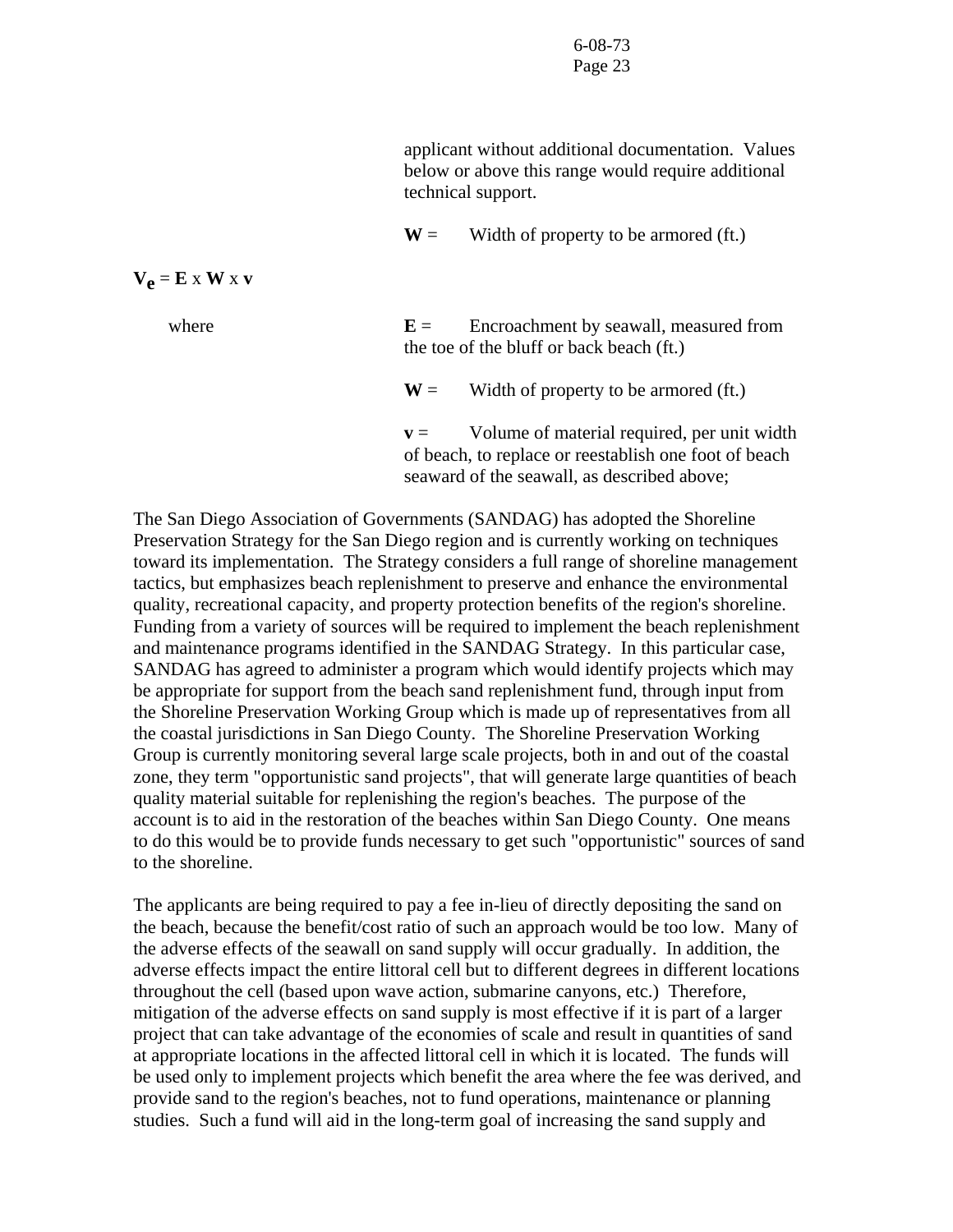thereby reduce the need for additional armoring of the shoreline in the future. The fund also will insure available sandy beach for recreational uses. The methodology, as proposed, ensures that the fee is roughly proportional to the impacts to sand supply attributable to the proposed seawall. The methodology provides a means to quantify the sand and beach area that would be available for public use, were it not for the presence of the seawall.

The above-described impacts on the beach and sand supply have previously been found to result from seawalls in other areas of North County. In March of 1993, the Commission approved CDP #6-93-85/Auerbach, et al for the construction of a seawall fronting six non-continuous properties located in the City of Encinitas north of the subject site. In its finding for approval, the Commission found the proposed shoreline protection would have specific adverse impacts on the beach and sand supply and required mitigation for such impacts as a condition of approval. The Commission made a similar finding for several other seawall developments within San Diego County including an August 1999 approval (ref. CDP No. 6-99-100/Presnell, et. al) for the approximately 352-foot-long seawall project located approximately ¼ mile south of the subject development and a March 2003 approval (ref. CDP No. 6-02-84/Scism) located immediately adjacent to the south side of the subject site. (Also ref. CDP Nos. 6-92- 212/Wood, 6-93-36-G/Clayton, 6-93-131/Richards, et al, 6-93-136/Favero, 6-95- 66/Hann, 6-98-39/Denver/Canter and 6-99-41/Bradley; 6-00-138/Kinzel, Greenberg; 6- 02-02/Gregg, Santina and 6-03-33/Surfsong, 604-83,Cumming, Johnson, 6-05-72 Las Brisas and 6-07-134/Brehmer, Caccavo).

If the proposed seawall and geogrid structures were damaged in the future (e.g. as a result of wave action, storms, etc.) it could threaten the stability of the site, which could lead to the need for more bluff alteration. In addition, damage to the seawall and geogrid structure could adversely affect the beach by resulting in debris on the beach and/or creating a hazard to the public using the beach. In addition, excessive wear of the seawall and geogrid structure could result in the loss of or damage to the color or texture of the seawall or geogrid structure resulting in adverse visual impacts (discussed in more detail in a subsequent section of this report). Therefore, in order to find the proposed seawall consistent with the Coastal Act, the Commission finds that the condition of the seawall and geogrid structure in its approved state must be maintained for the life of the structures. Further, in order to ensure that the permittees and the Commission know when repairs or maintenance are required, the permittee must monitor the condition of the seawall and geogrid structure annually, for three years and at three-year intervals after that, unless a major storm event occurs, in which case monitoring would take place after such storm event. The monitoring will ensure that the permittees and the Commission are aware of any damage to or weathering of the seawall and geogrid structure and can determine whether repairs or other actions are necessary to maintain them in the approved state.

Therefore, Special Condition #5 requires the applicants to submit a monitoring report which evaluates the condition and performance of the seawall, and reconstructed slope and overall site stability, and submit an annual report with recommendations, if any, for necessary maintenance, repair, changes or modifications to the project. In addition, the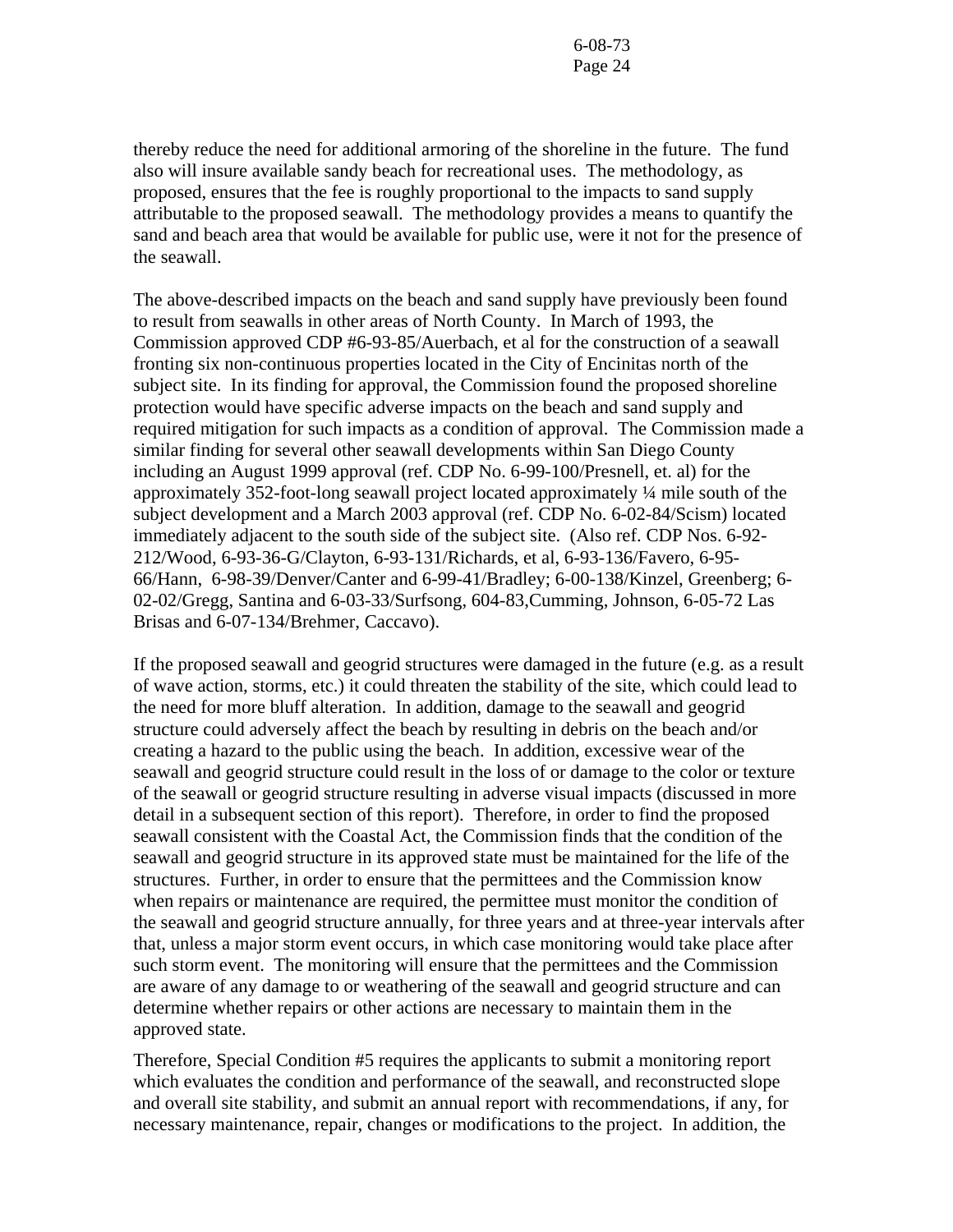condition requires the applicants to perform the necessary repairs through the coastal development permit process.

Special Condition #8 requires that feasible alternative measures must be implemented on the applicants' blufftop properties in the future, should additional stabilization be required, which would avoid additional alteration of the natural landform of the public beach or coastal bluffs, but would reduce risk to the principle residential structures and provide reasonable use of the property. The condition (along with Special Condition #16) will ensure that future property owners will be aware that any future proposals for additional shoreline protection, such as upper bluff stabilization devices, will require an alternatives analysis similar to the one required for the subject project. If there are feasible alternatives to shoreline protection that would have less impact on visual quality, sand supply, or public access, the Commission (or, where applicable, the City of Solana Beach after the effective certification of its Local Coastal Program) will require implementation of those alternatives. The condition also states that no shore or bluff protection shall be permitted for ancillary improvements located within the blufftop setback area. Through this condition, the property owner is required to acknowledge the risks inherent in the subject property and that there are limits to the structural protective measures that may be permitted on the adjacent public property in order to protect the existing development in its current location.

Special Condition #1 requires the applicants to submit final plans for the project indicating that the seawall conforms to the bluff contours, details the design of the reconstructed bluff area and that demonstrate that any existing irrigation systems on the blufftop have been removed, as these would impact the ability of the seawall and other shoreline protection devices to adequately stabilize the site. In addition, Special Condition #1 requires the applicants to eliminate the proposal to reconstruct the failed portions of the patio below 365 Pacific Ave. and not install any structures within 5 ft. of existing bluff edge. In addition, Special Condition #2 requires the applicants to submit final landscape plans documenting the use of native, drought-tolerant and non-invasive plants in the reconstructed bluff areas. In addition, this condition makes it clear that if needed, only temporary irrigation is permitted to get the plantings established and then must be removed or capped. Submission of final plans will ensure that overall site conditions which could adversely impact the stability of the bluff have been addressed.

Special Condition #9 notifies the applicants that they are responsible for maintenance of the herein approved shore and bluff protection. The condition also indicates that, should it be determined that maintenance of the proposed structures are required in the future, including maintenance of the color and texture, the applicants shall contact the Commission to determine if permits are required.

To assure the proposed shore/bluff protection has been constructed properly, Special Condition #7 has been proposed. This condition requires that, within 60 days of completion of the project, as built-plans and certification by a registered civil engineer be submitted that verifies the proposed seawall has been constructed in accordance with the approved plans.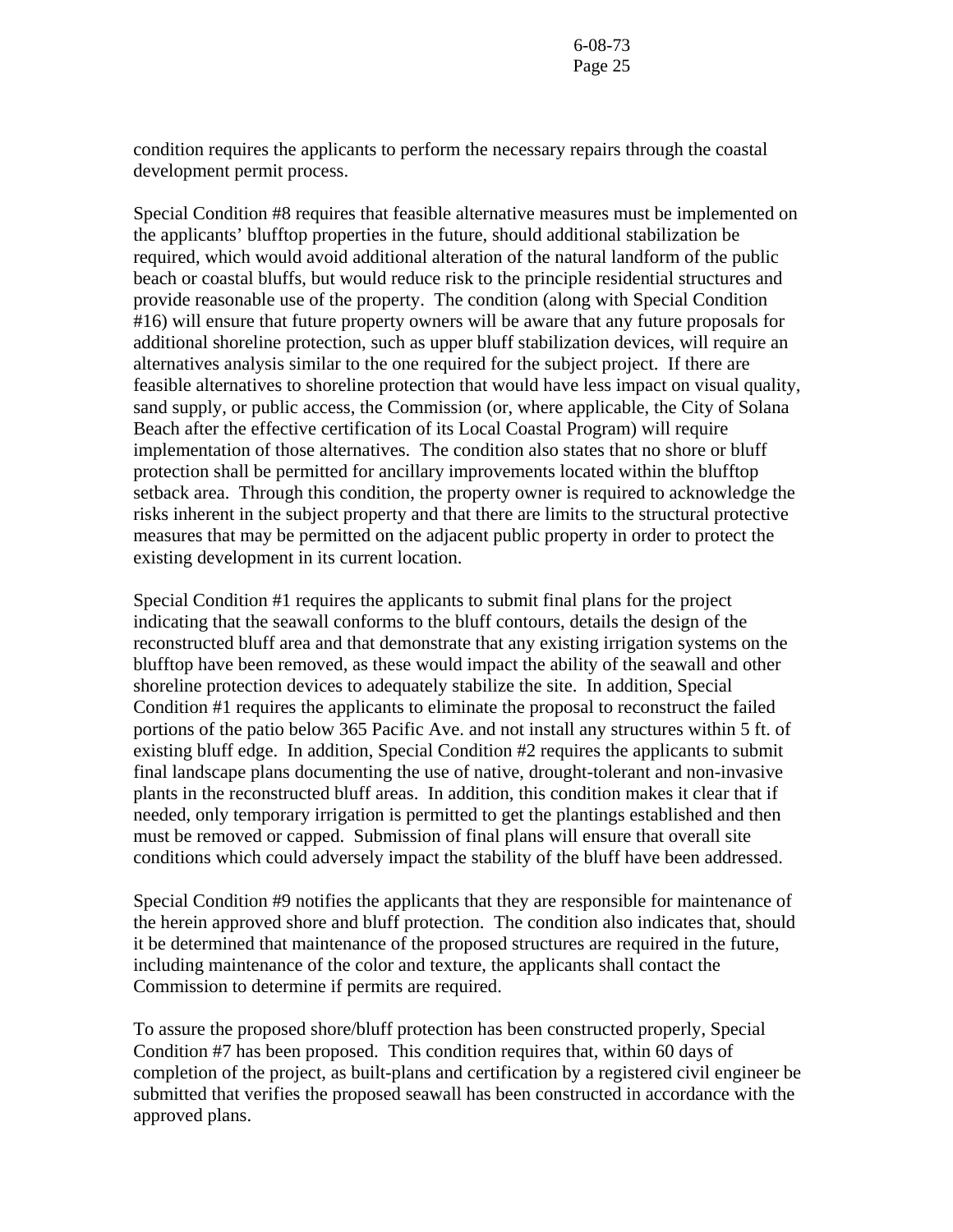Special Condition #10 requires the applicants to submit a copy of any required permits from other local, state or federal agencies to ensure that no additional requirements are placed on the applicants that could require an amendment to this permit.

Also, due to the inherent risk of shoreline development, Special Condition #13 requires the applicants to waive liability and indemnify the Commission against damages that might result from the proposed shoreline devices or their construction. The risks of the proposed development include that the proposed shoreline devices will not protect against damage to the residence from bluff failure and erosion. In addition, the structures themselves may cause damage either to the applicants' residence or to neighboring properties by increasing erosion of the bluffs. Such damage may also result from wave action that damages the seawall and the other shoreline protective devices. Although the Commission has sought to minimize these risks, the risks cannot be eliminated entirely. Given that the applicants have chosen to construct the proposed shoreline devices despite these risks, the applicants must assume the risks. Special Condition #16 requires the applicants to record a deed restriction imposing the conditions of this permit as covenants, conditions and restrictions on the use and enjoyment of the property. Only as conditioned can the proposed project be found consistent with Sections 30235 and 30253 of the Coastal Act.

In summary, the applicants have documented that the existing blufftop primary residential structures are in danger from erosion and subsequent bluff collapse. In addition, even with the construction of the seawall, the upper bluff will continue to erode and soon will threaten the blufftop homes. Thus, the backfill and reconstructed bluff area using a geogrid/soil structure are also necessary to assure enhanced protection for the existing blufftop residence. As conditioned, there are no other less damaging alternatives available to reduce the risk from bluff erosion. Thus, the Commission is required to approve the proposed protection for the residential structures. Since the proposed seawall and geogrid structure will also deplete sand supply, occupy public beach and fix the back of the beach, Special Condition #3 requires the applicants to pay an in-lieu mitigation fee to offset these impact. Therefore, as conditioned, the Commission finds that the proposed seawall is consistent with Sections 30235 and 30253 of the Coastal Act.

3. Public Access/Recreation. In addition to the adverse impacts on local sand supply, shoreline protective devices also have significant adverse impacts to public access and recreation. Coastal Act Section 30604(c) requires that every coastal development permit issued for any development between the nearest public road and the sea "shall include a specific finding that the development is in conformity with the public access and public recreation policies of [Coastal Act] Chapter 3." The proposed project is located seaward of the first through public road, on the beach. Coastal Act Sections 30210 through 30213, as well as Sections 30220 and 30221 specifically protect public access and recreation, and state:

**Section 30210:** In carrying out the requirement of Section 4 of Article X of the California Constitution, maximum access, which shall be conspicuously posted,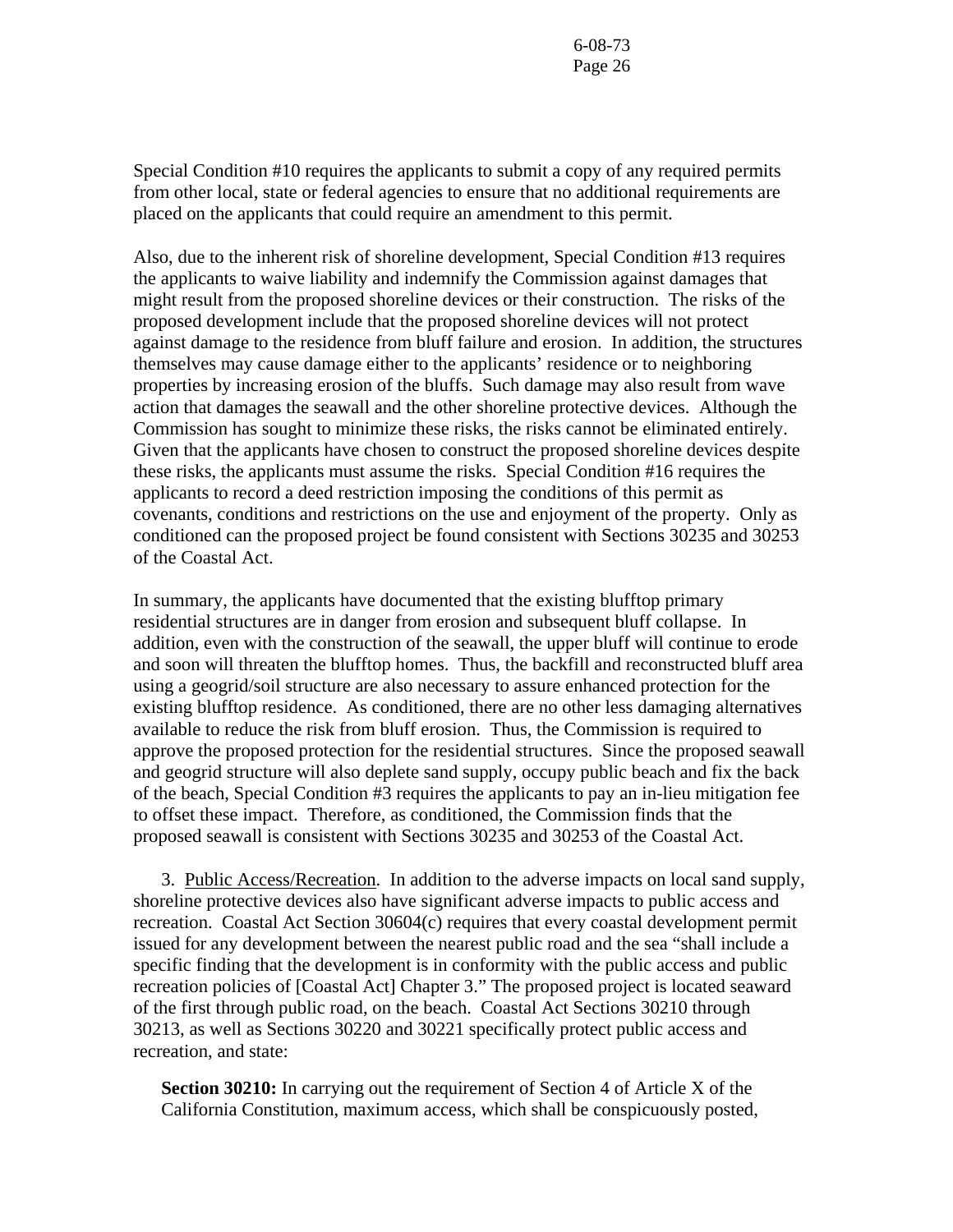and recreational opportunities shall be provided for all the people consistent with public safety needs and the need to protect public rights, rights of private property owners, and natural resource areas from overuse.

**Section 30211:** Development shall not interfere with the public's right of access to the sea where acquired through use or legislative authorization, including, but not limited to, the use of dry sand and rocky coastal beaches to the first line of terrestrial vegetation.

**Section 30212(a):** Public access from the nearest public roadway to the shoreline and along the coast shall be provided in new development projects…

**Section 30213:** Lower cost visitor and recreational facilities shall be protected, encouraged, and, where feasible, provided. Developments providing public recreational opportunities are preferred. …

**Section 30220:** Coastal areas suited for water-oriented recreational activities that cannot readily be provided at inland water areas shall be protected for such uses.

**Section 30221:** Oceanfront land suitable for recreational use shall be protected for recreational use and development unless present and foreseeable future demand for public or commercial recreational activities that could be accommodated on the property is already adequately provided for in the area.

Coastal Act Section 30240(b) also protects parks and recreation areas such as Fletcher Cove Beach Park. Section 30240(b) states:

**Section 30240(b).** Development in areas adjacent to environmentally sensitive habitat areas and parks and recreation areas shall be sited and designed to prevent impacts which would significantly degrade those areas, and shall be compatible with the continuance of those habitat and recreation areas.

The project site is located on a public beach utilized by local residents and visitors for a variety of recreational activities such as swimming, surfing, jogging, walking, surf fishing, beachcombing and sunbathing. The site is located 500 ft. south of the Tide Beach Park public access stairway and approximately  $\frac{1}{2}$  mile north of Fletcher Cove, the City's main beach access location. The proposed seawall will be constructed on sandy beach area that is currently available to the public and will have both immediate and long-term adverse impacts on public access and recreational opportunities.

Although the proposed seawall has been designed to be as narrow as feasible, it will project approximately 2 ½ feet seaward of the toe of the bluff. In addition, although the seaward encroachment of the structures appear at first glance to be minimal, the beach along this area of the coast is narrow and at high tides and winter beach profiles, the public may be forced to walk virtually at the toe of the bluff or the area could be impassable. As such, an encroachment of any amount, including 2 ½ feet for a length of approximately 94 feet, onto the sandy beach reduces the small beach area available for public use and is therefore a significant adverse impact. This is particularly true given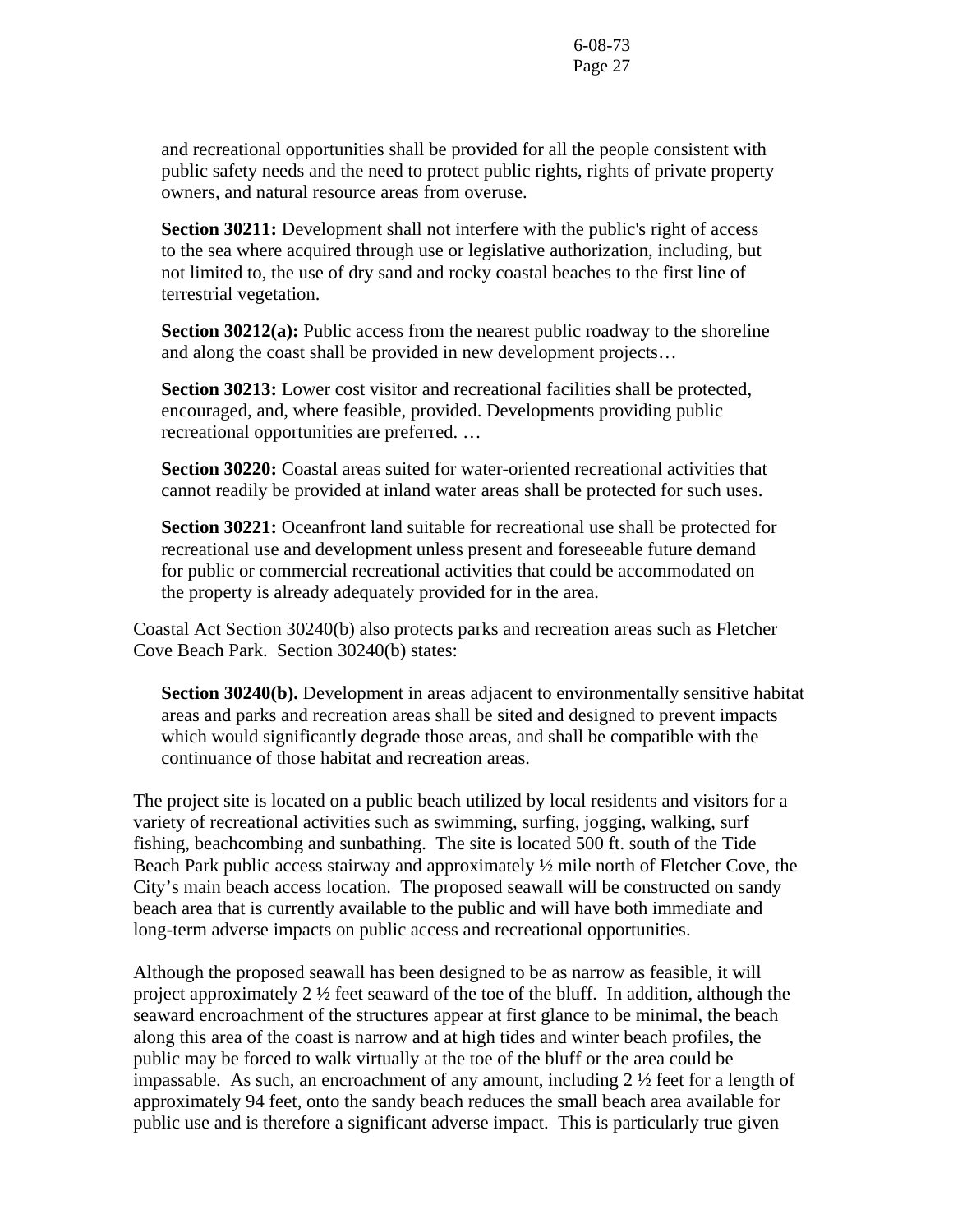the existing beach profiles and relatively narrow beach where access is sometimes only available at low tides. In addition, however, were it not for the seawall, the seaward face of the bluff would naturally recede, making additional beach area available for public use. During the 30 year life of the seawall, as the beach area available to the public is reduced, dry sandy beach will become less available seaward of the seawall such that beachgoers will not want to sit or lay a towel in this area. In addition, over time as the surrounding unprotected bluffs recede, the seawall structure along with others constructed to the south will likely impede or completely eliminate public access to the beach south of Tide Beach Park at the subject site.

As explained in Section 2 of this report, the proposed seawall improvements will result in the encroachment and the fixing of the back beach, which will result in the immediate loss of 23.75 square feet of beach and after 30 years with no recession of the bluff will result in the loss of a total approximately 1,075.25 square feet of public beach. The sand that would have reached the beach were it not for the proposed seawall is generally mitigated by the applicant's proposal to pay an in-lieu fee for the purchase of an equal amount of sand for future placement. However, the loss of this approximately 1,075.25 sq. ft. of recreational area is not mitigated by the one-time placement of sand since that area will not be available for public use (or placement of sand) over the estimated 30 year life of the seawall. In addition, the effects of sea level rise from global warming may accelerate the loss of beach area resulting from the seawall construction. Since any loss of public beach area will significantly affect public access and recreational opportunities along the beach adjacent to Tide Beach Park, additional mitigation is required.

Development along the shoreline which may burden public access in several respects has been approved by the Commission. However, when impacts can't be avoided and have been reduced to the maximum extent feasible, mitigation for any remaining adverse impacts of the development on access and public resources is always required. The Commission's permit history reflects the experience that development can physically impede public access directly, through construction adjacent to the mean high tide line in areas of narrow beaches, or through the placement or construction of protective devices, seawalls, rip-rap, and revetments. Since physical impediments adversely impact public access and create a private benefit for the property owners, the Commission has found in such cases (in permit findings of CDP #4-87-161,Pierce Family Trust and Morgan; CDP #6-87-371, Van Buskirk; CDP #5-87-576, Miser and Cooper; CDP 3-02-024, Ocean Harbor House; 6-05-72, Las Brisas; 6-07-134/Caccavo; 6-08-122/Winkler) that a public benefit must arise through mitigation conditions in order for the development to be consistent with the access policies of the Coastal Act, as stated in Sections 30210, 30211, and 30212.

Appropriate mitigation for the subject development would be creation of additional public beach area in close proximity to the impacted beach area. However, all of the beach areas in Solana Beach are already in public ownership such that there is not private beach area available for purchase. In addition to the more qualitative social benefits of beaches (recreational, aesthetic, habitat values, etc.), beaches provide significant direct and indirect revenues to local economies, the state, and the nation. There is little doubt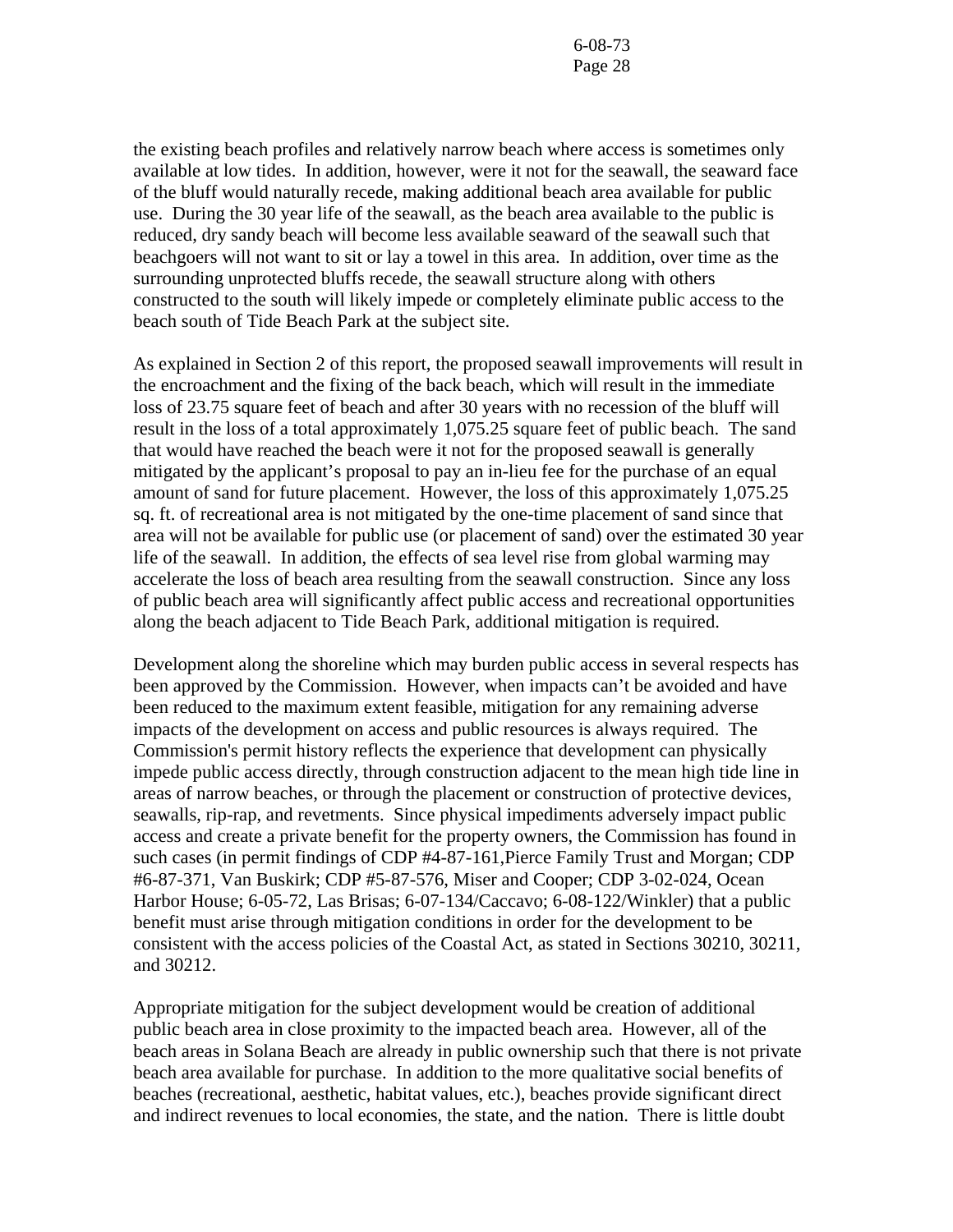that the loss of 1,075.25 sq. ft. of sandy beach in an urban area such as Solana Beach represents a significant impact to public access and recreation, including a loss of the social and economic value of this recreational opportunity. The question becomes how to adequately mitigate for these qualitative impacts on public recreational beach use and in particular, how to determine a reasonable value of this impact to serve as a basis for mitigation.

In the past ten to fifteen years, the Commission has approved the construction of shoreline devices in San Diego County when they are necessary to protect an existing primary structure and when mitigation is provided according to a formula that the Commission developed to address some of the more easily quantifiable effects on local sand supply, as required by Section 30235 of the Coastal Act. In each of those decisions, the Commission recognized that the mitigation in the form of an in-lieu fee paid for the purchase of sand to offset the sand lost by the shoreline structure, provided some, but not all, mitigation associated with the adverse impacts of shoreline devices.

In recent years, the Commission has sought additional ways to quantify the adverse impacts to public access and recreation that result from shoreline protective devices and, thereby, develop more appropriate mitigation for those impacts. However, except in a few cases, the Commission has been unable to adequately quantify those impacts and thus has been unable to accurately evaluate the economic loss to public access/recreation associated with necessary shoreline protection projects.

In 2005, the Commission contracted with Dr. Phillip King, Chair of the Economics Department at San Francisco State University, to perform an economic analysis of the loss of recreational values associated with a proposed seawall to be located adjacent to Fletcher Cove Beach Park approximately  $\frac{1}{2}$  mile south of the subject site (Ref. CDP #6-04-92/Las Brisas). Since that time, Commission staff have attempted to use Dr. King's study as a basis for evaluating the subject site, but because the character of the beach at Fletcher Cove is different in terms of accessibility, number of users and width of beach, and several other variables, staff has concluded that Dr. King's study cannot be used as a basis for determining impacts to the subject site. For instance, Dr. King estimated the number of beach users at Fletcher Cove on what he described as a "flawed" parking study for the Fletcher Cove parking lot. He also identified that most of the beachgoers place their towels no further than 150 ft. from the Fletcher Cove access ramp. Since these numbers are the only known figures for beach attendance in Solana Beach and are based on a "flawed" parking study and, according to his report, those beach users generally do not go beyond 150 ft. from Fletcher Cove, his report was deemed insufficient for use on the subject seawall project where most users likely use either Tide Beach public access stairway or enter from South Cardiff State Beach at the north. In addition, the City does not have attendance records for beach use at Tide Beach Park or elsewhere along the shoreline.

However, as a filing requirement for seawall applications, applicants have recently been asked to address the adverse impacts of shoreline devices on public access and recreation opportunities and to consider ways those impacts could be mitigated. Mitigation might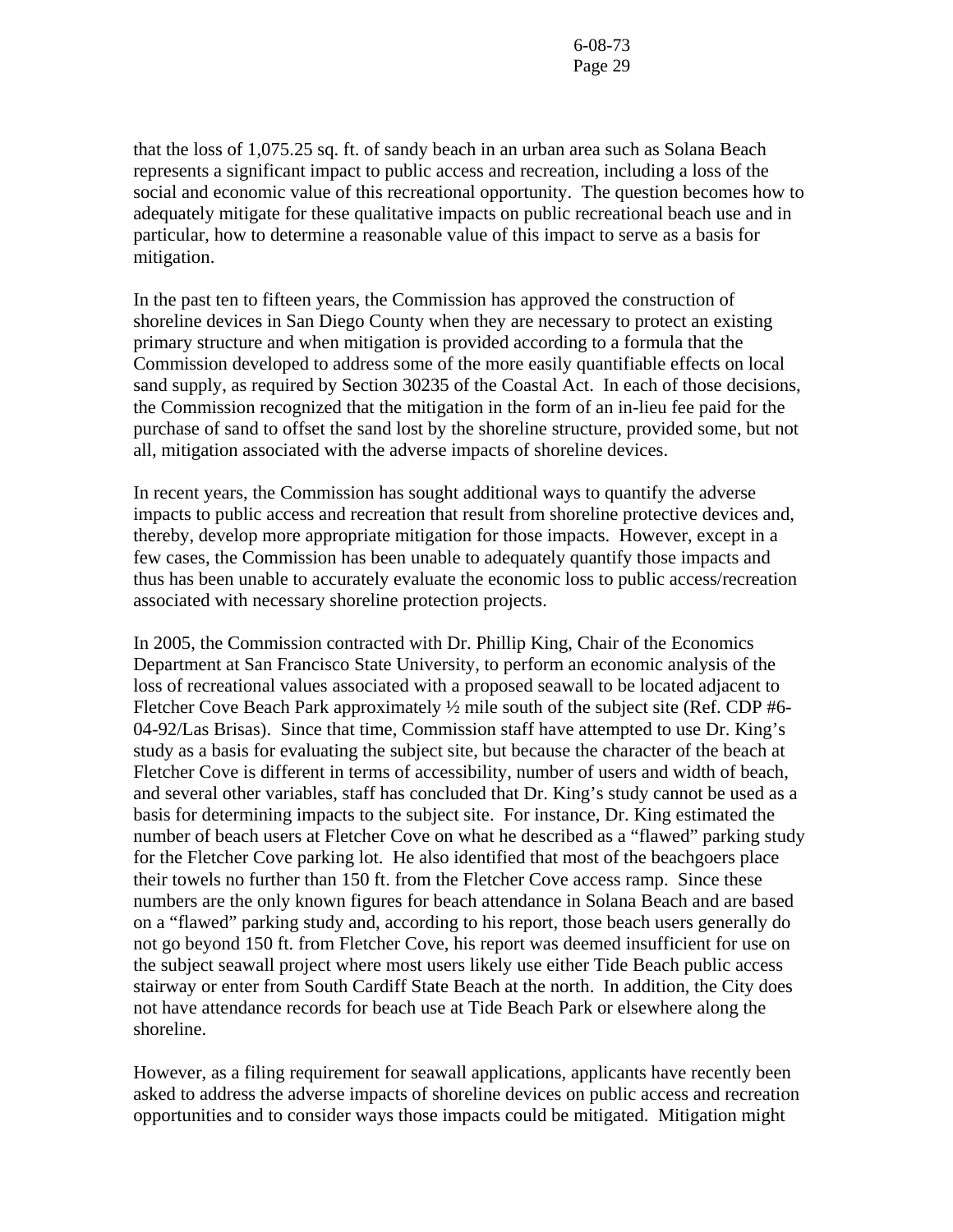be in the form of particular public access or recreational improvements to be located in close proximity to the project or might involve an in-lieu fee to be used sometime in the future for a public access/recreation improvement. To address this issue, the subject applicants are proposing to utilize an in-lieu fee program recently adopted by the City of Solana Beach that addresses impacts of shoreline devices on public access/recreation and on sand supply which, in the case of the proposed approximately 94 ft.-long seawall, will result in the initial payment of \$94,000.00 (\$1,000.00 per lineal foot). In addition, the fee is subject to modification following completion of a City funded study to determine more precisely the economic loss associated with the construction of protective devices along the Solana Beach shoreline. According to the City, the economic study is estimated to be completed in late 2009.

In June of 2007, the City of Solana Beach adopted an interim in-lieu fee program to mitigate the adverse impacts associated with shoreline devices (Ref. Resolution 2007- 042, City of Solana Beach). The program has been designed as "interim" in that until the City completes an economic study that more precisely determines the economic costs, the ultimate costs to the property owner are unknown. As such, the City's program requires that a \$1,000.00 per lineal foot fee be assessed in the interim and requires an applicant to agree to modifications to the fee once the economic study is complete and a more site specific fee is assessed. In the case of the proposed development, the City approved a Conditional Use Permit and as a condition of approval of that permit, required the applicants to pay \$1,000.00 per lineal foot of the shoreline device (seawall) so as to mitigate the adverse impacts to public access, recreational use and sand supply resulting from the seawall construction. In addition, the City approval required the applicants to agree to a future modification of that fee following the approval of the City's economic study. According to the City's program, the monies collected through the mitigation program will be directed for City use for public access and recreational projects. The applicants have proposed payment into the City's program as mitigation for adverse impacts of the proposed development on public access and recreation.

As previously identified, the proposed seawall and reconstructed slope will have adverse impacts to public access and recreational opportunities which must be mitigated. Since the site specific information is not currently available to assess those impacts, but is anticipated to be available following completion of the City's economic study, in this particular case, the Commission is accepting the applicants' proposal to mitigate the identified adverse impacts on public access and recreation associated with the proposed approximately 94- ft. long seawall structure through the initial payment of \$94,000.00 to the City of Solana Beach and requiring that the applicants provide the Commission with evidence that the full fee has actually been paid.

The City of Solana Beach is currently working on a draft Local Coastal Program (LCP) Land Use Plan (LUP) which is anticipated to be reviewed by the Commission later this year or in 2010. The City's mitigation program to address loss of sand and public access/recreation will be included as part of the LUP submittal, which the Commission will evaluate when it reviews the City's draft LUP. The Commission's acceptance, in this case, of the applicants' proposed mitigation for the loss of public access and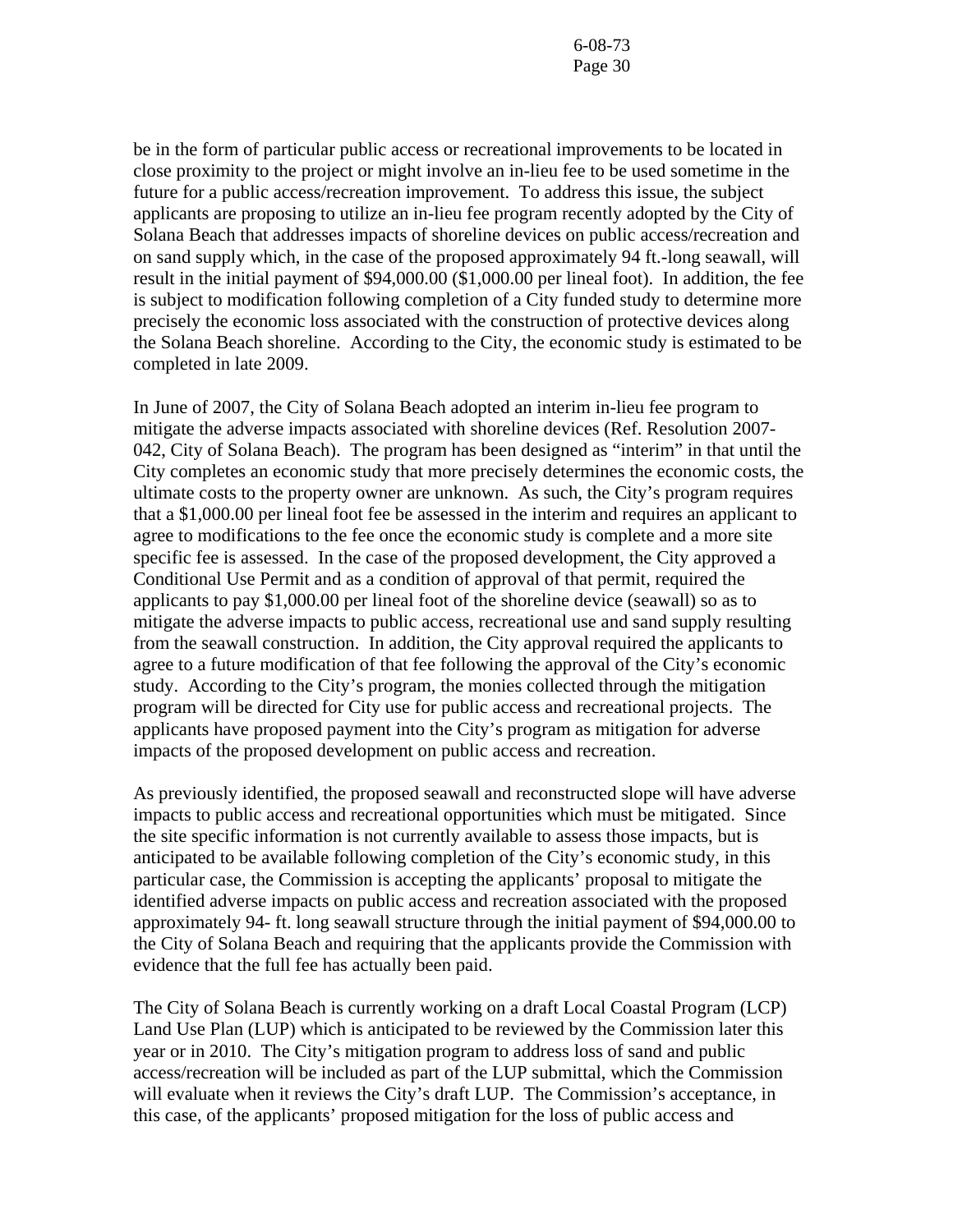recreational opportunities associated with the subject seawall should not be seen as Commission approval of the City's mitigation plan or of the City's economic study, as that plan is not before the Commission for evaluation at this time. Instead, due to the lack of sufficient information concerning the economic loss to public access/recreation from the proposed seawall, the Commission agrees to accept the applicants' proposal, and requires it to pay the City's interim fee, until such time that the City completes its economic study and a more accurate economic loss evaluation can be determined. In order to ensure that any subsequent modification of this mitigation fee is consistent with the Chapter 3 policies of the Coastal Act, the Commission imposes Special Condition #4, requiring the applicants to submit an application for an amendment to this permit to the Commission if the final mitigation fee imposed by the City is different than the proposed \$94,000 interim fee. The appropriateness of any increase or reduction in the fee amount will be addressed by the Commission at that time to assure compliance with the Coastal Act and the City's LCP, if certified.

It is anticipated that the City's economic study will provide information such as number of beach users throughout the year, what the economic value of a "day at the beach" is, quantification of beach area lost over time and other information which can assist the Commission to more accurately estimate the economic loss associated with seawall devices. However, while the Commission is accepting payment into the City's program with this application, the Commission has not yet had the opportunity to review and address the City's mitigation program as a whole in the context of the LCP and as such, makes it clear that in approving the applicants' proposed mitigation, the Commission is not approving the City's interim ordinance or the findings of the as yet unfinished economic study.

This stretch of beach has historically been used by the public for access and recreation purposes. Special Condition #12 acknowledges that the issuance of this permit does not waive the public rights that may exist on the property. The seawall may be located on State Lands property, and as such, Special Condition #11 requires the applicants to obtain any necessary permits or permission from the State Lands Commission to perform the work.

In addition, the use of the beach or public parking areas for staging of construction materials and equipment can also impact the public's ability to gain access to the beach. While the applicants have not submitted a construction staging and material storage plan for the subject development, it is likely that beach access to the site will occur via Fletcher Cove which is located approximately  $\frac{1}{2}$  mile south of the subject site. Because the applicants have not identified the location of the staging and storage area, Special Condition #6 has been attached to mitigate the impact on public parking areas and public access. Special Condition #6 prohibits the applicants from storing vehicles on the beach overnight, using any public parking spaces within Fletcher Cove overnight for staging and storage of equipment, and prohibits washing or cleaning construction equipment on the beach or in the parking lot. The condition also prohibits construction on the beach during weekends and holidays and during the summer months (between Memorial Day to Labor Day) of any year.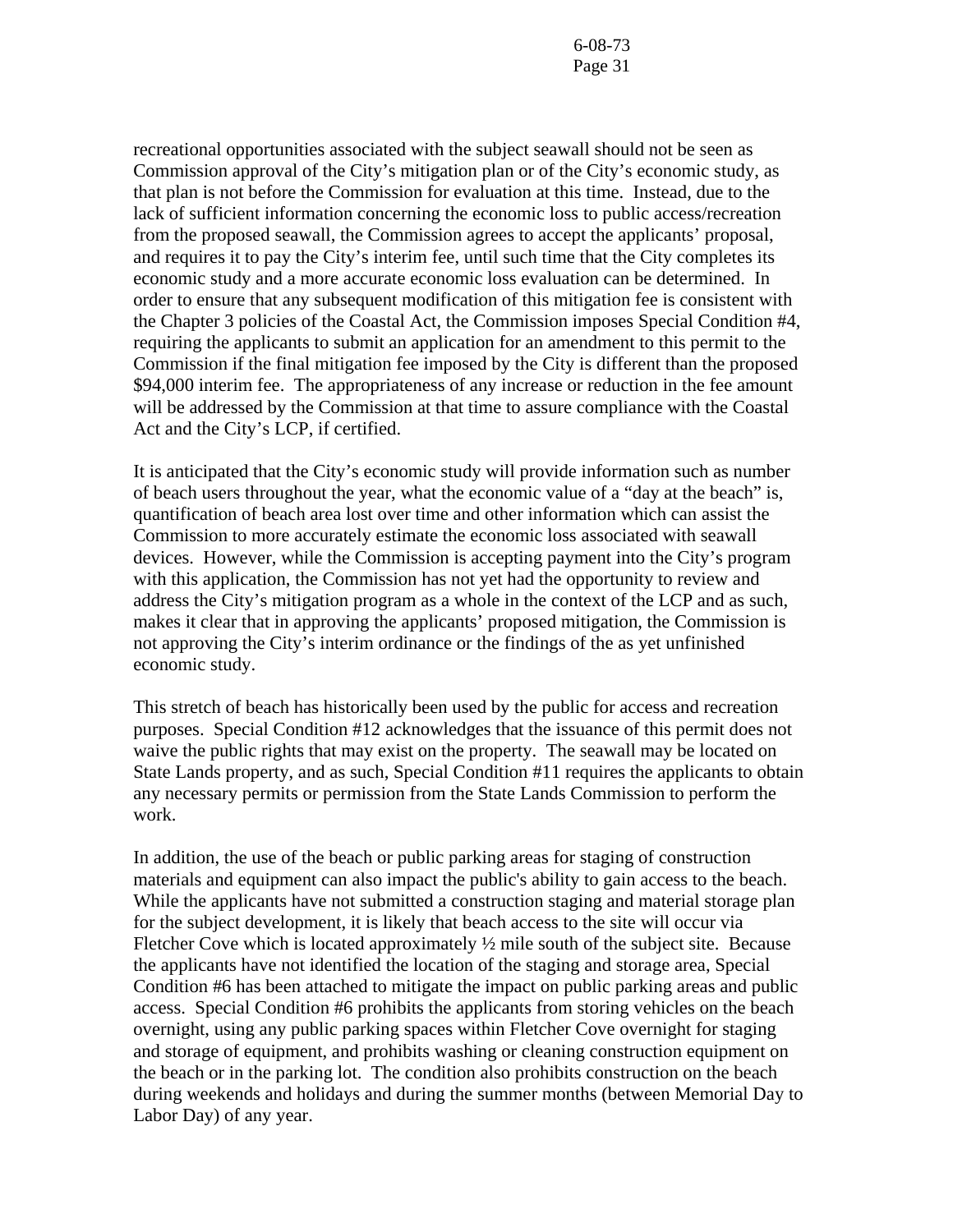With special conditions that require mitigation for the adverse impacts to public access and recreation, maximum public access during construction and authorization from the State Lands Commission, impacts to the public will be minimized to the greatest extent feasible. Thus, as conditioned, the Commission finds the project consistent with the public access and recreation policies of the Coastal Act.

 4. Visual Resources/Alteration of Natural Landforms. Section 30240 (b) of the Coastal Act is applicable and states:

(b) Development in areas adjacent to environmentally sensitive habitat areas and parks and recreation areas shall be sited and designed to prevent impacts which would significantly degrade those areas, and shall be compatible with the continuance of those habitat and recreation areas.

In addition, Section 30251 of the Coastal Act states, in part:

 The scenic and visual qualities of coastal areas shall be considered and protected as a resource of public importance. Permitted development shall be sited and designed to protect views to and along the ocean and scenic coastal areas, to minimize the alteration of natural land forms, to be visually compatible with the character of surrounding areas, and, where feasible, to restore and enhance visual quality in visually degraded areas . . .

As stated above, the proposed development will occur on the face of a coastal bluff and on the public beach. The bluff face at the subject site remains in its natural state subject to erosion. The bluffs on either side of the subject site have been altered with the construction of seawalls and a geogrid structure has been constructed on the north side of the subject bluffs. Following construction, the natural appearance of the bluffs at this site will be substantially altered. To mitigate the visual impacts of the proposed seawall and geogrid structure, the applicants propose to color and texture the seawall and vegetate the reconstructed bluff. The visual treatment proposed is similar to the visual treatment approved by the Commission in recent years for shoreline devices along the Solana Beach shoreline. (ref. CDP #6-02-84/Scism; 6-02-02/Gregg, Santina; 6-03-33/Surfsong; 6-04-83/Johnson, Cumming; 6-07-134/Brehmer, Caccavo; 6-08-122/Winkler). The technology in design of seawalls has improved dramatically over the last two decades. Today, seawalls typically involve sculpted and colored concrete that upon completion closely mimic the natural surface of the lower bluff face. In the case of the subject seawall request, the specific design methods for coloring and texturing the seawall have not as yet been submitted. It is also not clear whether the concrete backfill just above the seawall is also proposed to be colored and textured to closely match the natural bluff. Therefore, Special Condition #1 requires the submittal of detailed plans, color samples, and information on construction methods and technology for the surface treatment of the seawall and all backfill structures.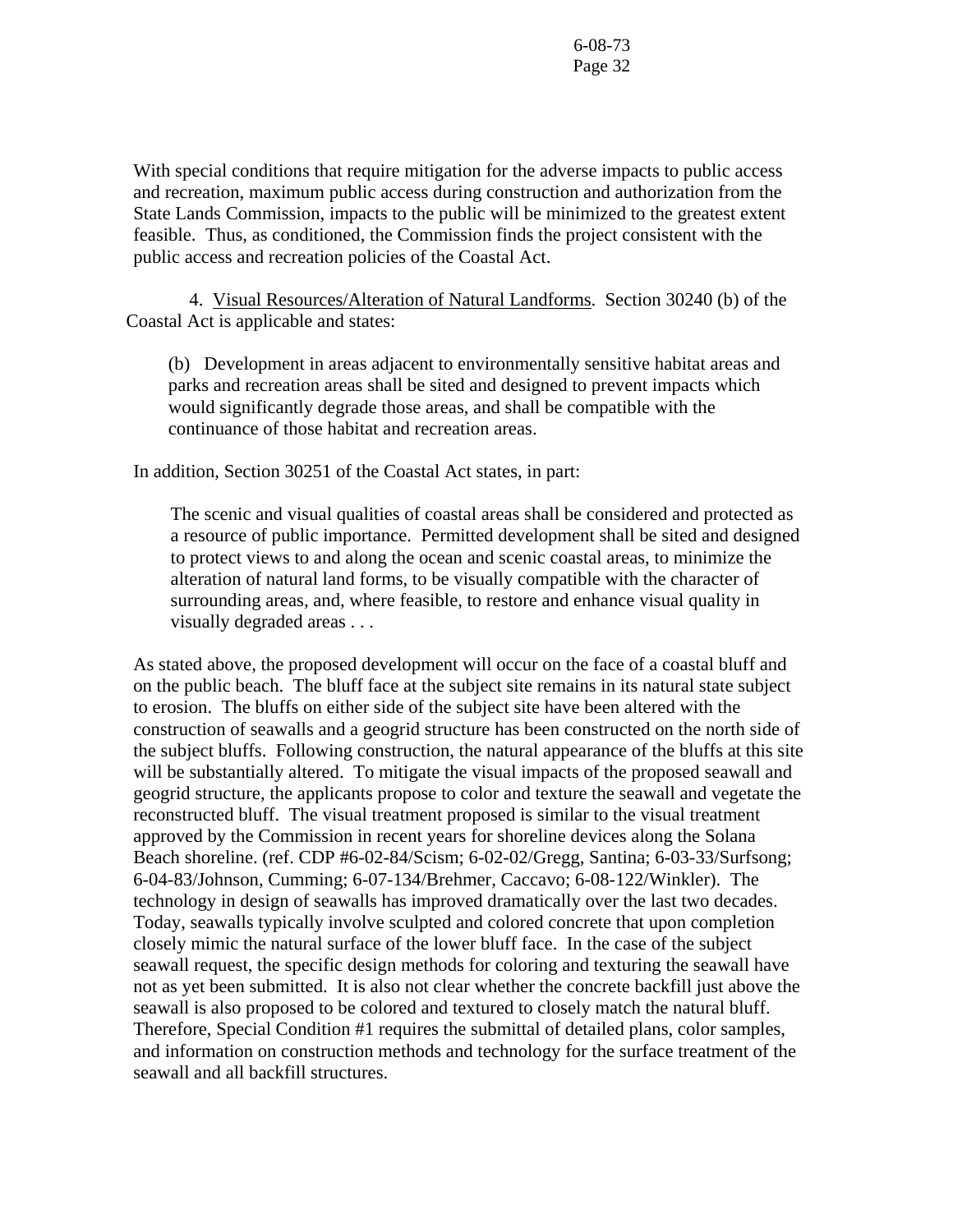In addition, to address other potential adverse visual impacts, Special Conditions Nos. 5 and 9 have been attached which require the applicants to monitor and maintain the proposed seawall and upper bluff geogrid structure in their approved state. In this way, the Commission can be assured that the proposed structures will be maintained so as to effectively mitigate their visual prominence.

Therefore, as conditioned, the Commission finds that potential visual impacts associated with the proposed development have been reduced to the maximum extent feasible and the proposed development will include measures to prevent impacts that would significantly degrade the adjacent park and recreation area (beach area). Thus, with the proposed conditions, the project is consistent with Sections 30240(b) and 30251 of the Coastal Act.

5. Protection of Ocean Waters/BMP's. Section 30230, 30231 and 30232 of the Coastal Act require that new development be designed so that ocean waters and the marine environment be protected from polluted runoff and accidental spill of hazardous substances:

#### **Section 30230**

Marine resources shall be maintained, enhanced, and where feasible, restored. Special protection shall be given to areas and species of special biological or economic significance. Uses of the marine environment shall be carried out in a manner that will sustain the biological productivity of coastal waters and that will maintain healthy populations of all species of marine organisms adequate for longterm commercial, recreational, scientific, and educational purposes.

#### **Section 30231**

The biological productivity and the quality of coastal waters, streams, wetlands, estuaries, and lakes appropriate to maintain optimum populations of marine organisms and for the protection of human health shall be maintained and, where feasible, restored through, among other means, minimizing adverse effects of waste water discharges and entrainment, controlling runoff, preventing depletion of ground water supplies and substantial interference with surface water flow, encouraging waste water reclamation, maintaining natural vegetation buffer areas that protect riparian habitats, and minimizing alteration of natural streams.

#### **Section 30232**

Protection against the spillage of crude oil, gas, petroleum products, or hazardous substances shall be provided in relation to any development or transportation of such materials. Effective containment and cleanup facilities and procedures shall be provided for accidental spills that do occur.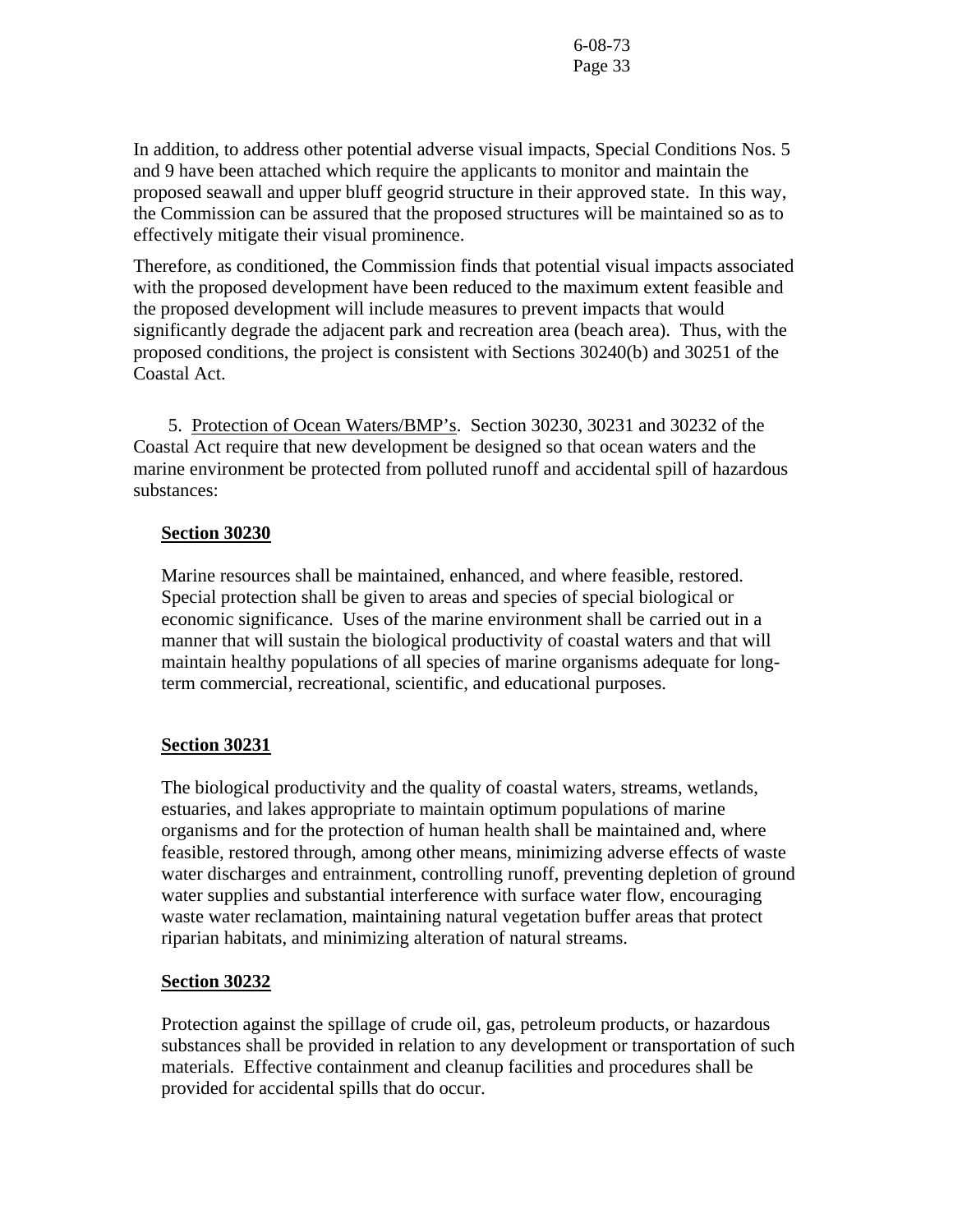The construction of the proposed seawall will occur on the public beach within a few feet of ocean waters. Construction activities will only occur at low tides when access along the beach is available. However, at high tides, ocean waters will extend up to the face of the seawall such that the seawall at times will be subject to wave action. The method of construction of the seawall involves the multiple application of shotcrete that is sprayed (at high pressure) over the face of the seawall structure. This shotcrete material will eventually be sculpted and colored to closely match the appearance of the natural bluffs. According to the engineers for similar seawall projects in Solana Beach, approximately 10 to 15% of this shotcrete (concrete) material rebounds off the structure onto the beach as it is being applied. Because the material is wet, it cannot be picked up until it hardens. The Commission is aware that in previously constructed seawalls along the Solana Beach shoreline, this shotcrete "rebound" has not been removed before the ocean waters rise and mix with the wet shotcrete material. After the return of low tides, any remaining hardened shotcrete is then picked up by the construction crews and removed from the beach. According to the Commission's water quality division and staff of the State Regional Water Quality Control Board, San Diego Region, the mixing of this rebound shotcrete with ocean waters is a violation of the State Water Quality Act since it would involve the unauthorized discharge of a pollutant into ocean waters.

Along other sections of the coast, shotcrete is applied without the associated rebound problems. Contractors place tarps on the beach to collect material that drops from the wall. They also use backdrops or drapes along the face of the bluff to contain splatter and rebound and prevent scatter of shotcrete material all around the beach. These and other techniques are possible ways to control shotcrete debris and prevent discharge into the marine environment.

Special Condition #6 is attached which requires that during the construction of the project, "the permittees shall not store any construction materials or waste where it will be or could potentially be subject to wave erosion and dispersion". This is a standard requirement for all seawall projects approved by the Commission. However, based on information supplied by engineers of similar seawall projects in Solana Beach, this special condition has not effectively served to prohibit the contamination of ocean waters by rebounded shotcrete. To assure that the subject development will not result in the pollution of the ocean waters, Special Condition #14 has been attached. Special Condition #14 requires the applicants to submit a Polluted Runoff Control Plan that incorporates structural and nonstructural Best Management Practices (BMPs), for Executive Director approval, for the construction of the proposed seawall. Construction methods must be devised to assure this rebound shotcrete material does not mix with or pollute ocean waters. With appropriate BMPs, the potential for this polluted material from the site making its way into the ocean will be eliminated. Therefore, as conditioned, the Commission finds the proposed development consistent with the marine and water quality protection policies of the Coastal Act.

 6 Local Coastal Planning. Section 30604(a) also requires that a coastal development permit shall be issued only if the Commission finds that the permitted development will not prejudice the ability of the local government to prepare a Local Coastal Program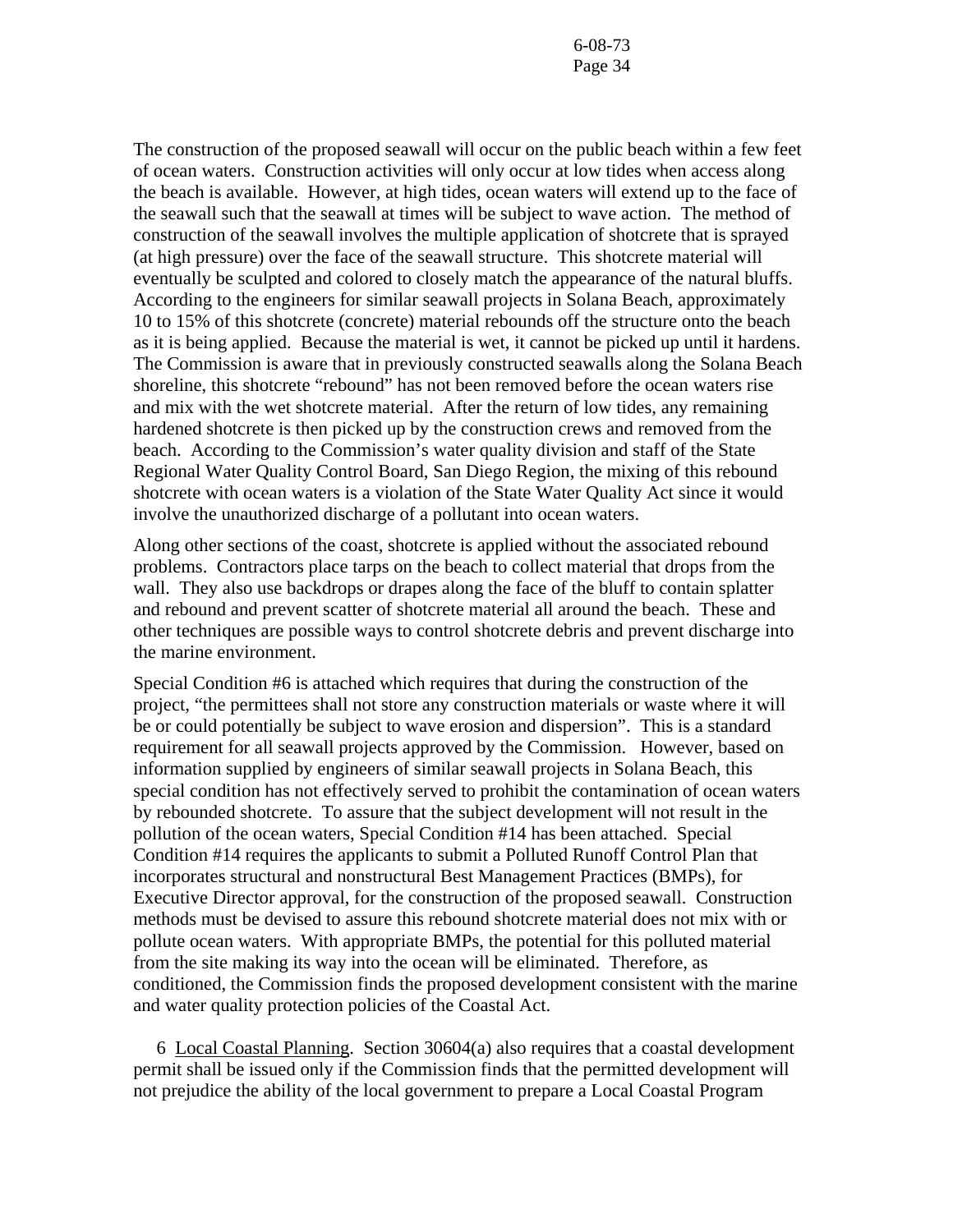(LCP) in conformity with the provisions of Chapter 3 of the Coastal Act. In this case, such a finding can be made.

The subject site was previously in the County of San Diego's jurisdiction, but is now within the boundaries of the City of Solana Beach. Because of the incorporation of the City, the County of San Diego's LCP never became effectively certified. The City of Solana Beach has prepared a draft LCP Land Use Plan (LUP). In preparation of its LCP, the City of Solana Beach is faced with many of the same issues as the City of Encinitas, located immediately north of Solana Beach, whose LCP was certified by the Commission in March 1995. The City of Encinitas' LCP includes the intent to prepare a comprehensive plan to address the coastal bluff recession and shoreline erosion problems in the City. The plan will include at a minimum, bluff top setback requirements for new development and redevelopment; alternatives to shore/bluff protection such as beach sand replenishment, removal of threatened portions of a residence or the entire residence or underpinning existing structures; addressing bluff stability and the need for protective measures over the entire bluff (lower, mid and upper); impacts of shoreline structures on beach and sand area as well as mitigation for such impacts; impacts for groundwater and irrigation on bluff stability and visual impacts of necessary/required protective structures.

The City of Solana Beach LCP should also address these items in the context of a comprehensive approach to management of shoreline resources. As shoreline erosion along the coast rarely affects just one individual property, it is imperative that a regional solution to the shoreline erosion problem be addressed and solutions developed to protect the beaches. Combined with the decrease of sand supply from coastal rivers and creeks, armoring of the coast will continue to erode beaches without them being replenished. This will, in turn, decrease the public's ability to access and recreate on the shoreline.

As previously described, the draft LUP prepared by the City includes provisions for mitigating the adverse impacts of seawalls on public access, recreational use and sand supply. The Commission has not yet approved the City's draft LUP. Therefore, the Commission's acceptance of the applicants' proposed mitigation for the loss of public access and recreational opportunities associated with the subject seawall should not be seen as Commission approval of the City's mitigation plan or of the City's economic study.

In the case of the proposed project, site-specific geotechnical evidence has been submitted indicating that the existing principal structures at the top of the bluff are in danger. The Commission feels strongly that approval of the proposed project should not send a signal that there is no need to address a range of alternatives to armoring for existing development. Planning for comprehensive protective measures should include a combination of approaches including limits on future bluff development, ground and surface water controls, and beach replenishment. Although the erosion potential on the subject site is such that action must be taken promptly, decisions regarding future shoreline protection should be done through a comprehensive planning effort that analyzes the impact of such a decision on the entire City shoreline.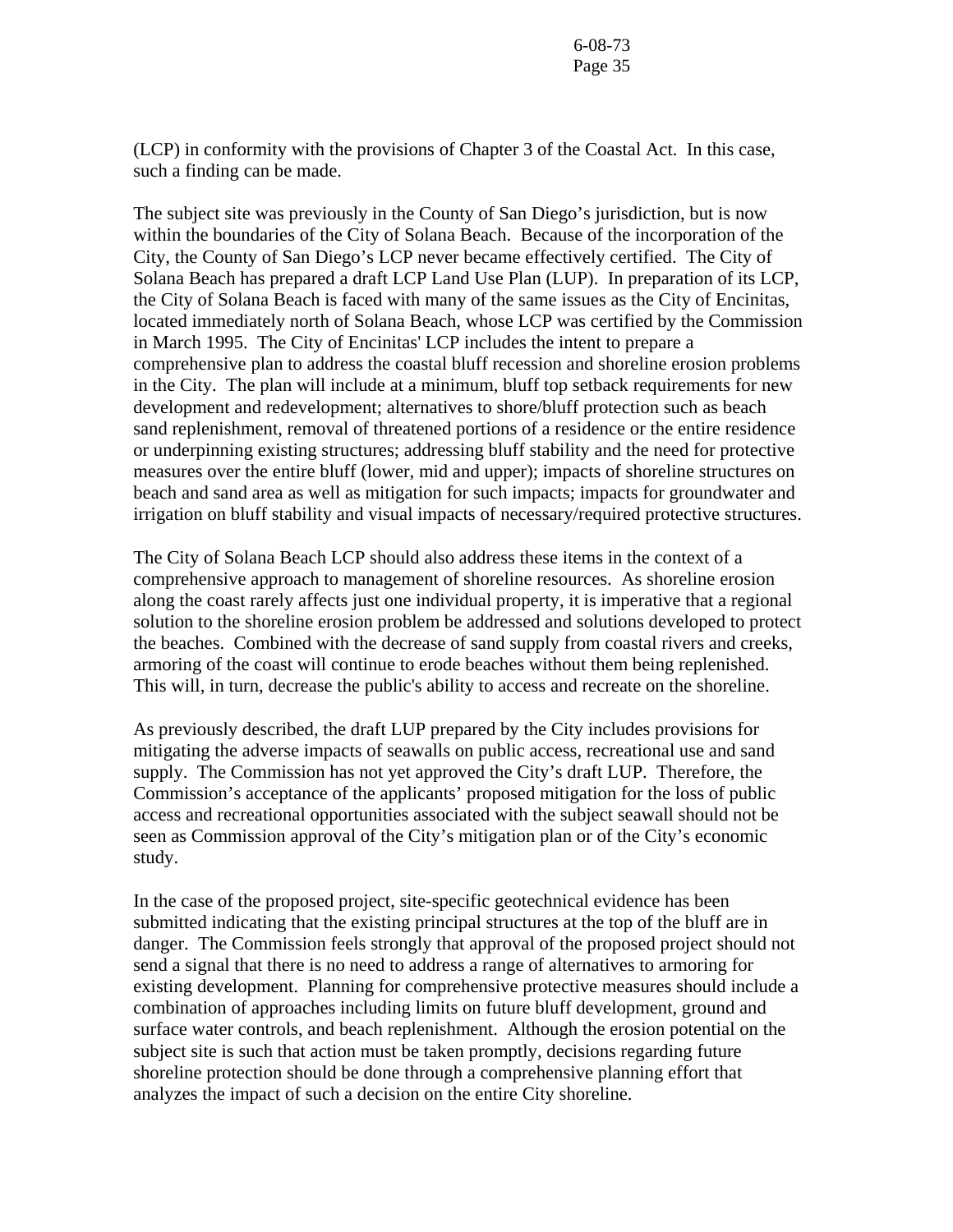The location of the proposed seawall repairs and geogrid structure is designated for Open Space Recreation in the City of Solana Beach Zoning Ordinance and General Plan, and was also designated for open space uses under the County LCP. As conditioned, the subject development is consistent with these requirements. Based on the above findings, the proposed development is consistent with the Chapter 3 policies of the Coastal Act in that the need for the shoreline protective devices has been documented and its adverse impacts on beach sand supply and on adjacent unprotected properties will be mitigated.

Therefore, the Commission finds the proposed development, as conditioned, is consistent with the Chapter 3 policies of the Coastal Act, and will not prejudice the ability of the City of Solana Beach to complete a certifiable local coastal program. However, these issues of shoreline planning will need to be addressed in a comprehensive manner in the future through the City's LCP certification process

 7 Consistency with the California Environmental Quality Act (CEQA). Section 13096 of the Commission's Code of Regulations requires Commission approval of Coastal Development Permits to be supported by a finding showing the permit, as conditioned, to be consistent with any applicable requirements of the California Environmental Quality Act (CEQA). Section 21080.5(d)(2)(A) of CEQA prohibits a proposed development from being approved if there are feasible alternatives or feasible mitigation measures available which would substantially lessen any significant adverse effect which the activity may have on the environment.

The proposed project has been conditioned in order to be found consistent with the water quality, geologic stability, visual quality, and public access and recreation policies of the Coastal Act. Mitigation measures, including conditions addressing payment of an in-lieu fee for impacts to sand supply, requirements for minimizing impacts to public access and recreation, monitoring and maintenance of the structures over the lifetime of the project, color of construction materials, timing of construction and the use of BMPs will minimize all adverse environmental impacts. As conditioned, there are no feasible alternatives or feasible mitigation measures available which would substantially lessen any significant adverse impact which the activity may have on the environment. Therefore, the Commission finds that the proposed project is the least environmentallydamaging feasible alternative and is consistent with the requirements of the Coastal Act to conform to CEQA.

#### STANDARD CONDITIONS:

- 1. Notice of Receipt and Acknowledgment. The permit is not valid and development shall not commence until a copy of the permit, signed by the permittee or authorized agent, acknowledging receipt of the permit and acceptance of the terms and conditions, is returned to the Commission office.
- 2. Expiration. If development has not commenced, the permit will expire two years from the date on which the Commission voted on the application. Development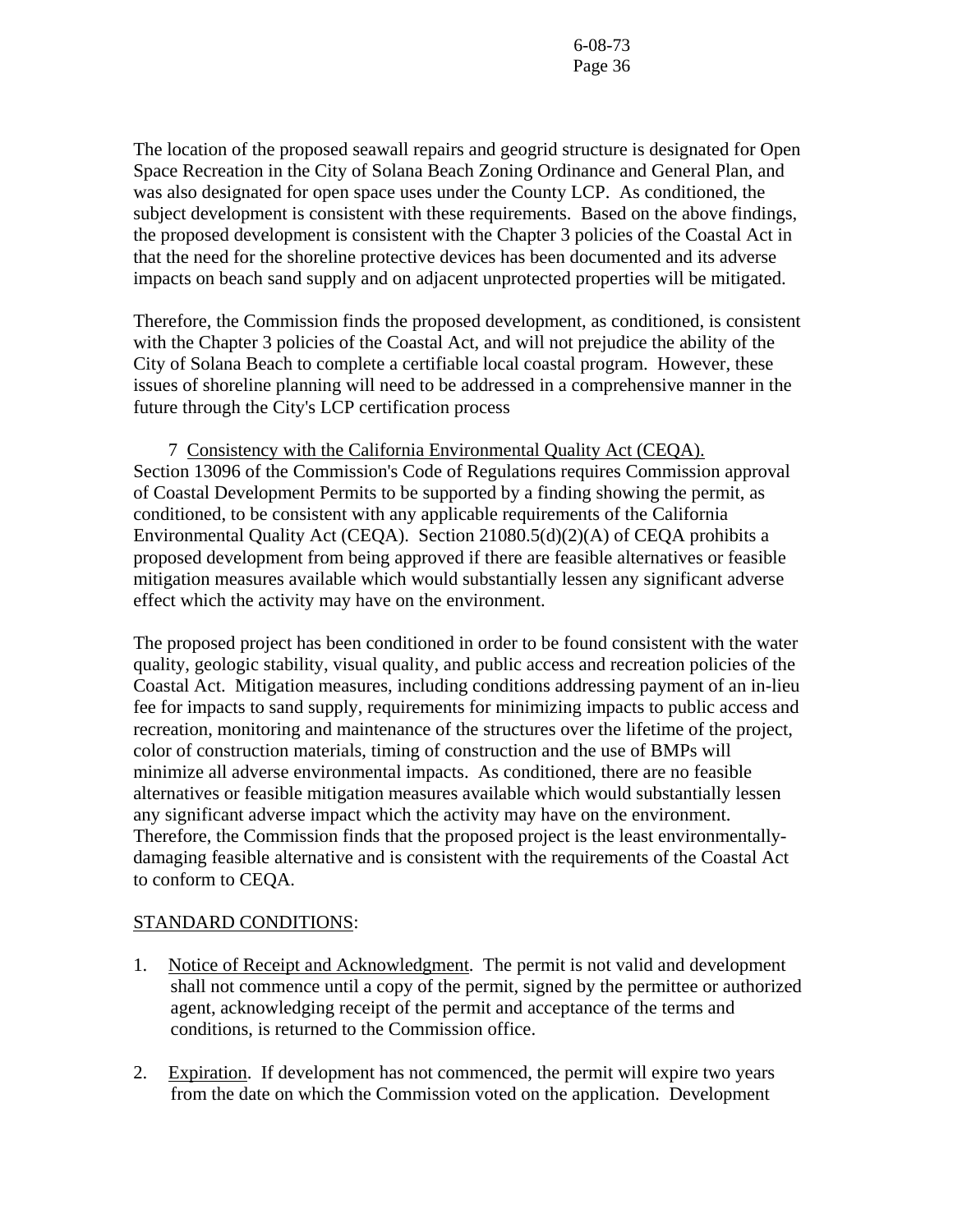shall be pursued in a diligent manner and completed in a reasonable period of time. Application for extension of the permit must be made prior to the expiration date.

- 3. Interpretation. Any questions of intent or interpretation of any condition will be resolved by the Executive Director or the Commission.
- 4. Assignment. The permit may be assigned to any qualified person, provided assignee files with the Commission an affidavit accepting all terms and conditions of the permit.
- 5. Terms and Conditions Run with the Land. These terms and conditions shall be perpetual, and it is the intention of the Commission and the permittee to bind all future owners and possessors of the subject property to the terms and conditions.

(\\Tigershark1\Groups\San Diego\Reports\2008\6-08-073 Cumming, DiNoto Stfrpt.doc)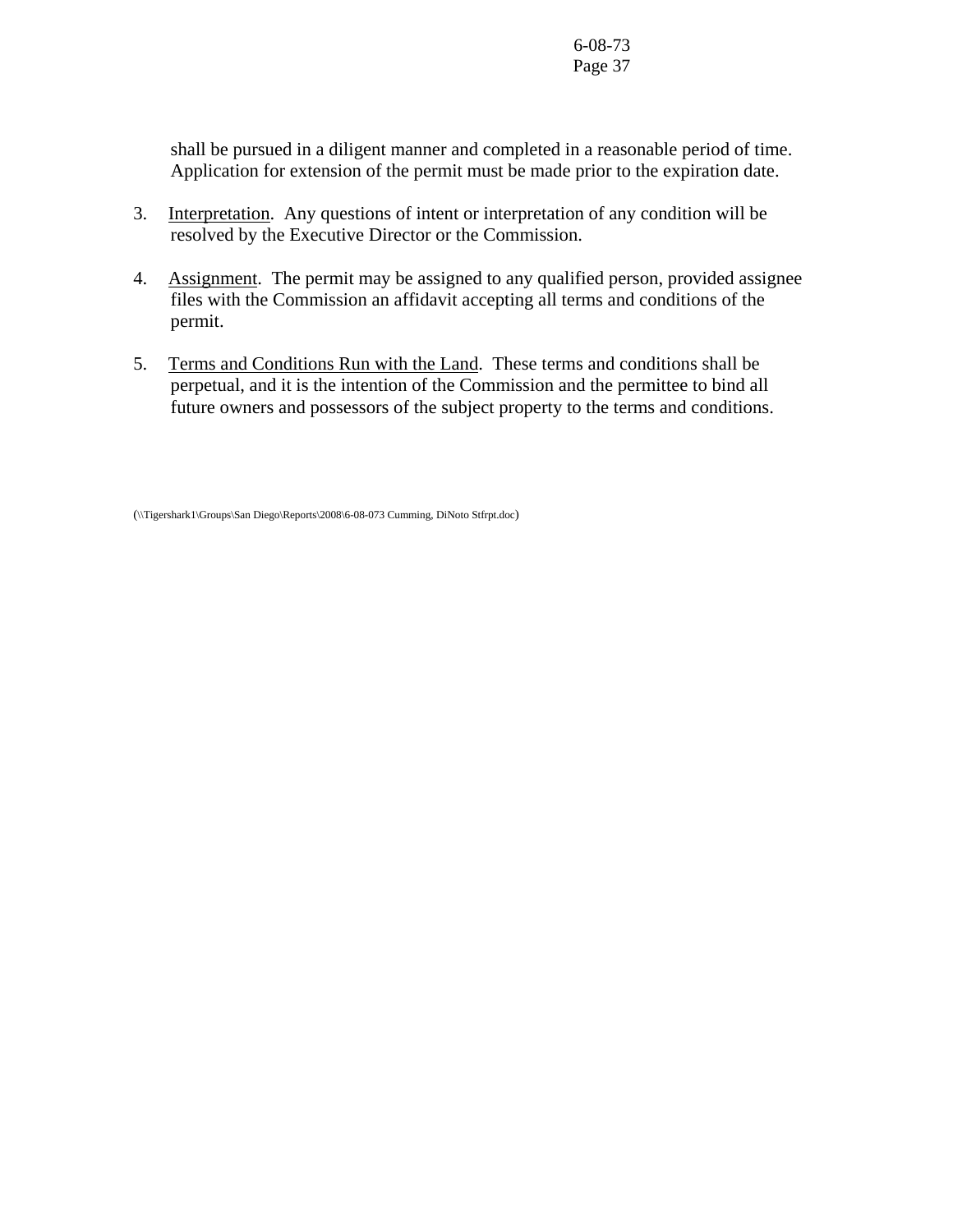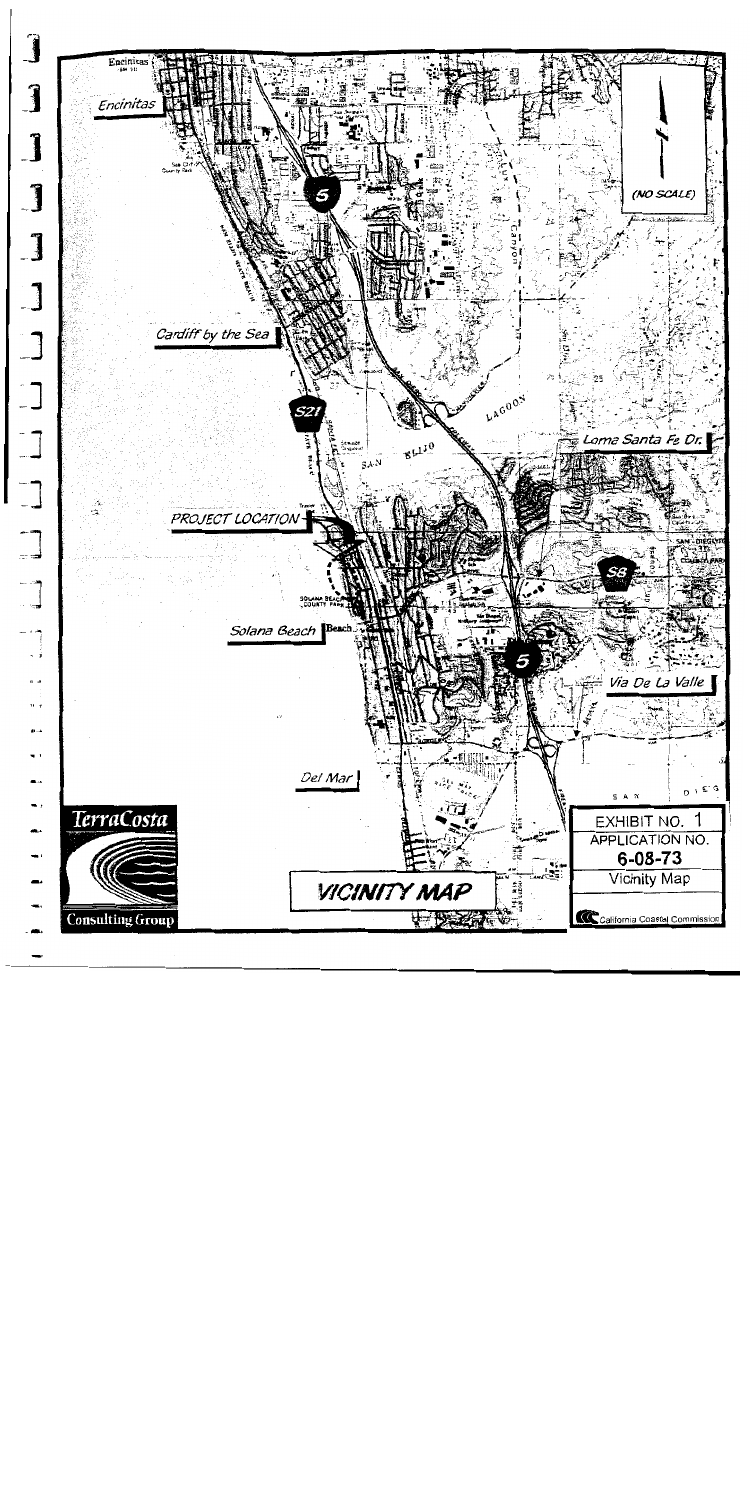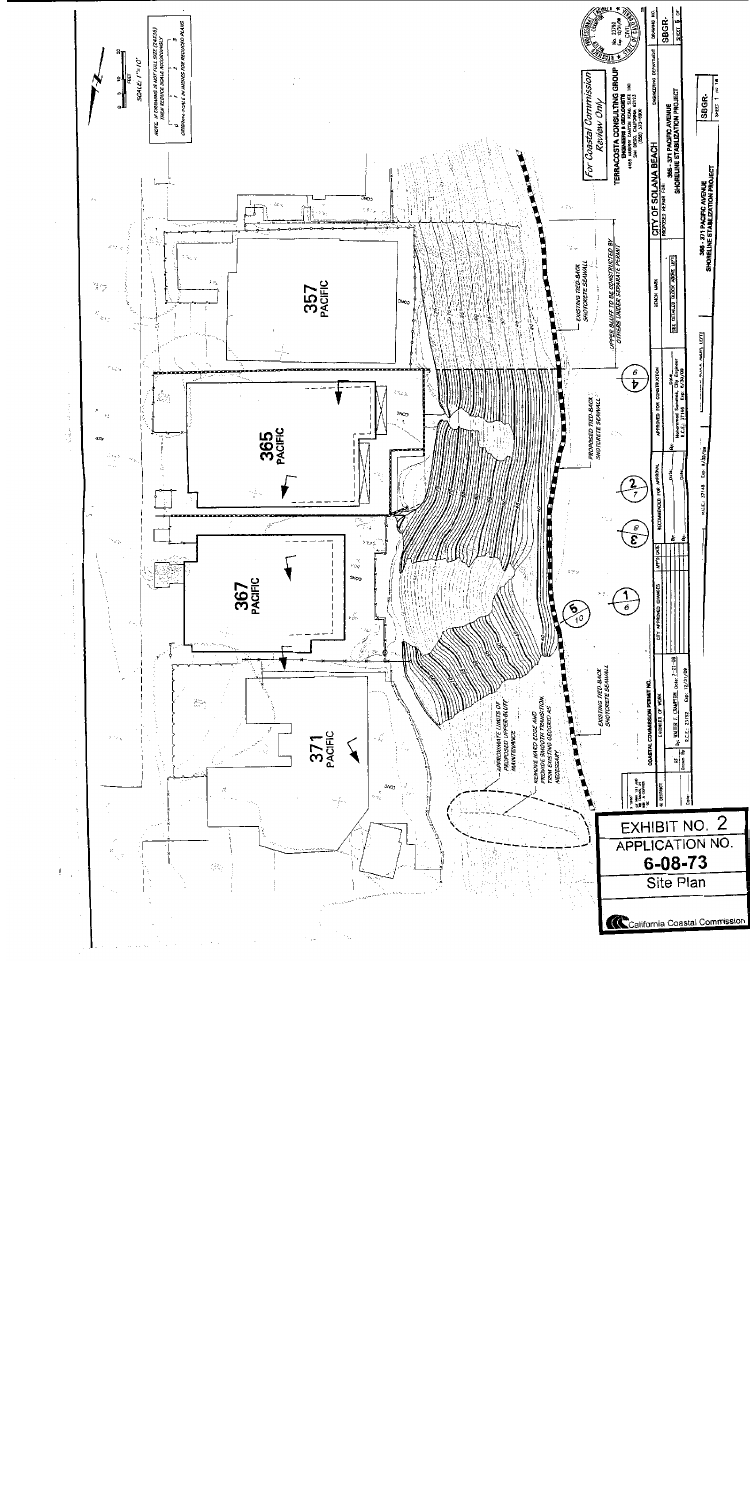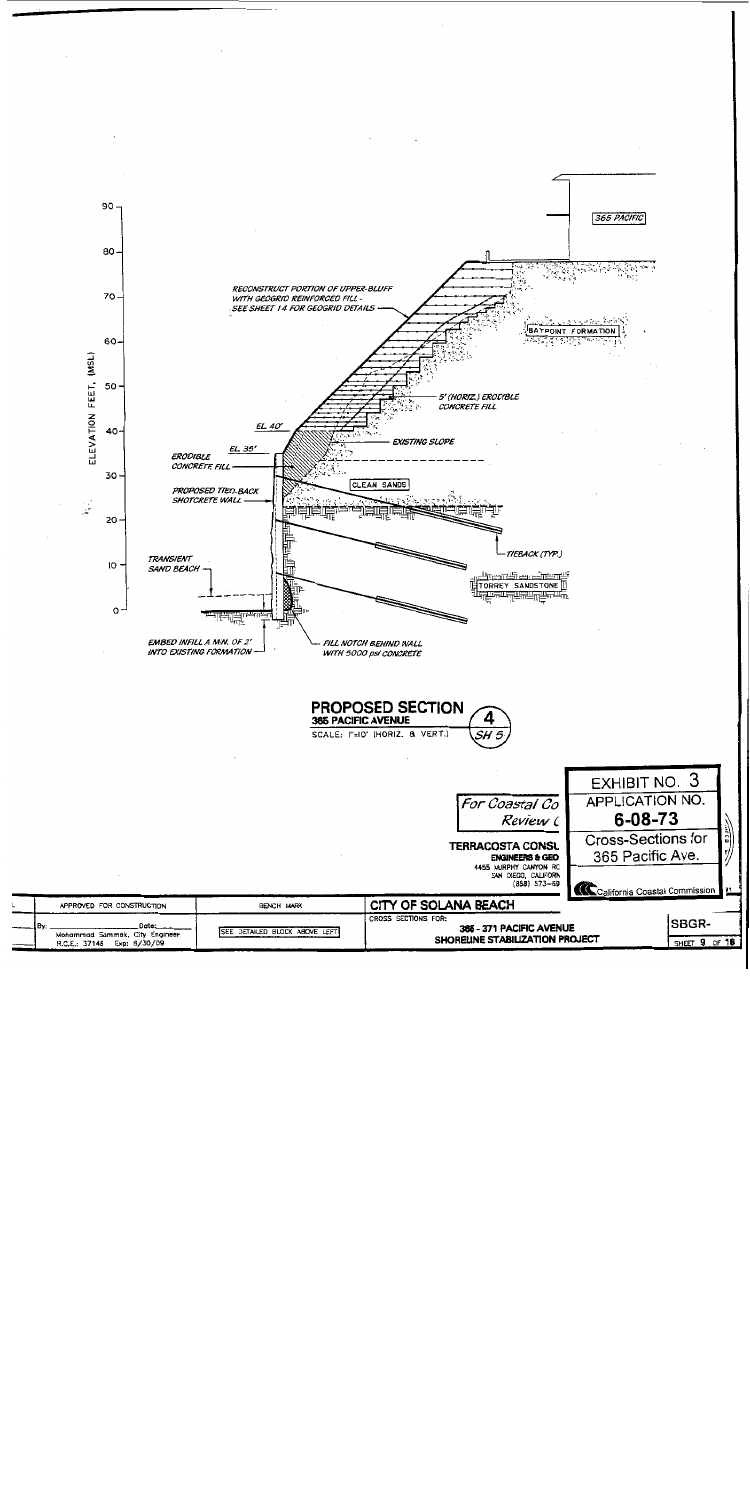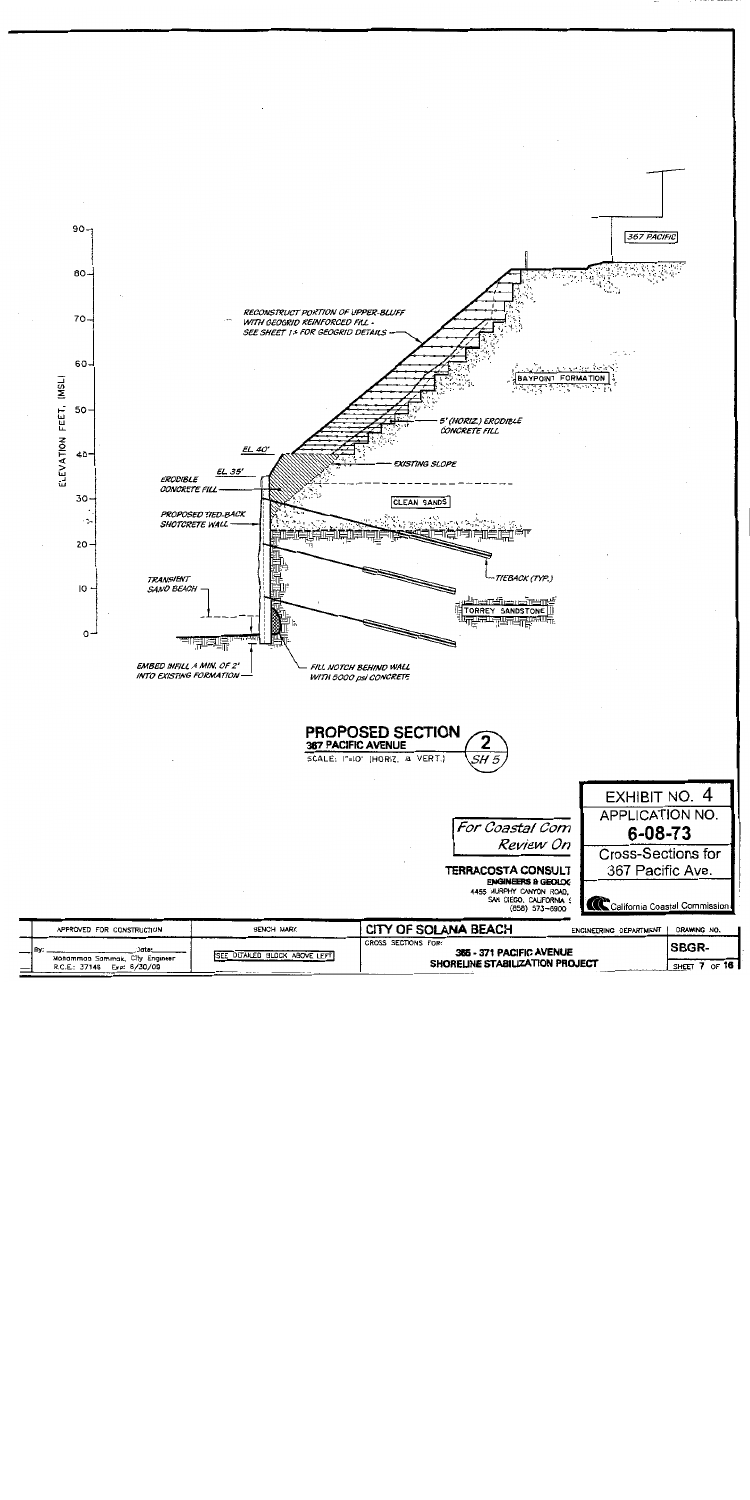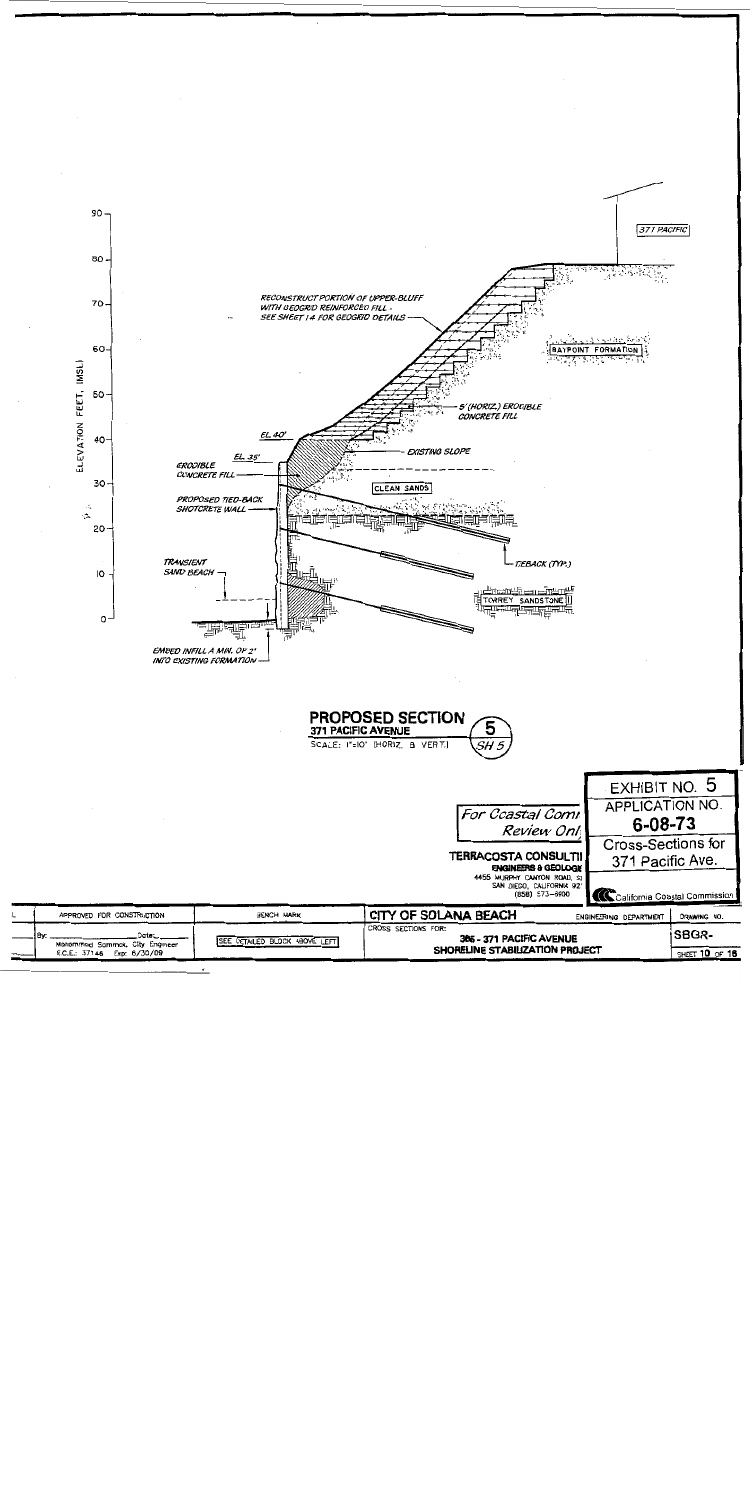# CALIFORNIA COASTAL COMMISSION

SAN DIEGO COAST AREA 3111 CAMINO DEL RIO NORTH, SUITE 200 SAN DIEGO, CA 92108-1725  $(619) 521 - 8036$ 

ΨŞ

COASTAL DEVELOPMENT PERMIT NO. 6-97-50 Page 1 of 4



July 10, 1997  $On$ \_, the California Coastal Commission granted to Nancy O'Neal

this permit for the development described below, subject to the attached Standard and Special Conditions.

Description: Demolition of an existing one-story single-family residence and construction of a new two-story, 3,568 sq.ft. single-family residence on a bluff-top lot.

4,400 sq. ft.

Lot Area Building Coverage Pavement Coverage Landscape Coverage Unimproved Area Parking Spaces Zoning Plan Designation Ht abv fin grade

 $1,883$  sq. ft.  $(43\%)$ 1,317 sq. ft. (30%) 400 sq. ft. ( 9%) 800 sq. ft. (18%)  $\overline{2}$ Medium Residential Medium Residential (5-7 du/ac) 25 feet

Site:

367 Pacific Avenue, Solana Beach, San Diego County. APN  $263 - 301 - 03$ .

Issued on behalf of the California Coastal Commission by

PETER DOUGLAS Executive Director and

Signature on file

IMPORTANT: THIS PERMIT IS NOT VALID UNLESS AND UNTIL A COPY OF THE PERMIT WITH THE SIGNED ACKNOWLEDGEMENT HAS BEEN RETURNED TO THE COMMISSION OFFICE.

ACKNOWLEDGEMENT

The undersigned permittee acknowledges receipt of this permit and agrees to abide by all terms and conditions thereof.

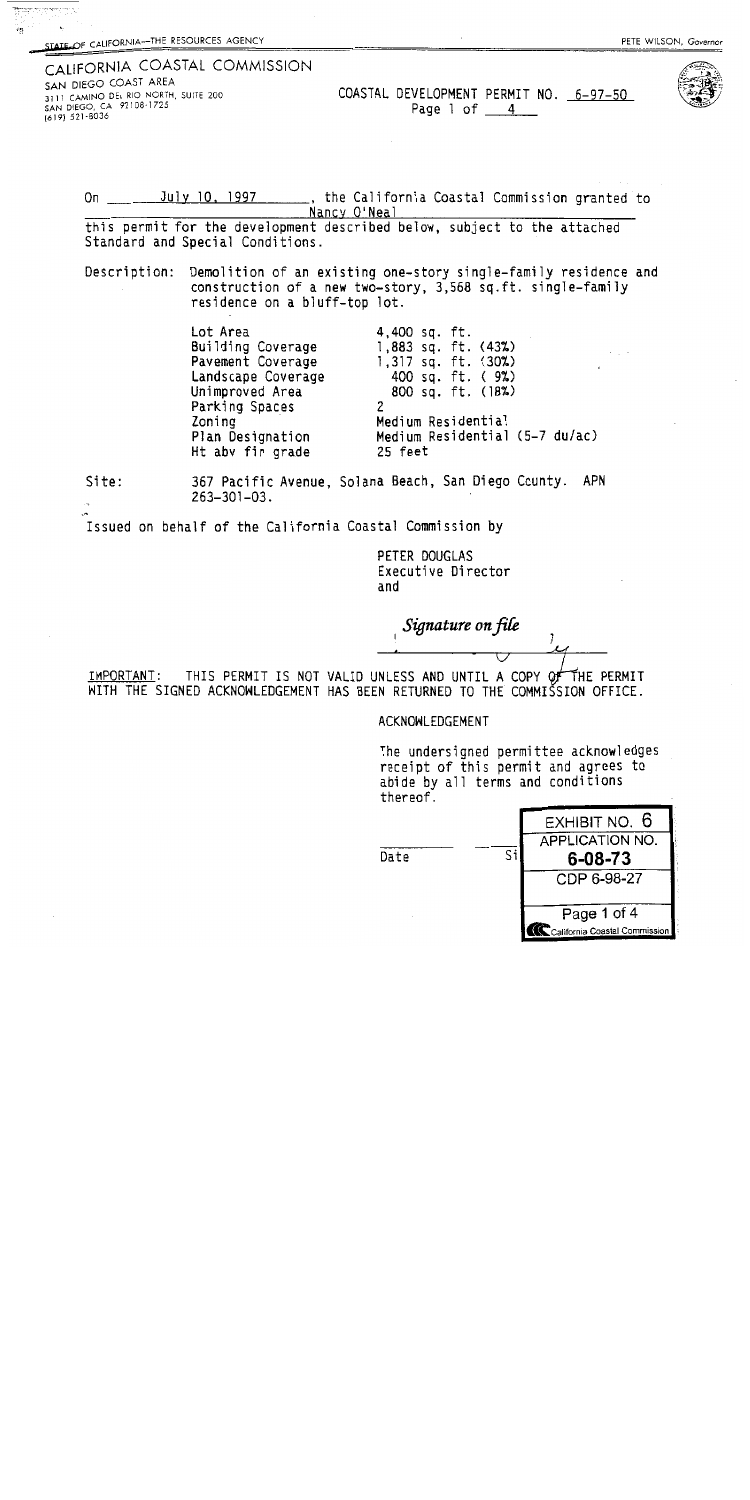COASTAL DEVELOPMENT PERMIT NO. 6-97-50 Page 2 of  $4$ 

#### STANDARD CONDITIONS:

- 1. Notice of Receipt and Acknowledgement. The permit is not valid and development shall not commence until a copy of the permit, signed by the permittee or authorized agent, acknowledging receipt of the permit and acceptance of the terms and conditions, is returned to the Commission office.
- 2. Expiration. If development has not commenced, the permit will expire two vears from the date on which the Commission voted on the application. Development shall be pursued in a diligent manner and completed in a reasonable period of time. Application for extension of the permit must be made prior to the expiration date.
- 3. Compliance. All development must occur in strict compliance with the proposal as set forth below. Any deviation from the approved plans must be reviewed and approved by the staff and may require Commission approval.
- 4. Interpretation. Any questions of intent or interpretation of any condition will be resolved by the Executive Director or the Commission.
- 5. Inspections. The Commission staff shall be allowed to inspect the site and the development during construction, subject to 24-hour advance notice.
- 6. Assignment. The permit may be assigned to any qualified person, provided assignee files with the Commission an affidavit accepting all terms and conditions of the permit.
- 7. <u>Terms and Conditions Run with the Land</u>. These terms and conditions shall<br>be perpetual, and it is the intention of the Commission and the permittee to bind all future owners and possessors of the subject property to the terms and conditions.

#### SPECIAL CONDITIONS:

The permit is subject to the following conditions:

1. Final Project Plans. Prior to the issuance of the coastal development permit, the applicant shall submit for review and written approval of the Executive Director, final building, foundation, drainage and grading plans, stamped and approved by the City of Solana Beach, which shall include the following:

a. All surface drainage shall be collected and directed away from the edge of the bluff towards the street.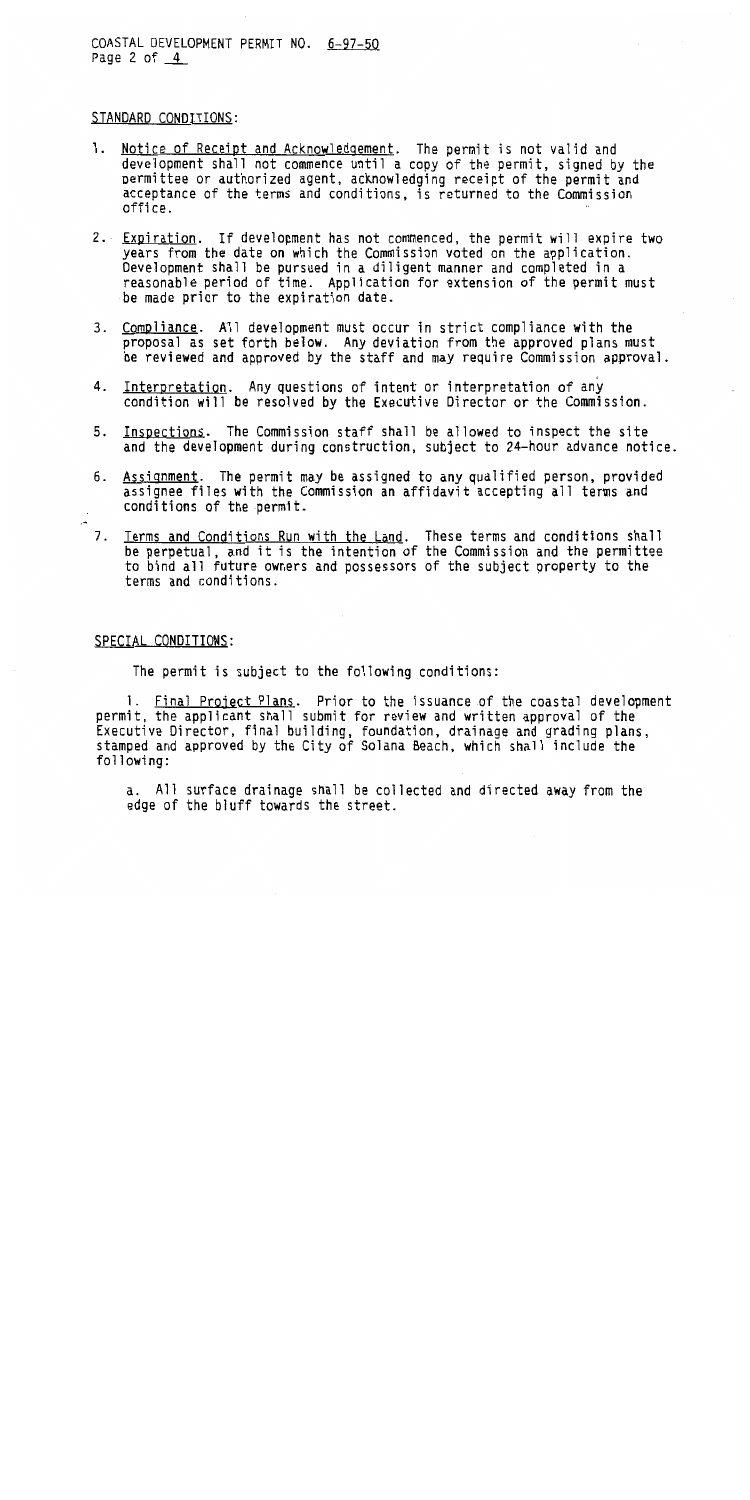SPECIAL CONDITIONS, continued:

b. Said plans shall clearly indicate both the 19.5 ft. and 40 ft. blufftop setback lines and reflect compliance by the applicant with one of the following options:

Revised plans indicating a minimum 40 ft. setback from the edge  $1.$ of the bluff (as depicted on the plans by Stephen W. Adams dated 4/3/97) for all portions of the proposed residence.

OR.

 $2.$ Plans shall be in substantial conformance with the preliminary plans submitted with this application, and shall provide a minimum 40 ft. setback from the edge of the bluff (as depicted on the plans by Stephen W. Adams dated 4/3/97) for all new construction, and retention of a portion of the existing structure up to 19.5 ft. from the top edge of the bluff. Plans shall reflect a design that facilitates removal of the portion of the home closer than 40 feet from the bluff edge in the future, and which allows the portion of the home farther than 40 feet from the bluff edge to stand independently of the seaward portion of the residence. Modifications to the non-conforming portion of the residence which will remain seaward of the 40 foot setback shall be minimal, as shown on the submitted plans, and shall not include any modifications to the foundation or replacement of exterior walls. (This option requires recordation of a deed restriction pursuant to Special Condition #2 of CDP  $#6-97-50$  below).

2. Deed Restriction. Prior to the issuance of the coastal development permit, and only if the applicant chooses option b.2 of Special Condition #1 above, the applicant shall record a deed restriction in a form and content acceptable to the Executive Director, which shall provide the following:

a. The applicant acknowledges that the portion of the residence proposed to remain closer than 40 feet to the bluff edge is proposed in an area which may require shoreline protection within the life of the structure. However, new development which would in any way require the construction of protective devices that would substantially alter natural landforms along bluffs is not in conformance with Section 30253 of the Coastal Act. Therefore, the homeowner has agreed to the limitations set forth in this deed restriction.

b. The landowner waives all right to construct any upper or lower bluff stabilization devices (other than "preemptive" filling of seacaves at the base of the bluff as approved through a coastal development permit) to protect any portion of the residence or accessory structures located closer than 40 feet to the bluff edge, as depicted on the plans by Stephen W. Adams dated 4/3/97, in the event that the residence is threatened or subject to damage from erosion, storm wave damage, or bluff failure in the future.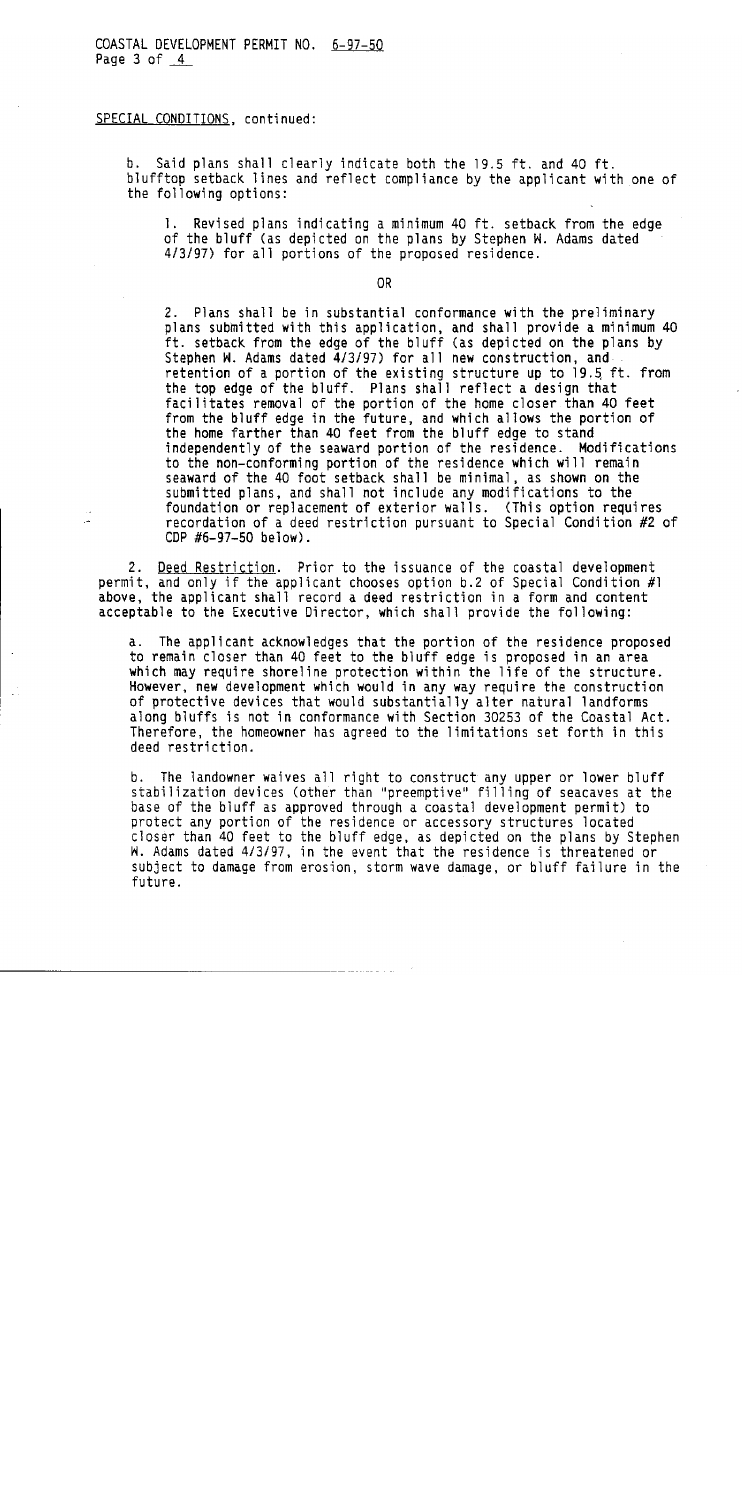COASTAL DEVELOPMENT PERMIT NO. 6-97-50 Page 4 of  $4$ 

SPECIAL CONDITIONS, continued:

c. In the event the edge of the bluff recedes to within 10 feet of the principal residence, a geotechnical investigation shall be prepared by a licensed coastal engineer and geologist, that addresses whether any portion of the residence is threatened. The report shall address removal of the portion of the residence located closer than 40 feet to the bluff edge, as depicted on the plans by Stephen W. Adams dated 4/3/97, and shall identify all immediate or potential future alternative measures necessary or desired to stabilize the entire residence without shore or bluff protection, including, but not limited to, underpinning of the structure and removal of all threatened portions of the entire residence.

d. If erosion or bluff failure proceeds to a point where any portion of the residence located closer than 40 feet from the bluff edge, as depicted on the plans by Stephen W. Adams dated 4/3/97, is determined by a geotechnical report or the City of Solana Beach to be unsafe for occupancy, then the landowner shall remove that portion of the structure in its entirety. The removal must be approved through a coastal development permit.

The document shall be recorded free of all prior liens and encumbrances and shall run with the land and bind all successors and assigns.

3. Assumption of Risk: Prior to the issuance of the coastal development permit, the applicant shall execute and record a deed restriction, in a form and content acceptable to the Executive Director, which shall provide: (a) that the applicant understands that the site may be subject to extraordinary hazard from bluff retreat and erosion and the applicant assumes the liability from such hazards, and (b) the applicant unconditionally waives any claim of liability on the part of the Commission or its successors in interest for damage from such hazards and agrees to indemnify and hold harmless the Commission, its offices, agents, and employees relative to the Commission's approval of the project for any damage resulting from such hazards. The document shall run with the land, binding all successors and assigns, and shall be recorded free of prior liens.

4. Future Development. Prior to the issuance of the coastal development permit, the applicant shall execute and record a document, in a form and content acceptable to the Executive Director, stating that the subject permit is only for the development described in the coastal development permit #6-97-50; and that any future additions or other development as defined in Public Resources Code Section 30106 will require an amendment to permit #6-97-50 or will require an additional coastal development permit from the California Coastal Commission or from a local government pursuant to a certified LCP, unless such development is explicitly exempted under the Coastal Act and the Commission's Code of Requiations. The document shall be recorded as a covenant running with the land binding all successors and assigns in interest to the subject property.

 $(7050P)$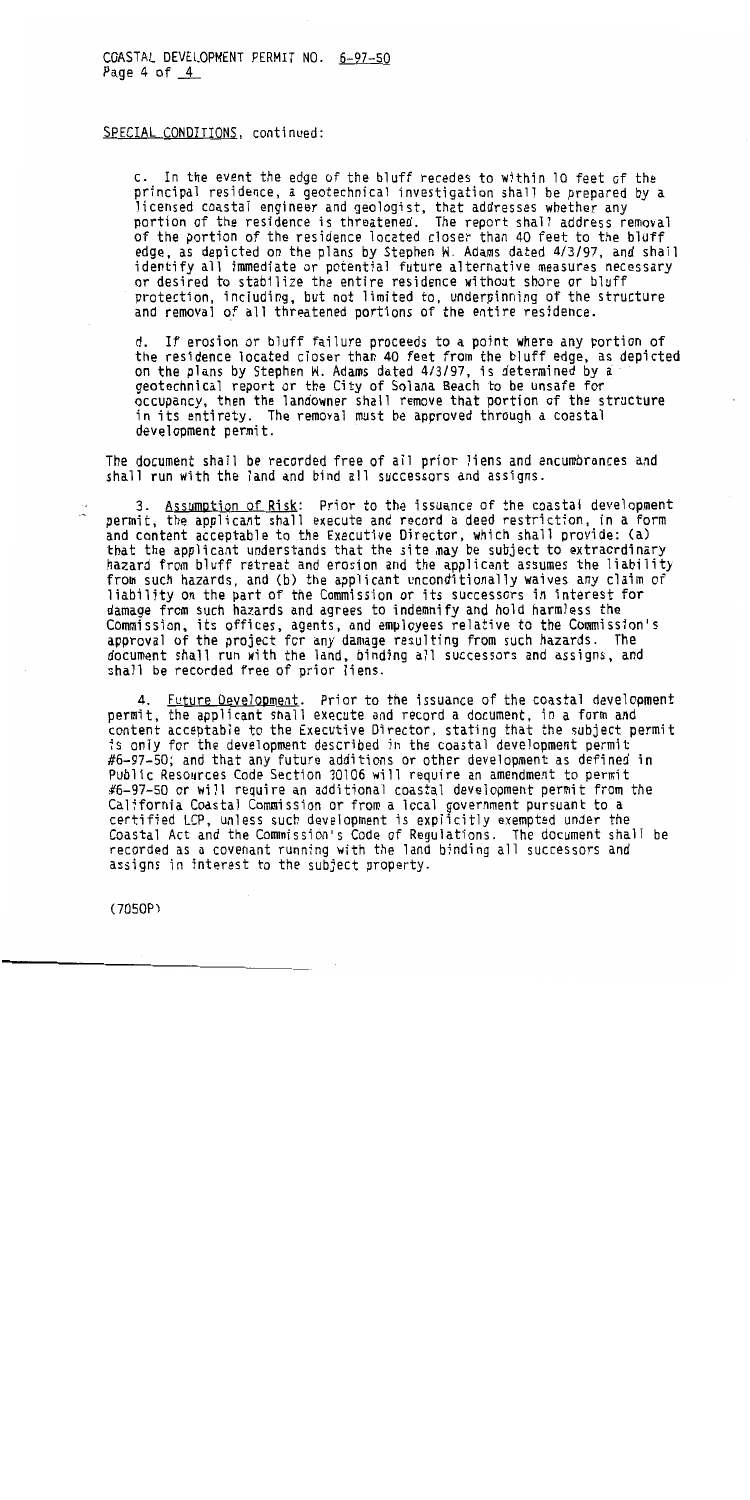January 21, 2009 Page 1

## CALCULATION OF MITIGATION FEE FOR IMPACTS TO SAND SUPPLY PROPOSED NOTCH INFILL 365 - 371 PACIFIC AVENUE SOLANA BEACH, CALIFORNIA

Basic Equations:

$$
M = V_t x C
$$

where.

 $M =$  mitigation fee,

 $V_t$  = total volume of sand required to replace losses due to the structure, and

 $C = \text{cost per cubic yard of sand}$ 

 $V_t = V_b + V_w + V_c$ 

where,

- $V_b$  = the amount of beach material that would have been supplied to the beach if natural erosion continued or the long-term reduction in the supply of bluff material to the beach, over the life of the structure; based on the long-term average retreat rate, design life of the structure, percent of beach quality material in the bluff, and bluff geometry (cubic yards)
- $V_w$  the long-term erosion of the beach and nearshore resulting from stabilization of the bluff face and prevention of landward migration of the beach profile; based on the long-term average retreat rate, and beach and near-surface profiles (cubic yards)
- $V_c$  = the volume of sand necessary to replace the area of beach lost due to encroachment by the sea cave infill; based on the infill design and beard nearshore profiles (cubic yards)





 $(1)$ 

 $(2)$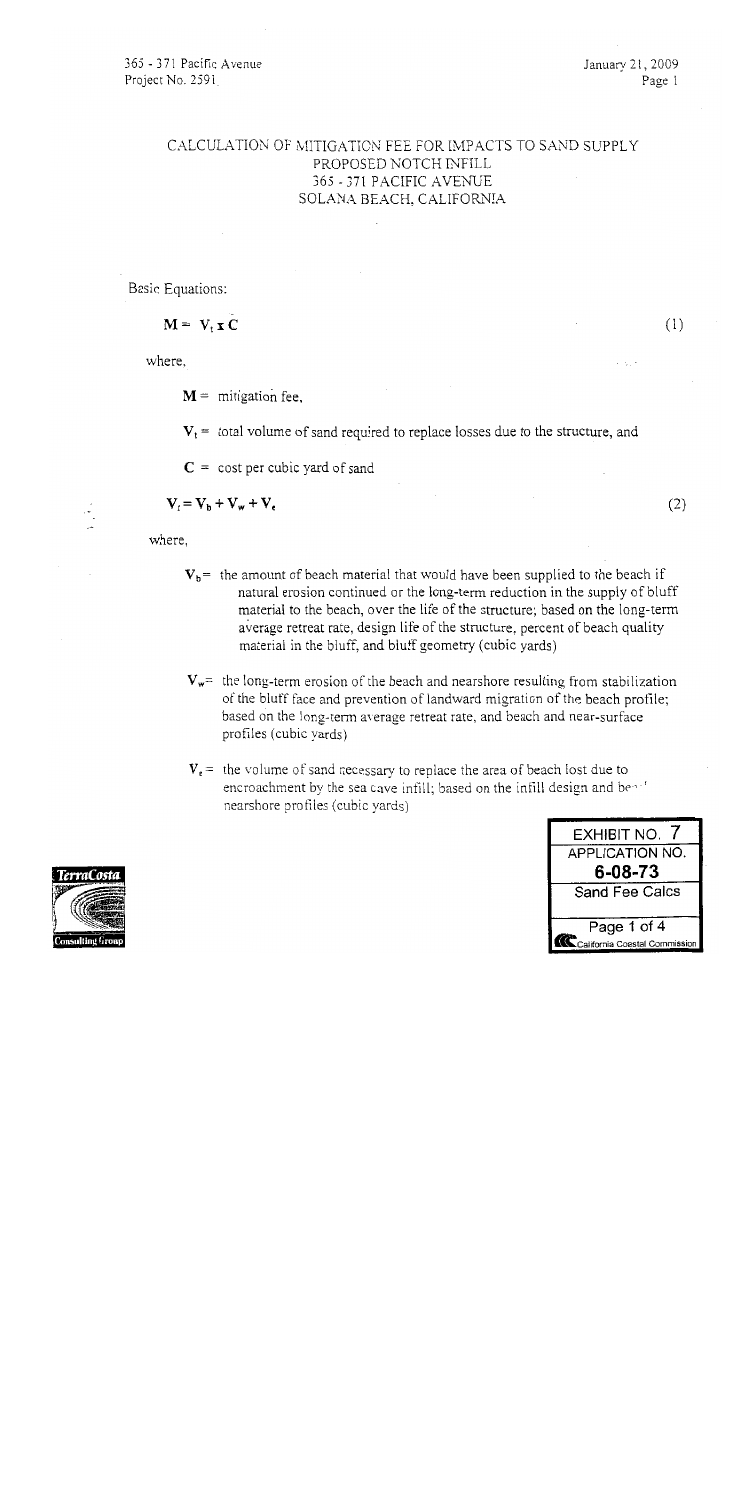#### $V_b = (R x L x W x H x S)/27$

where.

Ñ

 $\mathbf{R}$  = long-term regional bluff retreat rate (ft/yr),

 $L =$  design life of armoring without maintenance (yr),

 $W =$  width of property to be armored (ft),

 $H =$  total height of armored bluff (ft),

 $S =$  fraction of beach quality material in the bluff material,

#### $V_w = R x L x V x W$

where,

 $\mathbf{R}$  = long-term regional bluff retreat rate (ft/yr),

 $L =$  design life of armoring without maintenance (yr),

 $\mathbf{v}$  = volume of material required, per unit width of beach, to replace or reestablish one foot of beach seaward of the seawall, and

 $W =$  width of property to be armored (ft),

 $V_e = E X W X V$ 

 $(5)$ 

where,

 $\mathbf{E}$  = average encroachment of infill, measured from back of notch or back beach (ft),

- $W =$  width of property to be armored (ft), and
- $V =$  volume of material required, per unit width of beach, to replace or reestablish one foot of beach seaward of the infill.



 $(3)$ 

 $(4)$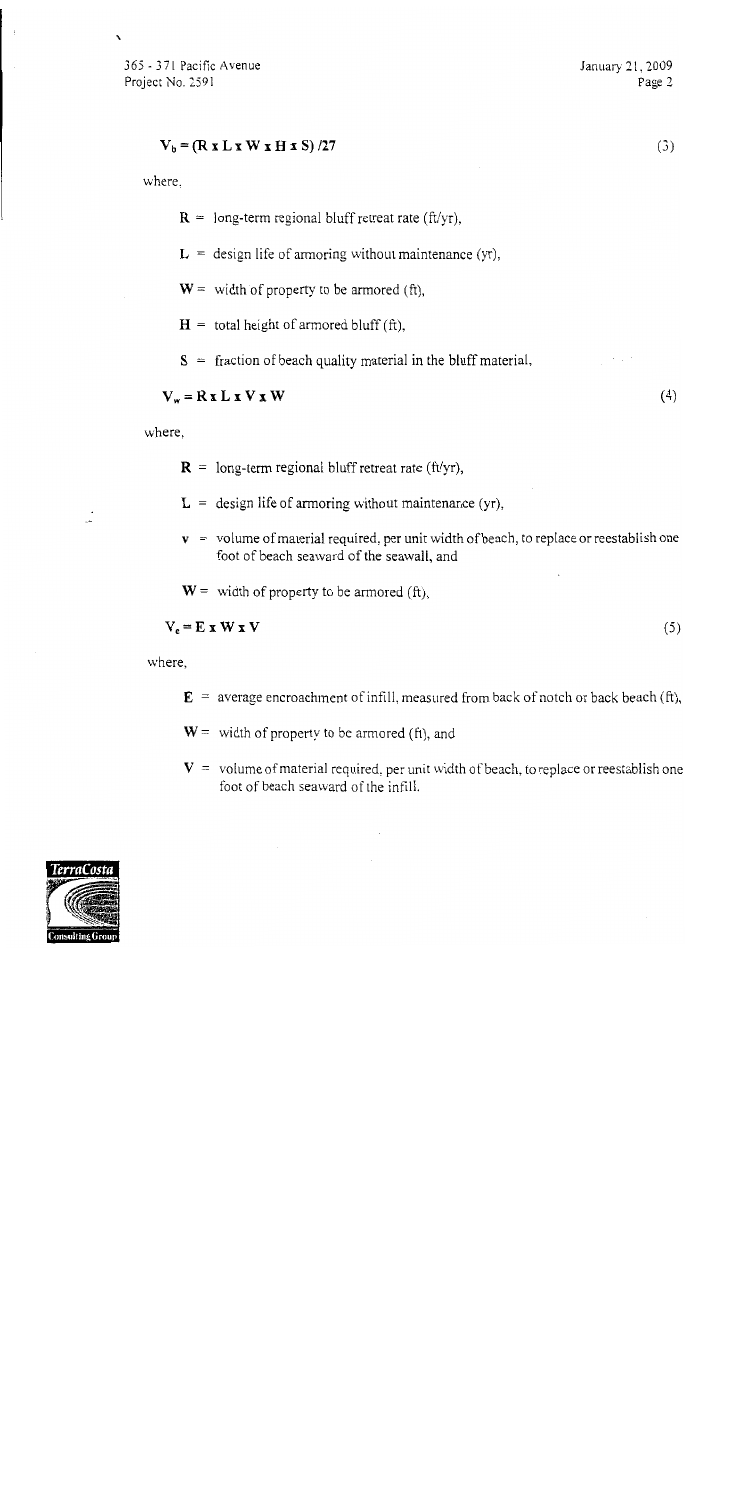January 21, 2009 Page 3

Site-specific values for equation variables:

 $C = $15.00$  per cubic yard to purchase and deliver sand  $R = 0.3 \text{ ft/yr}$  $L = 30$  years  $W = 93.5$  feet  $S = -0.75$  $H = 80$  feet  $V = 0.9$  cubic yards per square foot of beach  $E = 2.50$  feet

Utilizing equation (3):

$$
V_b = \frac{0.3 \times 30 \times 93.5 \times 80 \times 0.75}{27}
$$

 $V_b$  = 1870 yard<sup>3</sup>

Utilizing equation (4):

 $V_w = 0.3 \times 30 \times 0.9 \times 93.5$ 

 $V_w = 757.4'$  yard<sup>3</sup>

Utilizing equation (5).

 $V_e$  = 2.50 x 93.5 x 0.9

 $V_e$  = 210.4 yard<sup>3</sup>